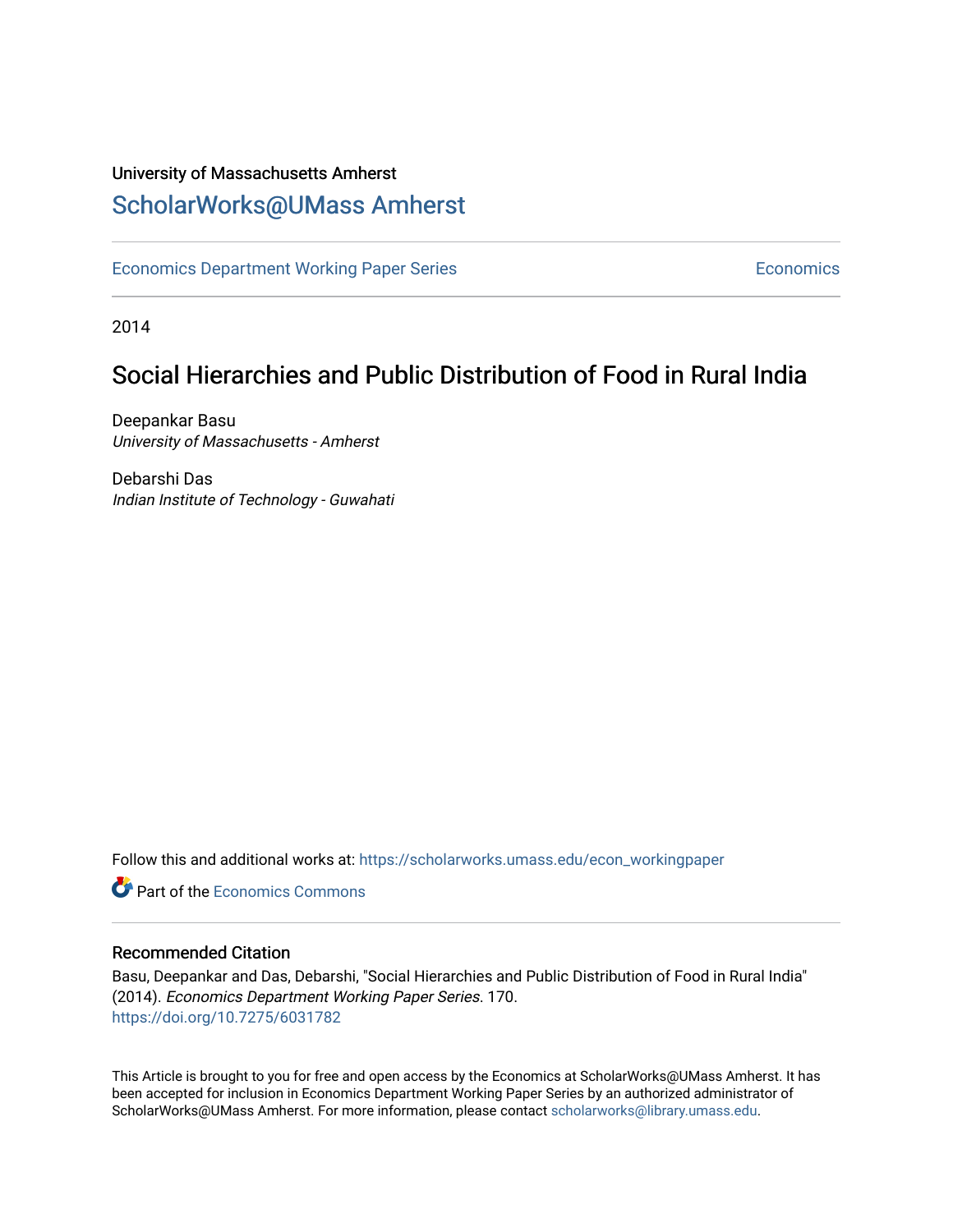# **DEPARTMENT OF ECONOMICS**

**Working Paper**

### **Social Hierarchies and Public Distribution of Food in Rural India**

by

Deepankar Basu Debarshi Das

Working Paper 2014-05



## **UNIVERSITY OF MASSACHUSETTS AMHERST**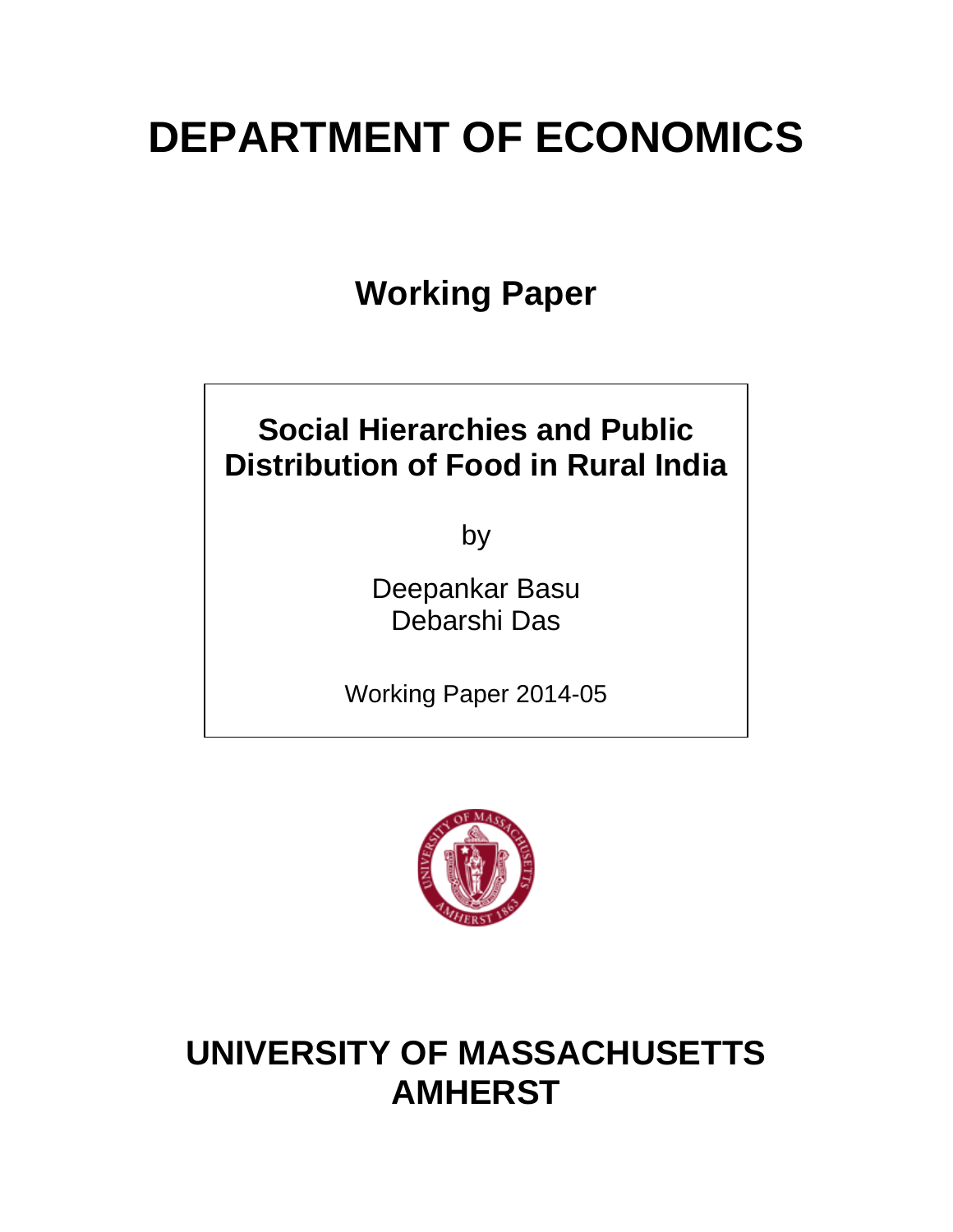# Social Hierarchies and Public Distribution of Food in Rural India[‡](#page-2-0)

Deepankar Basu<sup>[!](#page-2-1)</sup> and Debarshi Das<sup>\*</sup>

#### **Abstract**

In this paper, we develop a simple model that shows that consumption of PDS food grains is significantly different between rich and poor households in states where the PDS functions relatively well; in places where the PDS is non-functional, the difference is not significant. Using household-level data from three recent thick rounds of the consumption expenditure survey (2004-2005, 2009-2010 and 2011-2012), we find evidence in support of the predictions from the model. This suggests that one way to make the PDS functional is to make it more accessible to poor and underprivileged households. **Keywords:** public distribution system; India; development policy; food security

**JEL Codes:** O2; I38

#### **I. Introduction**

In India, the Public Distribution System (PDS) started in a nebulous state during the Second World War. Its purpose was to make essential food items available to residents of selected urban centres at a time of acute war time shortage. After independence of the country in 1947, the ambit of the programme was expanded, with a special push in the mid-1960s (Swaminathan, 2001). This is hardly surprising once it is recalled that the mid-1960s was, once again, a time of bad harvests, shooting food prices, and political turmoil. Himanshu and Sen (2013a) point out that the stated purpose of the system has been to ensure availability of food at affordable price at

<span id="page-2-0"></span> <sup>‡</sup> We would like to thank Jim Boyce, Anirban Kar, Kartik Mishra, Riko Rosette, and other participants at the seminar in the Department of Economics, University of Massachusetts, Amherst for useful comments. The usual disclaimers apply.

<span id="page-2-1"></span><sup>&</sup>lt;sup>!</sup> Department of Economics, University of Massachusetts, Amherst, USA. Email: <u>dbasu@econs.umass.edu</u>

<span id="page-2-2"></span><sup>∗</sup> Department of Humanities and Social Sciences, Indian Institute of Technology, Guwahati, India. Email: debarshidas@iitg.ernet.in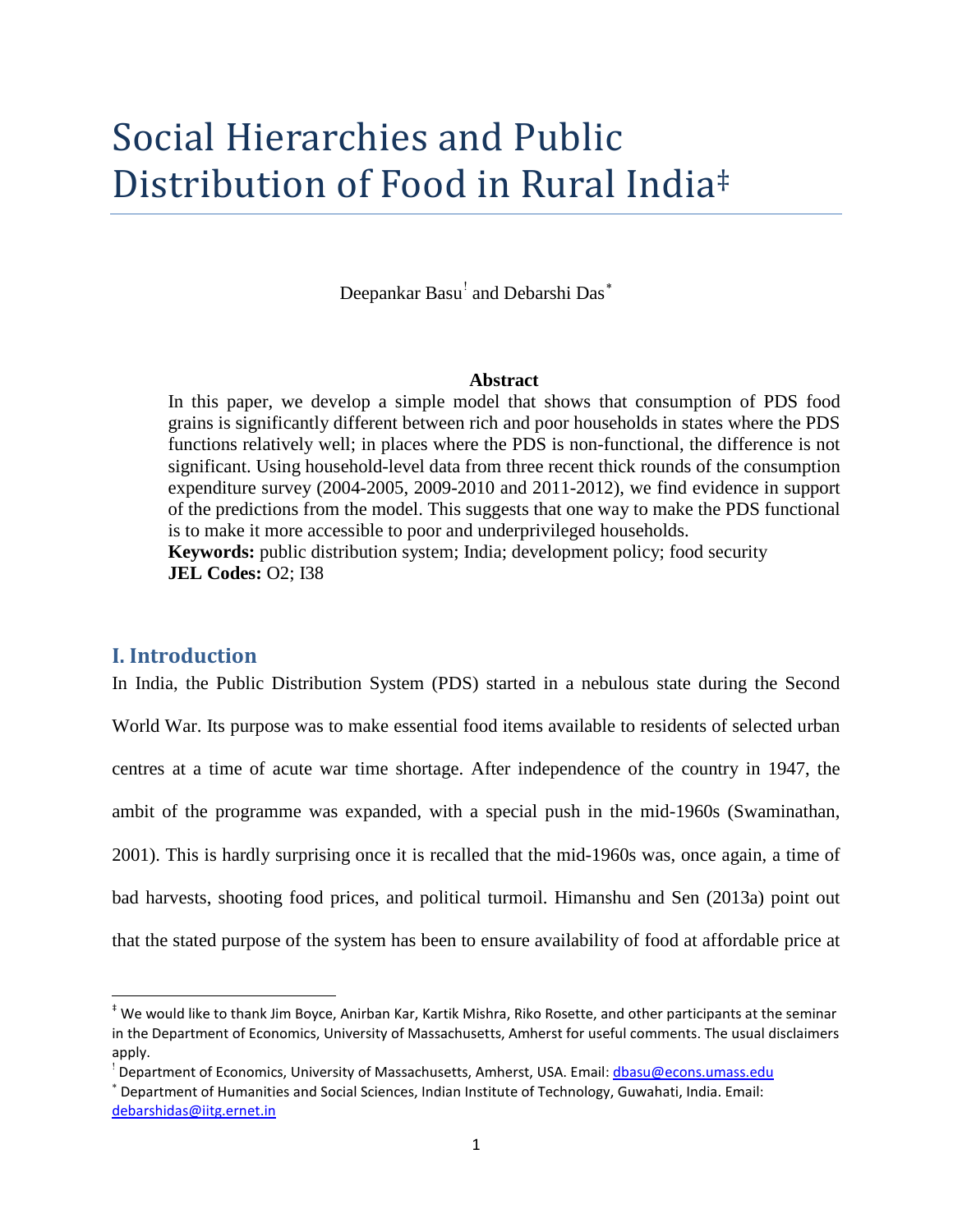times of distress and enhancing nutritional intake through access of food.<sup>[1](#page-3-0)</sup> Furthermore, over time farmers have also become beneficiaries of the system. For instance, about 20% of the subsidies for purchase and distribution of cereals accrue to farmers (Himanshu and Sen, 2013a). This is because the grains that are meant to be distributed to consumers through the PDS are first purchased from farmers at a price – called the Minimum Support Price (MSP) – that is often above the post-harvest open market price.

The scale of operation and reach of the PDS has expanded over the years. In 2011-2012 about 45.6% of the Indian population, which translates to 552 million people, purchased some PDS rice or wheat; in 1993-1994, the corresponding proportion was only 24.1%. Average consumption of grains (rice and wheat) increased from 4.58 kilograms per household per month in 1993-1994 to 9.56 kilograms per household per month in 2011-2012. While rice and wheat remain the mainstay of the PDS, other cereals, kerosene, sugar and other food items are also distributed.

The operation of the PDS depends on the interplay of policies at the central and state levels. The central government procures certain food items, for instance rice and wheat, from farmers through the Food Corporation of India (FCI) and holds them in the FCI storage facilities. Depending on pre-determined number of beneficiaries in different states under various welfare schemes and past utilisation of PDS food grains by the states, food grains are then allocated to the states. The state governments, in turn, are free to modify the central allocation by including more items for distribution, or by augmenting the quantity of an item, or by changing the issue price to be paid by beneficiaries.

<span id="page-3-0"></span><sup>&</sup>lt;sup>1</sup> Swaminathan (2008) noted some additional objectives like control over private trade and price stability.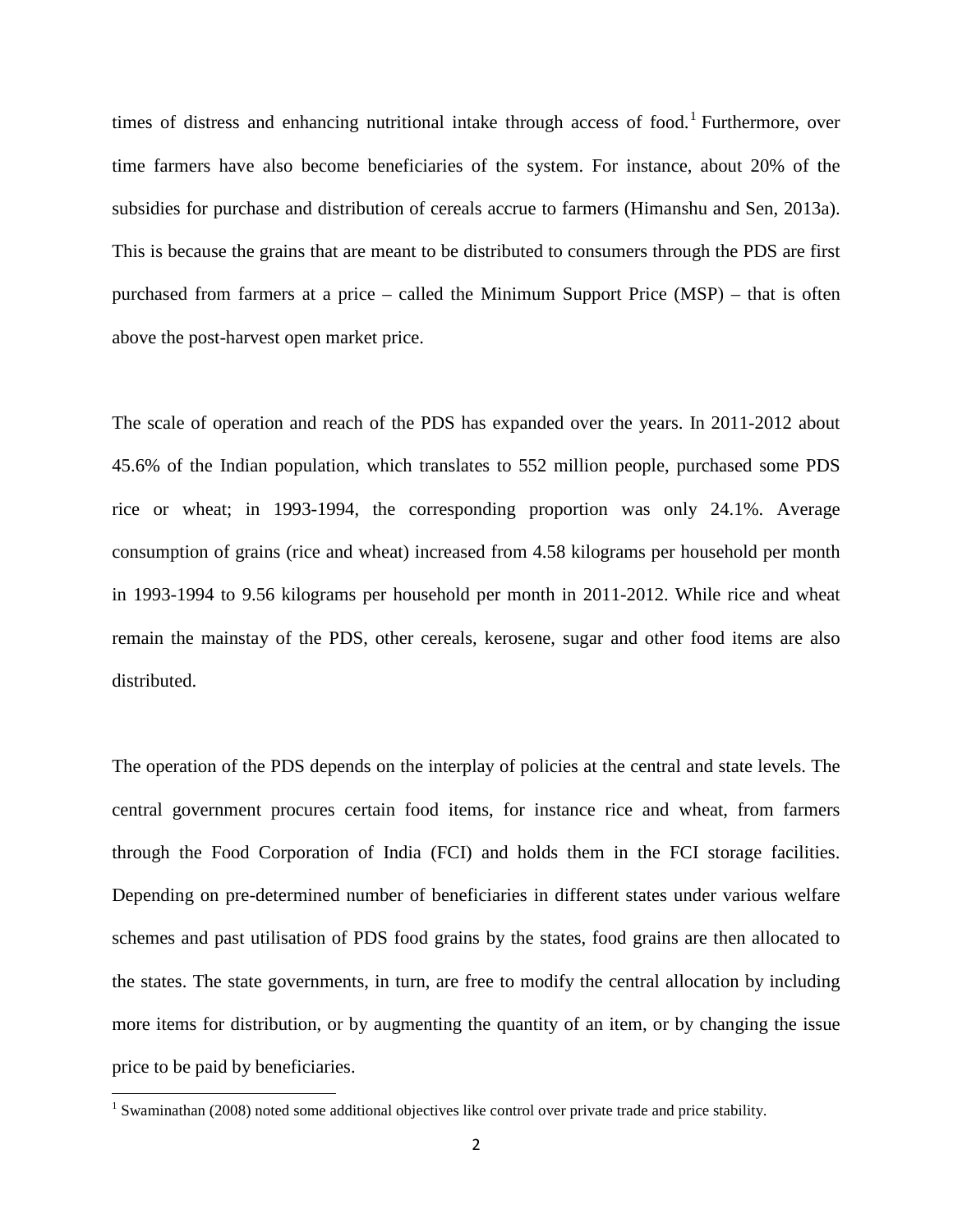However, the PDS has always had its detractors, who have emphasised the problem of corruption and leakage. A common measure of corruption in the system is called "diversion", which is the proportion of food grains collected by states from the central pool (allocated for various welfare schemes) that does not reach the intended beneficiaries. Data on central allocation (and offtake) for all states are available from the Foodgrain Bulletin of the Ministry of Food and Consumption Affairs, Government of India; actual consumption of PDS food grains can be calculated from household-level data collected as part of the consumption expenditure survey (CES) conducted by the National Sample Survey Organisation (NSSO). The gap between offtake and actual consumption is the amount lost. Dividing this by the offtake figure provides an estimate of diversion.

In 2004-2005, diversion for rice and wheat was about 54%, so that more than half of the rice and wheat released by the central government for the PDS did not reach the beneficiaries (Khera, 2011b). Surely, a part of the diversion could be due to spoilage, losses during transportation and other incidental losses. But corruption appears to be a major flaw bleeding the system. In terms of temporal evolution, diversion has declined over the recent past: from 54% in 2004-05, it came down to 39.9% in 2009-2010, and then fell further down to 34.6% in 2011-2012 (Himanshu and Sen,  $2013a$  $2013a$ .<sup>2</sup> However, if close to or more than one-third of the food grains sent for the PDS gets stolen, the system can hardly be considered to be functioning well.

<span id="page-4-0"></span> $2$  Our own calculations suggest that diversion in 2011-2012 is a little lower at 29.43% (see the last column in Table 1).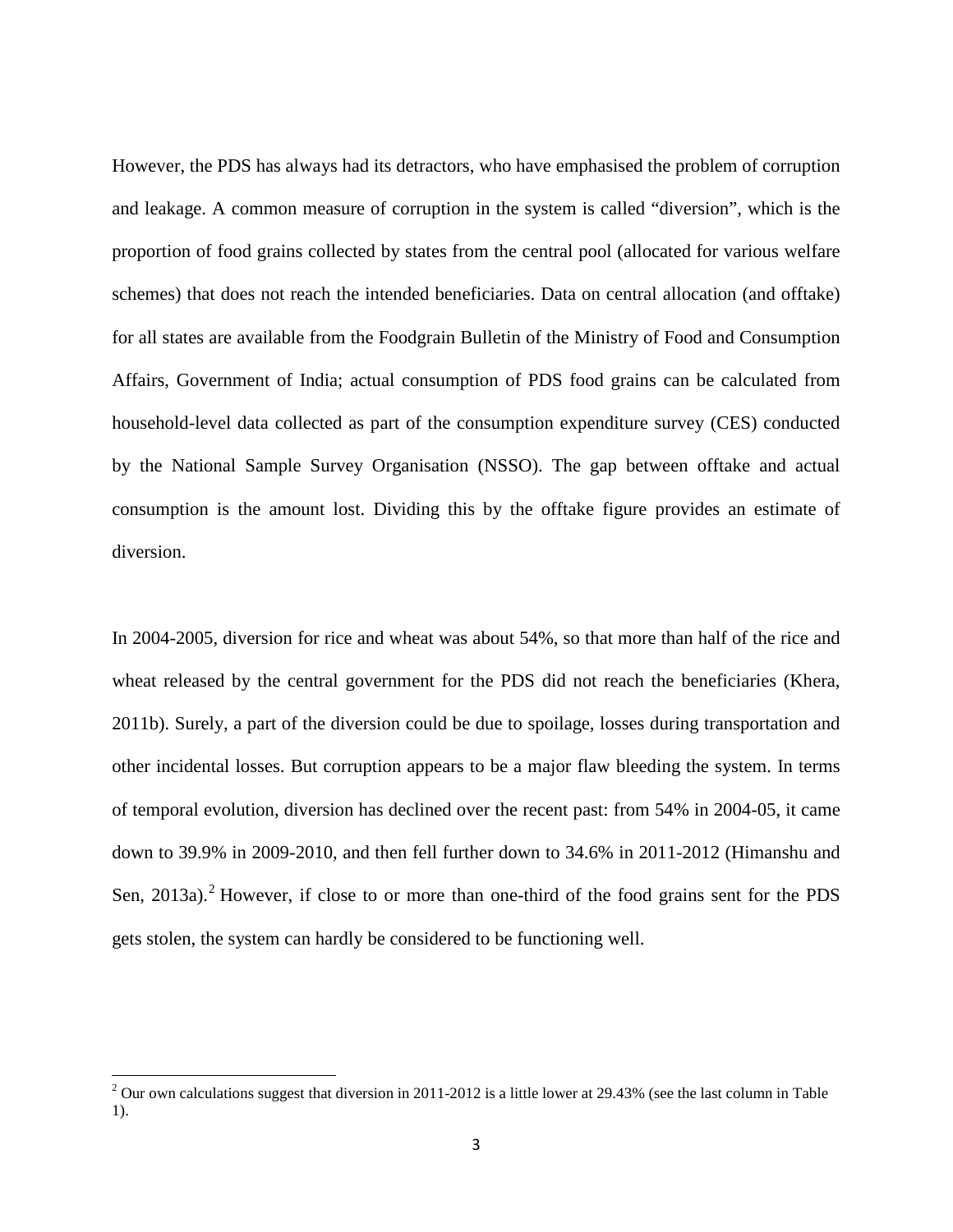Critics have called for a radical change in the very mechanism of delivering food. For example, Kotwal et al. (2011) have advocated for dismantling of State procurement, transportation and distribution of food to the poor. Instead, they argue that the poor could be given cash entitlements (through biometric cards) to be redeemed with the purchase of food from a shop at market price. Since the shop owner gets the same amount of money whether she sells the grain to a PDS beneficiary or a non-beneficiary, there will be no incentive for diversion (assuming no extra transaction cost for PDS sale). This view essentially argues for (a) switching from in-kind to in-cash transfer to beneficiaries and (b) delinking procurement of grain from distribution of subsidised food. Such views are enormously influential, as evidenced by their acceptance in establishment circles. For instance, the National Food Security Bill passed by the Indian parliament in 2013 envisages "introducing schemes, such as, cash transfer, food coupons, or other schemes, to the targeted beneficiaries in lieu of their foodgrain entitlements…" (GOI, 2013). In fact, the high rate of diversion lends credence to the charge that the present system of in-kind transfer of food is inefficient and leaky and has to be replaced by a more market oriented mechanism built on cash transfers.

Critics of the in-cash alternative point out that it may not be workable given the limited reach of markets, banks, power and other infrastructural facilities across much of the Indian countryside. Moreover, the impact of an in-cash system on nutrition might be lower than the in-kind system. For instance, by estimating a calorie demand function Himanshu and Sen (2013b) have empirically compared the impact of in-kind transfer with the equivalent in-cash transfer on calorie intake. They found that even in the absence of leakage costs in the in-cash transfer system, the in-kind system fared better: "a PDS transfer equal to 1% of out-of-pocket MPCE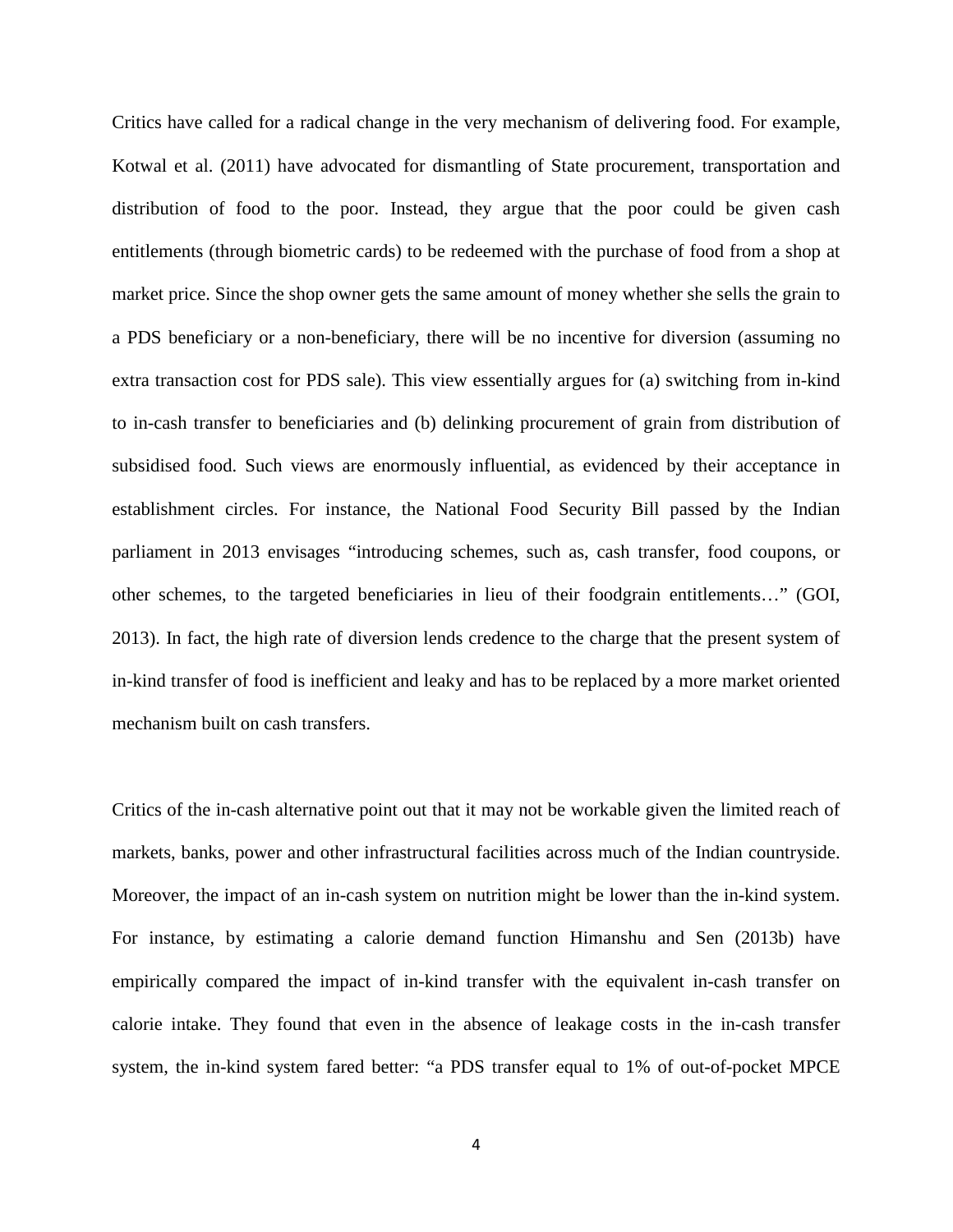increases calorie intake by around twice as much as a 1% increase in out-of-pocket MPCE." This strong result is noteworthy given that (a) there has been a disconcerting decline of calorie intake in recent years (Basu and Basole, 2014) and (b) an important aim of PDS has always been to enhance nutritional intake. However the econometric results in the paper suffer from some problems that the authors themselves note. For instance, while estimating the calorie demand function real monthly per capita expenditure (MPCE) is taken as an explanatory variable. It can be argued that calorie consumption and MPCE are jointly determined by the consumer. Hence it may be incorrect to posit the latter as a determinant of the former. Thus, the specification might suffer from problems of endogeneity.

In the present paper we seek to contribute to the discussion by exploring a different dimension of the problem. Although diversion figures are high and per household PDS consumption is low at the all-India level (these two are inversely related as we shall see later), the conditions are not uniformly dismal; there is a wide variation across states. Among the major states, Gujarat, Haryana, Punjab, and West Bengal had PDS consumption below the national average in 2011- 2012 (see Table 1). On the other side, states like Andhra Pradesh, Himachal Pradesh, and Tamil Nadu reported PDS consumption of rice and wheat much above the national average in 2011- 2012. In fact, the division between states with well-functioning and non-functioning PDS has been relatively stable for the past several decades (we call the former "functioning states" and the latter "non-functioning states"). While states like Gujarat, Haryana, Punjab and West Bengal have consistently performed below average, in Andhra Pradesh, Tamil Nadu, and Himachal Pradesh the PDS has performed much better than for the country as a whole. Thus, these states have always reported low diversion and high PDS consumption figures. While earlier researchers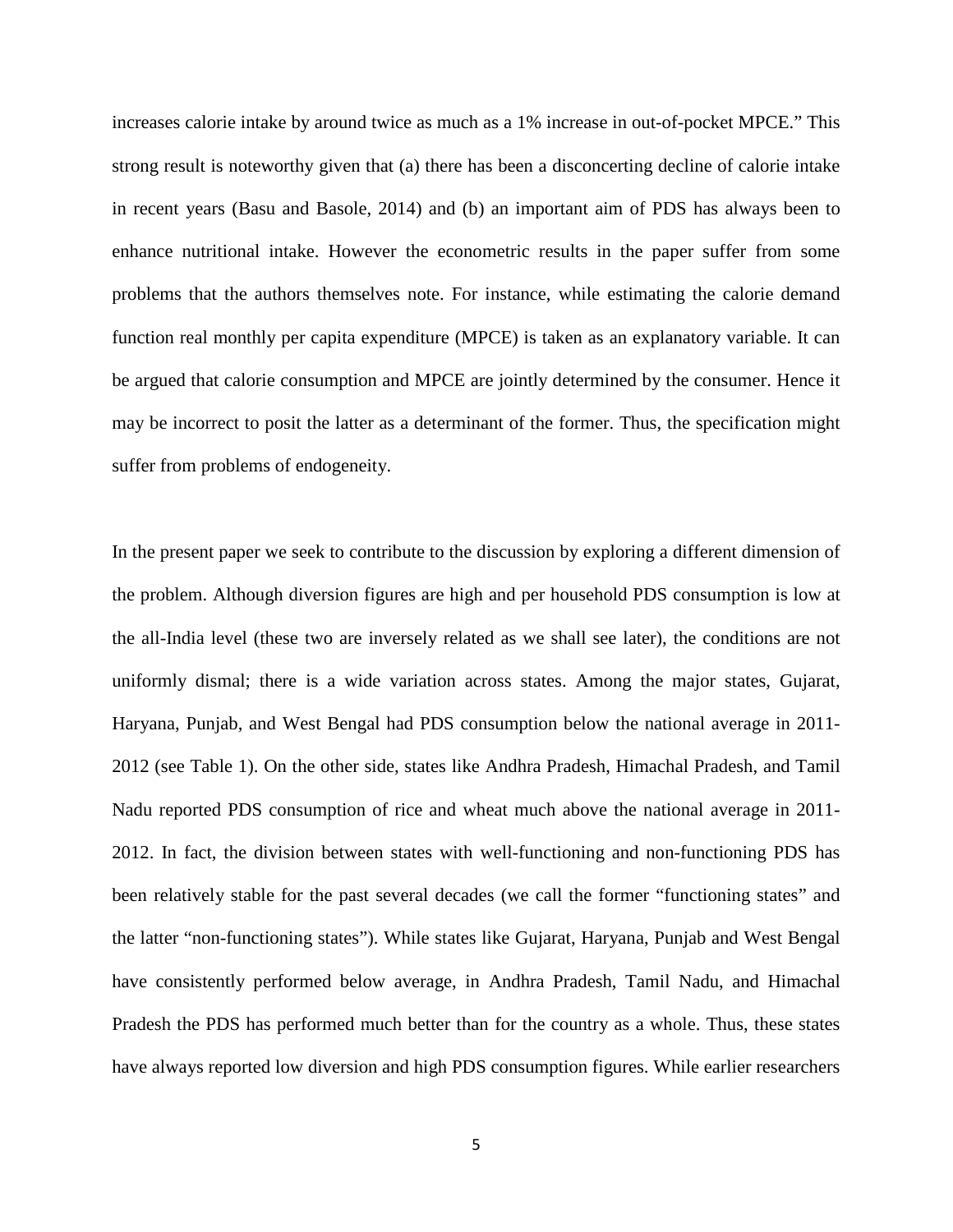have emphasised this distinction between states, there have also been attempts to understand the determinants of well-functioning PDS systems through detailed field studies in Rajasthan (Khera, 2011c).

#### [Table 1 about here]

In this paper we take a different route: we use variation among rural areas across states and over time to understand factors that make a PDS relatively well-functioning. Our key hypothesis is that one of the important dimensions of the distinction between functioning and non-functioning states hinges on the degree of access to the PDS for socially and economically marginalised households: in functioning states, marginalised households have greater access to the PDS than in non-functioning states. Consequently, marginalized households consume more than privileged households in functioning states, but their consumption levels do not differ much in nonfunctioning states.

To be sure, functioning states perform better compared to non-functioning states for reasons that cannot be attributed to ensuring access to PDS for marginalized sections. Pro-active identification of BPL families and distribution of ration cards have a bearing on performance as well. Other state-specific initiatives have played their part too. However, our focus in this paper is on the access to PDS for the marginalized and its effect on consumption of PDS food grains.

We test the hypothesis regarding differential PDS consumption between privileged and marginalized households in functioning and non-functioning states using household-level data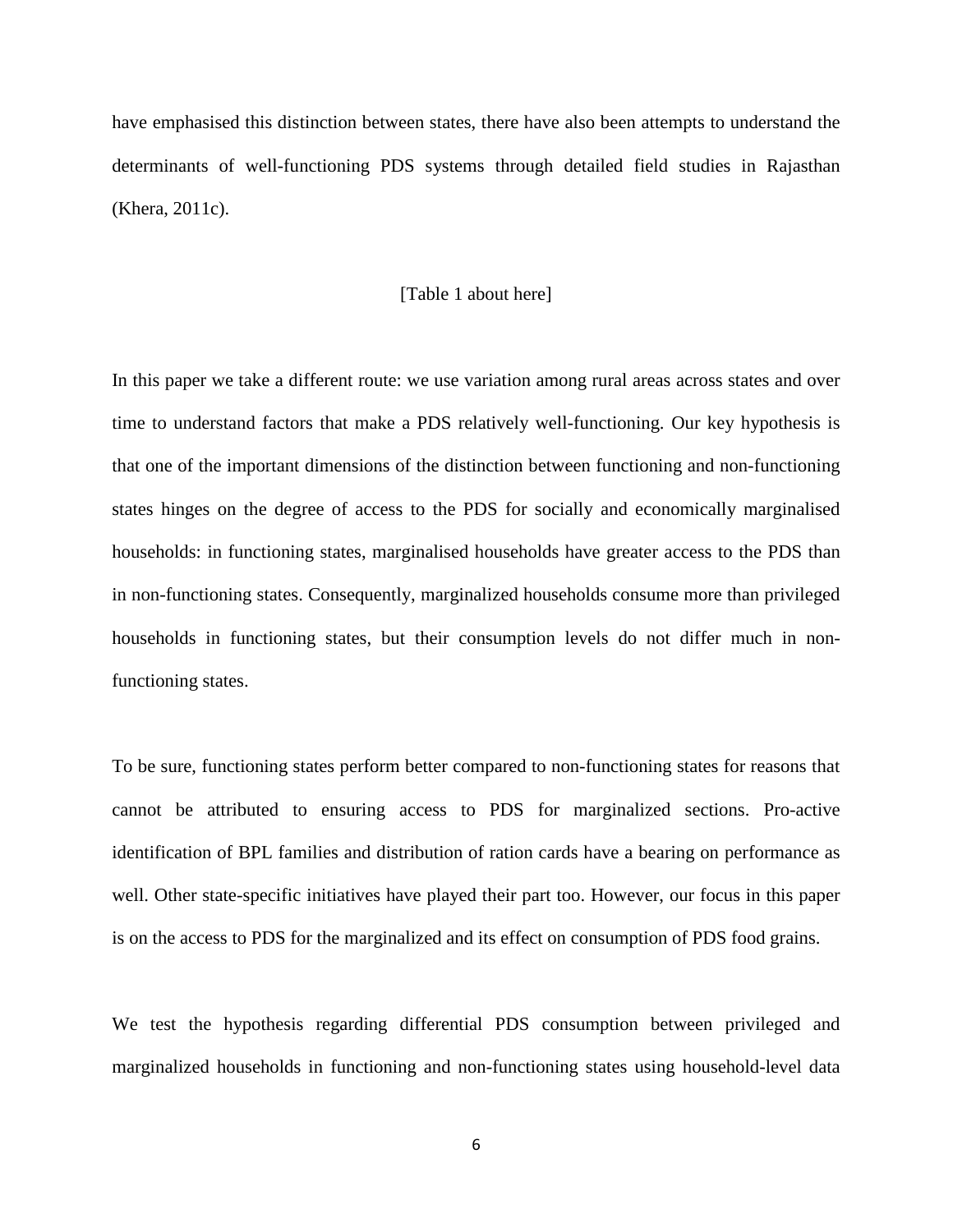from three recent most "thick" rounds of the Consumption Expenditure Survey (CES) conducted by the National Sample Survey Organisation (NSSO):  $61<sup>st</sup>$  round (2004-2005),  $66<sup>th</sup>$  round (2009-2010) and  $68<sup>th</sup>$  round (2011-2012). We take account of marginalisation (or equivalently, hierarchy) along important economic and social dimensions: wealth (measured by quantity of operated land), class (measured by broad occupational categories), caste, religion, formal education, and gender. Our results show that in states where the PDS is functioning well (that is, where consumption from PDS is high and diversion is low), households at the bottom of social and economic hierarchies get higher amounts of food from the PDS compared to those higher up in the hierarchies. In stark contrast, non-functioning states do not show this egalitarian trend of PDS consumption.

While this paper is similar in spirit to Khera (2011a), we extend her analysis in two key respects: a more flexible specification of consumption and an investigation of the effects of socioeconomic hierarchies. First, we estimate a more flexible specification of the consumption of PDS food grains (rice and wheat taken together) by using the price of PDS food grains and the price of open market food grains as separate regressors, instead of using their difference as a regressor, as specified by Khera  $(2011a)$ .<sup>[3](#page-8-0)</sup> In addition, we control for other social and economic characteristics of households such as schooling of household head, amount of land operated, occupation, caste, religion and so forth. We replicate and strengthen the key insight of Khera (2011a) regarding the response of PDS purchase to price changes by showing that PDS purchase does not increase monotonically with open market price (after controlling for PDS price and

<span id="page-8-0"></span> $3$  A specification with the difference between open market and PDS price of food grains as a regressor is a restricted version of a specification with the open market price and PDS price as separate regressors. This is because the former specification imposes the restriction that the coefficient on the two prices be identical in magnitude and opposite in sign.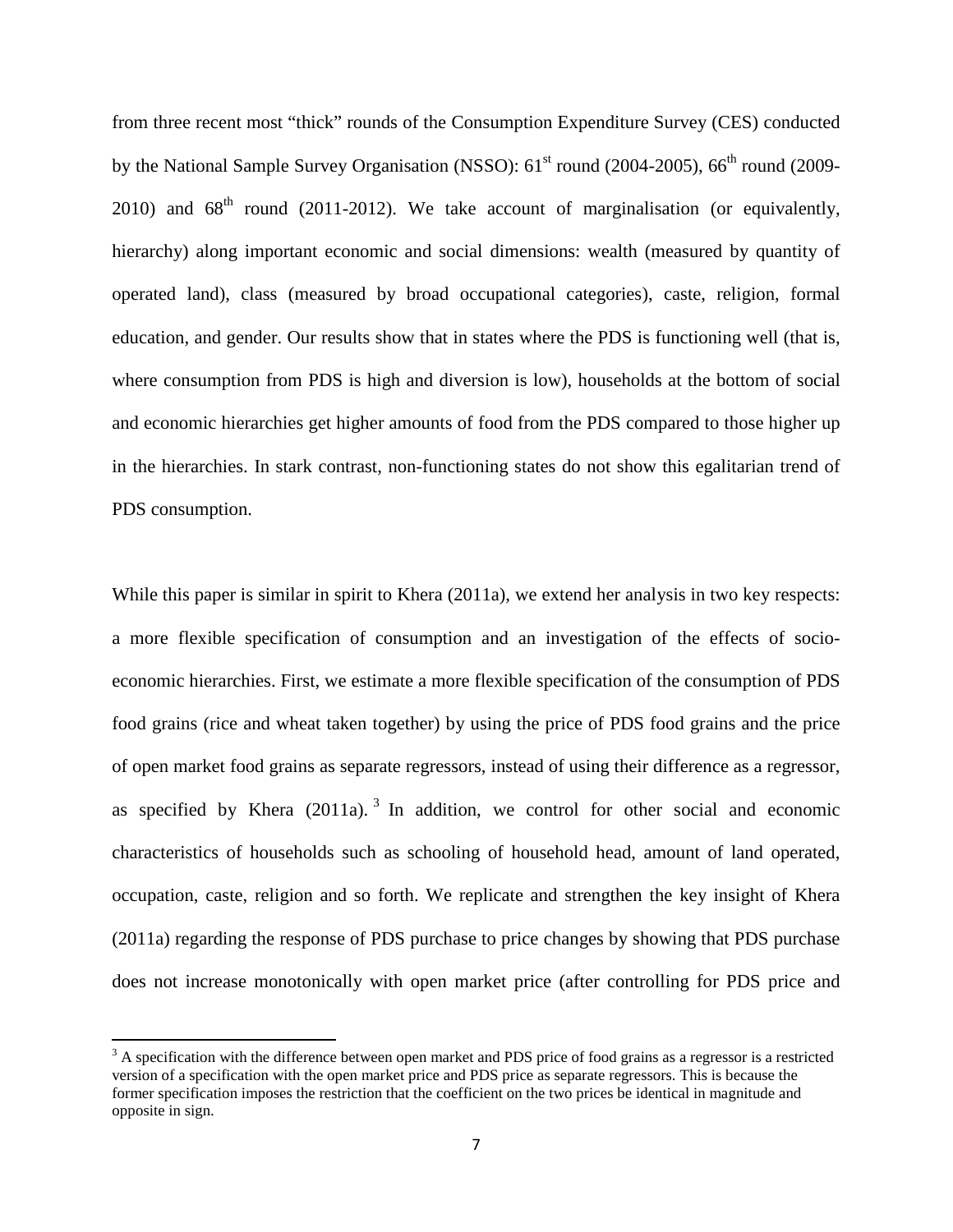other household level determinants). Our results show that PDS purchase is an inverted-U function of open market price, so that at high values of open market price (holding PDS price constant), PDS consumption falls. This evidence rejects the hypothesis that consumption of PDS food is completely demand determined. Thus, we are left with the other possibility that purchase from PDS is constrained from the supply-side (because of diversion). Hence, access to the PDS becomes salient.

Second, we move beyond the analysis in Khera (2011a) by positing that access to the PDS is influenced by the *structure of privileges* entrenched in society. This leads us to explore the effect of social and economic hierarchies (wealth, occupation, caste, religion and gender) on PDS purchase. Results from our empirical analyses confirm our intuition: in well-functioning states, those at the bottom rungs of the ladder have greater access to PDS. Thus, this paper extends Khera's (2011a) analysis by using interstate variation to tease out some important determinants of a well-functioning PDS.

It is worth noting that our analysis has focused on rural areas only. This follows from our understanding that social divisions are likely to be more rigid and marginalisation more pronounced in rural areas. Thus, supply-side constraints, working through and reinforcing socioeconomic hierarchies, are likely to pose greater challenges for the PDS in rural areas. If a state government, aided no doubt by grassroots mobilisation, is able to nullify the deleterious effects of these socio-economic hierarchies, a process of self-selection and local enforcement is likely to take shape. This would allow the less privileged sections to continue to avail of their PDS entitlements. As a result, relatively higher shares of PDS allocations would be distributed. Thus,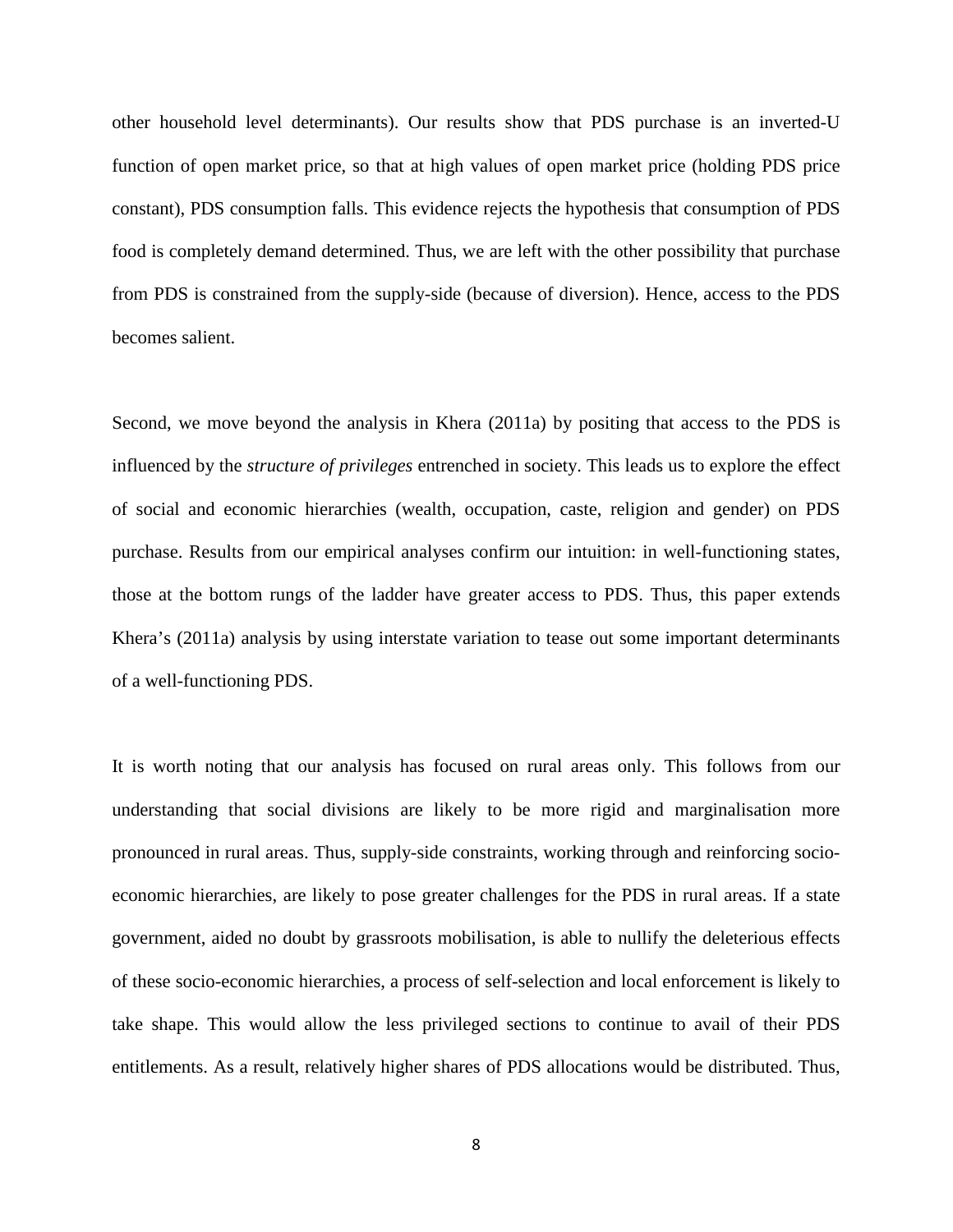one would observe low diversion and high PDS food grain consumption (per household) in these states. A simple but powerful conclusion emerges from our study: one of the important requirements of a functional PDS has to do with the easing of supply-side constraints, working through and reinforcing socio-economic hierarchies, for marginalised sections of society.

The rest of the paper is organised as follows. Section II develops a simple economic model of consumer behaviour that helps us understand the key issues involved in thinking about the functioning of PDS. Section III introduces the data and the econometric strategy that is used to test the implications of the model developed in the previous section. Section IV presents and discusses the results. The final section concludes the paper by noting some caveats and pointing towards possible future directions of work.

#### **II. A Simple Model**

In this section, we develop a rudimentary single period model of consumer decision making in a two commodity world. The two commodities are the two types of food grains that the consumer can choose from: *X* (PDS food grain) and *Y* (open market food grain).The consumer has a fixed amount of money income, *M*, to spend on food grains, and the prices of *X* and *Y* are given by  $p_x$ and  $p_y$  respectively, where  $p_y > p_x$ . Let x and y denote consumption levels of the two goods respectively. Let *q* denote the maximum amount of *X* that a consumer can buy from the fair price shop (FPS), i.e., *q* is the *official* quota of PDS food grains. Her preference structure is as follows: she prefers *Y* over *X*; and to fulfill her food requirements, the consumer wants to consume a minimum of *c* units of food grains.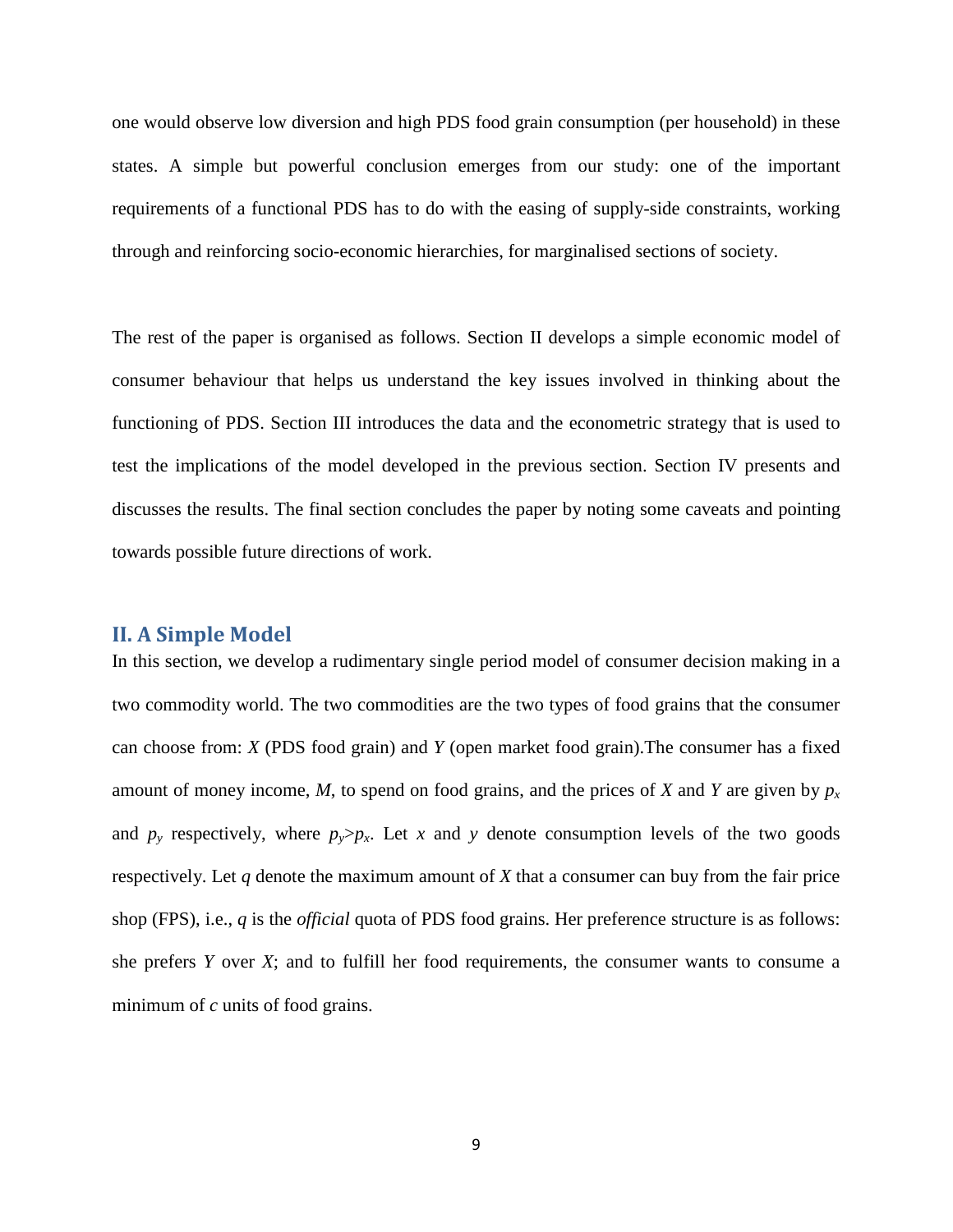The motivation for this specification of our model is simple. In the literature on the PDS, it is commonly understood that the rich (or the privileged) tend to opt out of PDS consumption. The reason has to do with the inferior quality of PDS food grains compared to the more expensive, and presumably higher quality, food grains available in the market (Balakrishnan and Ramaswami, 1997; Himanshu and Sen, 2011). In our model, we capture this by letting *X* denote the PDS food grain and *Y* the open market food grain. While *X* is offered for sale through FPSs at a low price, *Y* can only be purchased in the open market at a higher price  $(p_v > p_x)$ .

The primary focus of our model is to understand the differing consumption of PDS food grains by different sections of the population, with the latter defined in terms of economic and social hierarchies. The distinction between inferior quality PDS food grains and better quality open market food grains is therefore of salience here, unlike in Khera (2011a) where this distinction is not made. Note also in passing that inferiority may be defined in a broader sense than contained in the claim that PDS food grains are of inferior quality. For instance, there may be implicit costs involved in the purchase of PDS food (the trouble of visiting a fair price shop, which may not be selling the good at that time, or the compulsion of having to make a bulk purchase for a month and so forth), which may make it less attractive and hence inferior. From the above specification of preferences over the two commodities, *X* and *Y*, the demand functions can be calculated as follows.

#### **Case 1:**  $c \cdot p_x > M$

The consumer is extremely poor and cannot afford to fulfill the required minimum quantity of food grains even with the poor quality cheap grain only.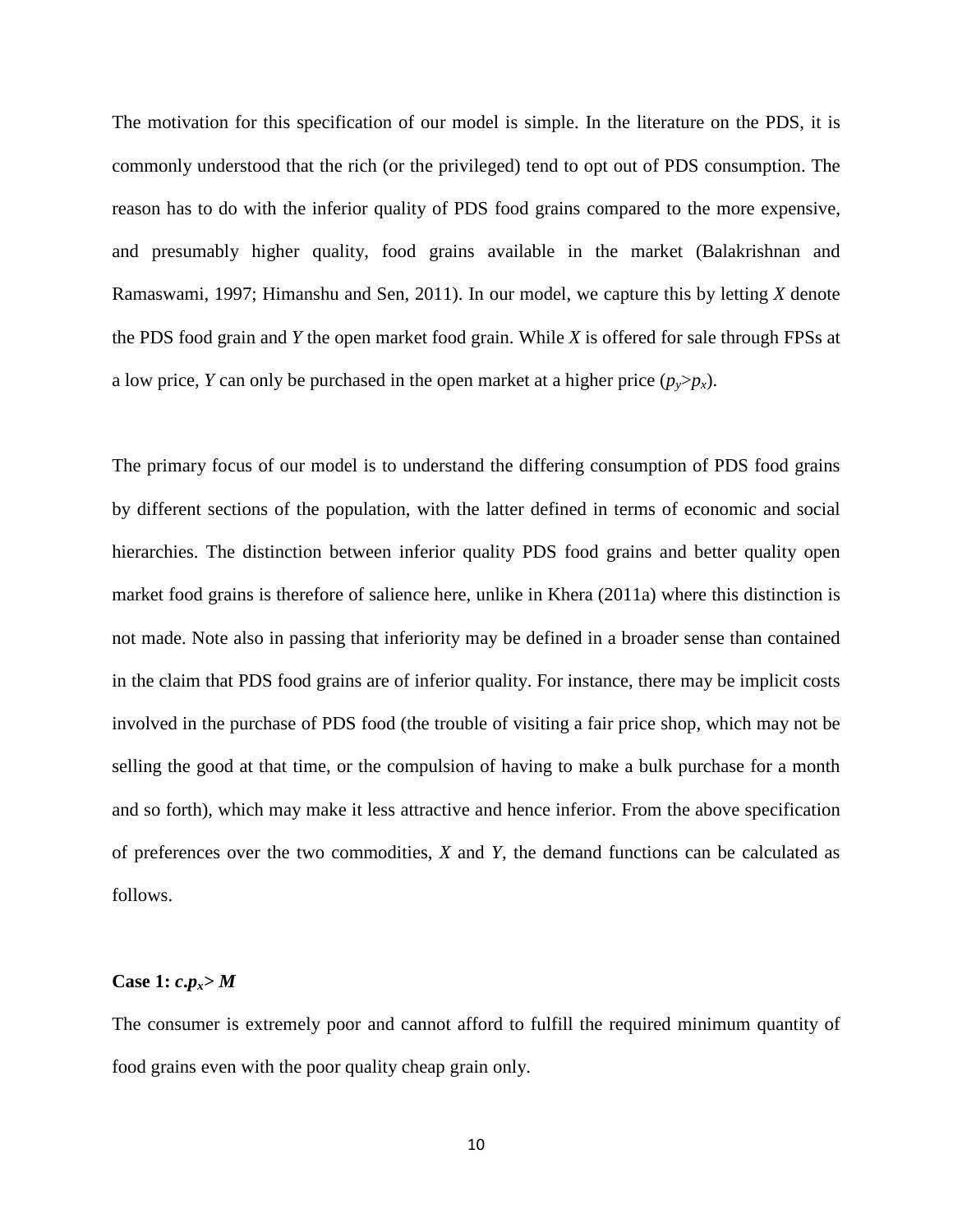#### • **Case 1(a):***q***.***p*<sub>x</sub>≤*M*

Since she wants to consume a minimum quantity of grains, *c*, she will purchase the entire quota *q* of *X*. With the rest of her income,  $M - q.p_x$  she purchases as much *Y* as possible.

Thus, 
$$
x^* = q
$$
, and  $y^* = \frac{M - q \cdot p_x}{p_y}$ .

• Case  $1(b):M < q.p_x$ 

In this case her entire income is exhausted by consuming *X*. Hence,  $x^* = \frac{M}{p_x}$ , and  $y^* = 0$ .

#### **Case 2:**  $M > c.p_v$

The consumer is rich enough to buy the better quality food grain, i.e., commodity *Y*. In this case, the consumption of *X* would be zero, and the entire income would be spent on *Y*. Hence,  $x^* = 0$ , and  $y^* = \frac{M}{p_y}$ .

#### Case 3:  $c.p_y \ge M \ge c.p_x$

In this case, the consumer may not be rich enough to meet her entire food requirement through purchasing *Y* alone; but neither is she poor enough to be pushed to consuming *X* alone. Thus, demands for *X* and *Y* are given by:  $x^* = \frac{c \cdot p_{y-M}}{p_y - p_x}$ , and  $y^* = \frac{M - c \cdot p_x}{p_y - p_x}$  $\frac{p_y - p_x}{p_y - p_x}.$ 

To summarise, the rich consumer buys only *Y*. Thus, they are self-selecting themselves out of the PDS. The extremely poor consumer buys only *X* (except for the case where PDS quota is less than the minimum food requirement and the consumer has money left after spending on the quota). For the poor (not extreme poor), the consumption basket includes both *X* and *Y*. Note that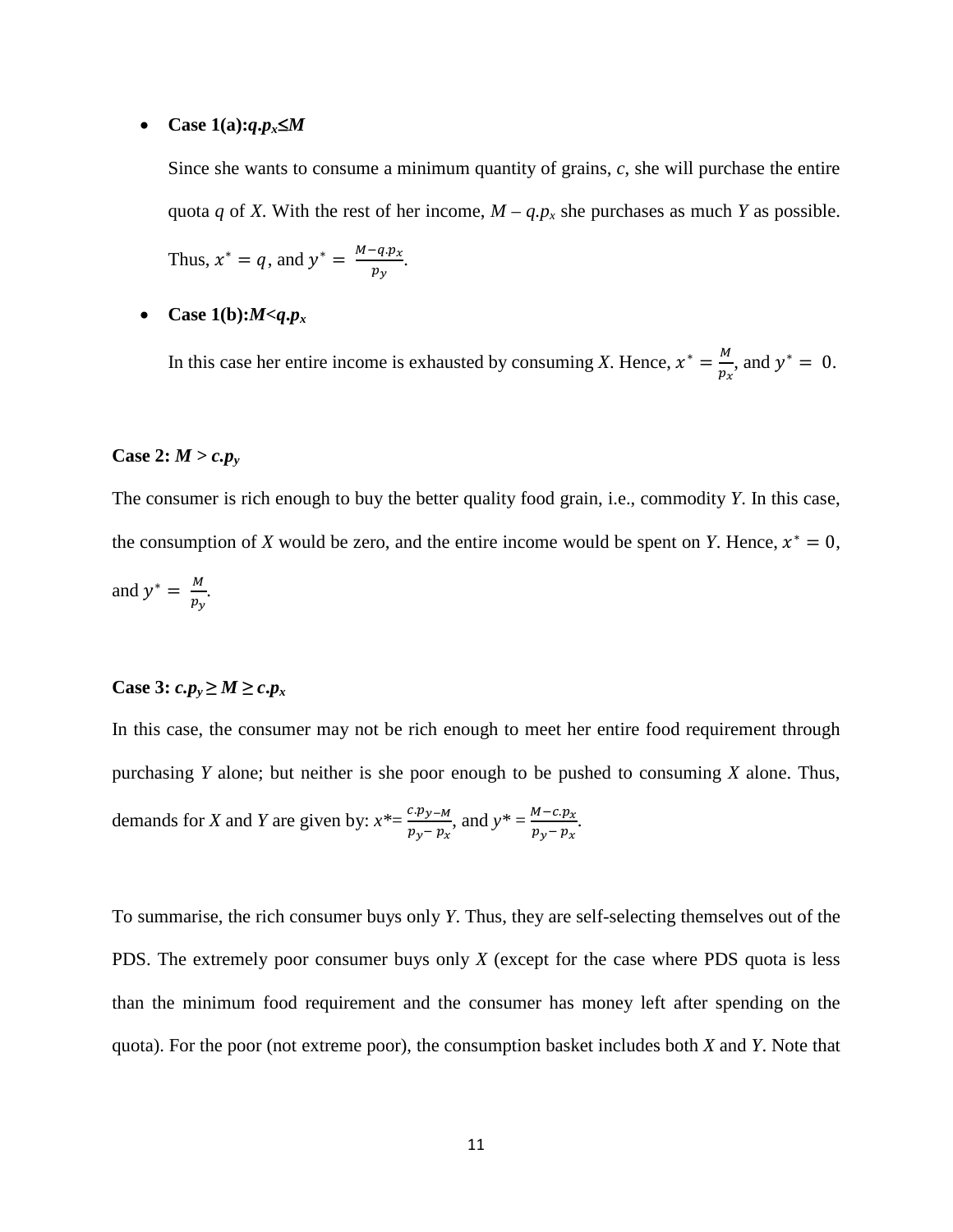if *c> x\**, the poor do not exhaust the entire PDS quota and spend a part of the income on the more expensive market food. This last result is different from Khera (2011a).

It is important to note that  $x^*$  is the demand for PDS food grains by the poor (the rich do not consume PDS food grains). But there is no guarantee that this would actually be realised. Our hypothesis is that the social and economic hierarchies operate in a manner which restricts the access of the marginalised to PDS. To see how this might operate, let *qa* denote the *actual* quota of PDS food grains for the socio-economically marginalised after different biases are taken into account. For instance, a dalit agricultural labour household might be given only half of the official quota by the owner of the fair price shop, with the rest sold off in the open market. Thus, if biases are strong, we will have the following:  $q > q_a$ . Hence, if for a poor household  $x^* > q_a$ , actual consumption gets determined by  $q_a$  – and does not attain the unconstrained value of  $x^*$ (the optimal choice). Thus, in this case,  $x_a = q_a$ , where  $x_a$  denotes actual consumption.

Moreover, when bias against the marginalised is high *qa* might be pushed down to zero so that actual PDS consumption of the socio-economically marginalised household may become close to zero. Recall that the rich and privileged households have zero PDS consumption by choice. Thus, in states where bias is high, actual consumption levels of the privileged and the marginalised becomes numerically close (because both are close to zero), and the difference between the two is no longer significant. On the other hand, in states where the bias has been tamed to an extent, the marginalised will be relatively free to get their demanded quantity. Thus,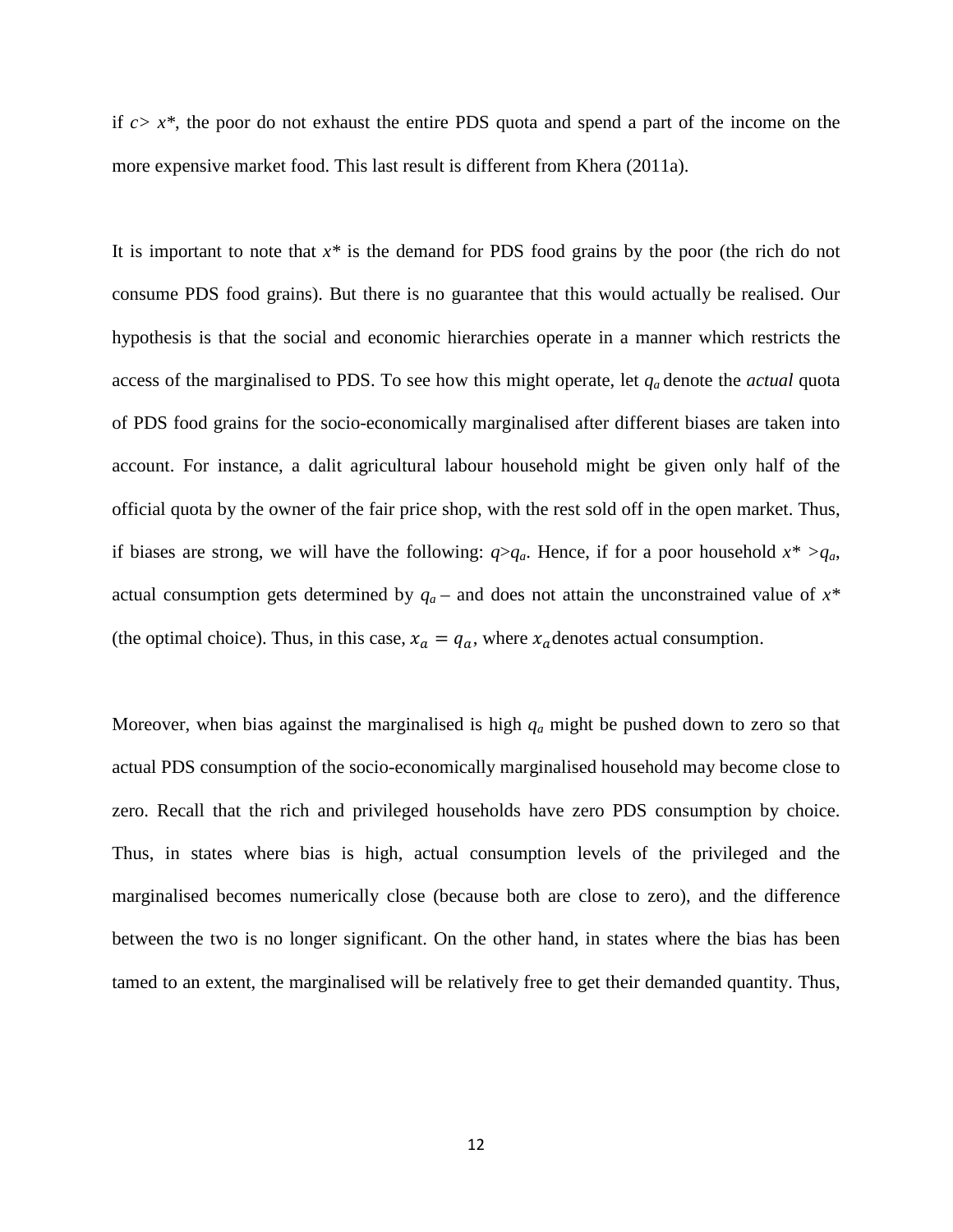$x_a$  will be close to  $x^*$  and significantly different from the consumption of *X* by the privileged (which is close to zero by choice).<sup>[4](#page-14-0)</sup> We summarise this key insight as

**Proposition 1.** *In states with well-functioning PDS, consumption of PDS food grains by the rich and poor are significantly different; in states with non-functioning PDS, consumption of PDS food grains by the rich and poor are not significantly different.*

It is also easy to understand why well-functioning states tend to remain so over long periods of time. Once a section of the people gets access to PDS benefits, it becomes difficult to take that away for fear of political backlash. A well-functioning PDS thus becomes self-sustaining. Thus, states like Andhra Pradesh, Himachal Pradesh and Tamil Nadu not only have well-functioning PDS today, where per household PDS consumption is high and diversion low; these are the states where the PDS has been functioning well for several decades.<sup>[5](#page-14-1)</sup>

#### **III. Data and Econometric Methodology**

#### **III.1. Data**

To test the implications emerging from the economic model developed in Section II, we use household level data from the three recent-most "thick" rounds of the CES conducted by the NSSO:  $61^{st}$  round (2004-2005),  $66^{th}$  round (2009-2010) and  $68^{th}$  round (2011-2012). The "thick" rounds of the CES are nationally representative sample surveys that collect detailed information about consumption expenditure behaviour of Indian households and household level

<span id="page-14-0"></span><sup>&</sup>lt;sup>4</sup> Zero PDS consumption by the rich should be taken as an abstraction of the model. Instead of zero, it could be a positive quantity depending on the choice of the origin. What is of import is the convergence and divergence of consumption by the rich and poor under different conditions.

<span id="page-14-1"></span><sup>&</sup>lt;sup>5</sup> There is an early support of this in Swaminathan (2000), based on a survey of four states: "in states with low coverage, such as Bihar and Uttar Pradesh, neither poor nor rich had access to the PDS. In states with high coverage, such as Kerala and to some extend Andhra Pradesh, the PDS was utilized more by the poor than by the rich."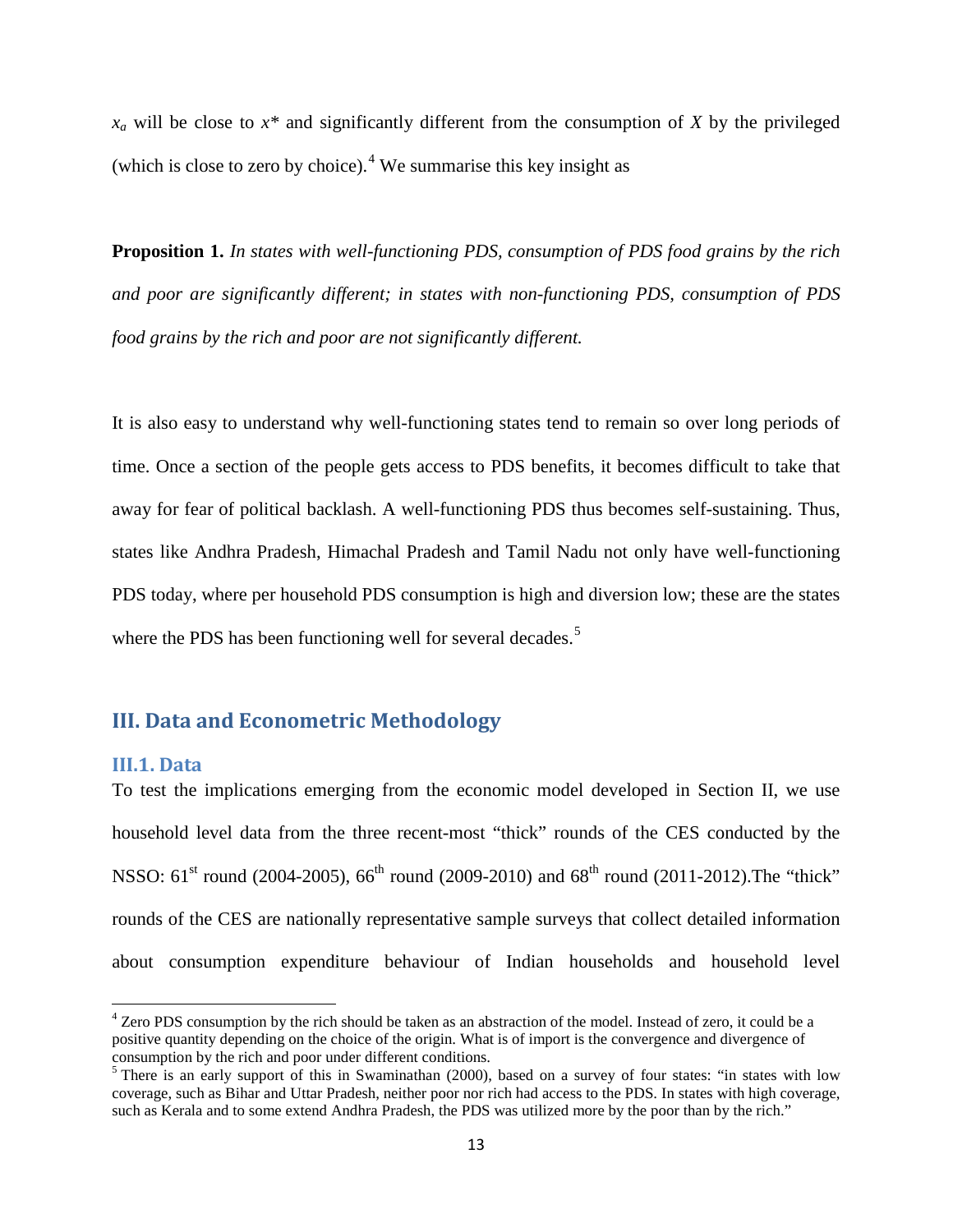characteristics like caste, religion, schooling and gender of household head. For items of consumption that are distributed through the PDS, the CES provides information on the quantity and value of purchase from the PDS and from the open market.

For the purpose of this study, we use information on PDS and open market consumption – both quantity and value – for rice and wheat. While we use information on the quantity of consumption directly, we divide the value of consumption by the quantity to compute the price paid by households. This allows us to separately compute the price paid by households for purchase (of rice and wheat) from the PDS and from the open market. Since there is likely to be lot of noise in the price data at the household level, we use the simple average of household-level prices at the state-region level for our analysis.<sup>[6](#page-15-0)</sup> In addition to data on PDS consumption and price, we also use data on household level characteristics and possession of Antyodaya and BPL (below poverty line) ration card.<sup>[7](#page-15-1)</sup>

A key purpose of this paper is to use the difference in the effectiveness of the PDS in functioning and non-functioning states. To distinguish between these two groups of states, we follow the classification used by Khera (2011b). A state is categorised as a "functioning state" if average PDS consumption of food grains (rice and wheat) per capita has been more than 1 kg/month in the decade of the 2000s; a state is categorised as a "non-functioning state" if PDS consumption of food grains (rice and wheat) per capita has been consistently below 1 kg/month over the same period. Using this criterion, Khera (2011b) constructed the two groups as follows:

<span id="page-15-0"></span><sup>&</sup>lt;sup>6</sup> In NSSO surveys, each state is divided into several state-regions (some of the smaller states and union territories have one state-region) comprising of many districts. State-regions are the lowest level of aggregation at which NSS data is representative. Hence, we aggregate prices at the state-region and not at the level of districts.<br><sup>7</sup> Antyodaya households are the poorest among the BPL households. They are entitled to higher benefits than

<span id="page-15-1"></span>ordinary BPL households.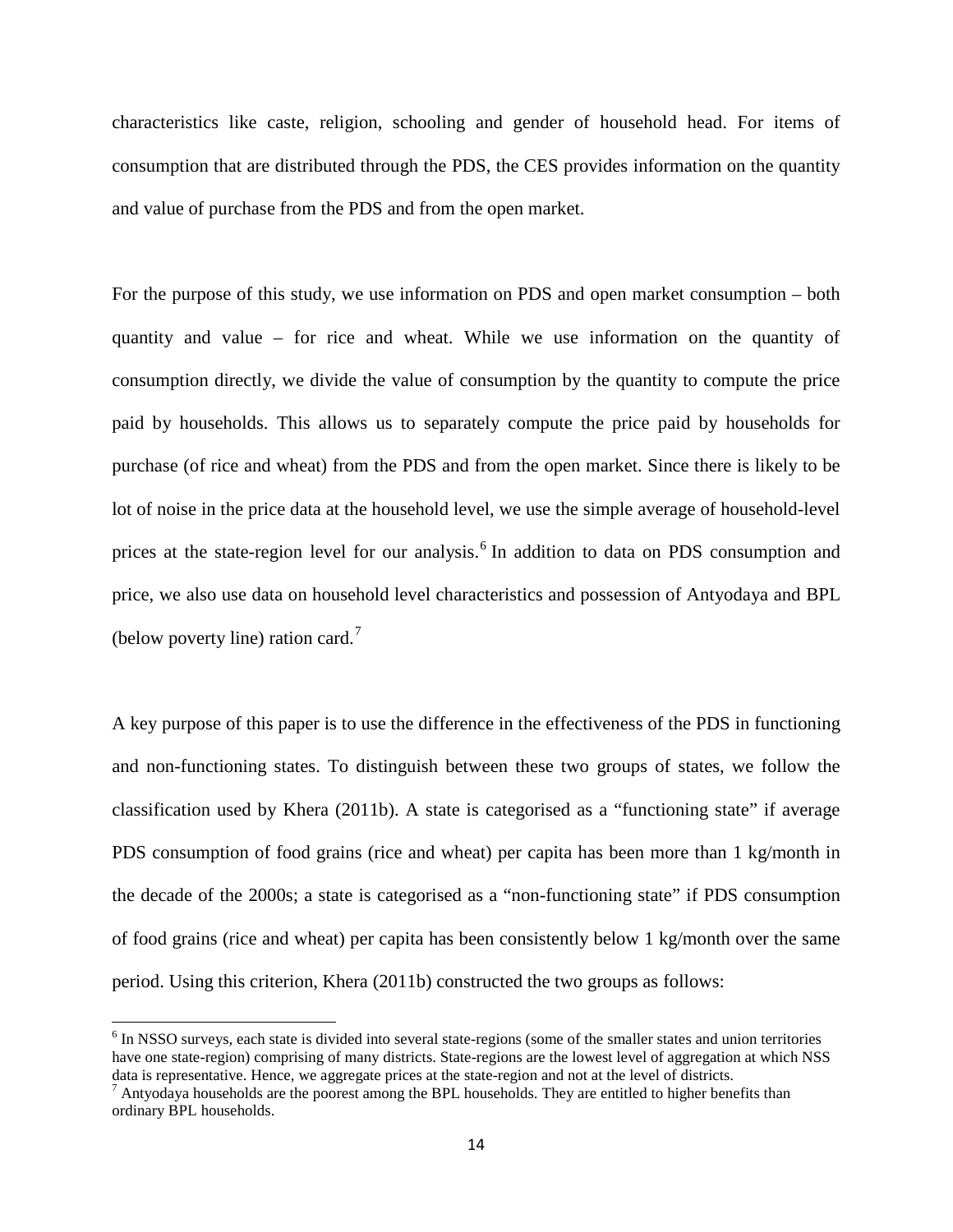- Functioning States (NFS=0): Andhra Pradesh, Himachal Pradesh, Jammu & Kashmir, Kerala, Karnataka, Maharashtra, Tamil Nadu;
- Non-functioning States (NFS=1): Assam, Bihar, Gujarat, Haryana, Jharkhand, Rajasthan, West Bengal, Punjab.

What we are calling "non-functioning states" is referred to as "languishing states" by Khera (2011b). She has a third category of states, "reforming states", which have shown improvement in PDS functioning over time; these states report average PDS food grain per capita consumption of roughly 1kg/month. To clearly capture the difference between the two, in this study we restrict our sample to functioning and non-functioning states *only*. Thus, the final sample for our empirical analysis includes rural households for the seven functioning and eight non-functioning states at three different time periods: 2004-2005, 2009-2010 and 2011-2012.

Note that our definition of functioning and non-functioning states is consistent with various patterns of consumption by the privileged and non-privileged. For instance, the fact that functioning states have higher per capita PDS consumption can arise *inter alia* in either of the following two scenarios: (a) in functioning states consumption of PDS food grains is high but not significantly different for both privileged and under-privileged households; and (b) in functioning states consumption of PDS food grains is high for both privileged and underprivileged households, and under-privileged households consume significantly higher PDS food grains than the privileged. Our model points towards the second scenario – where the difference in the PDS consumption between the privileged and under-privileged is significantly different – and we will test this with household level data from rural India.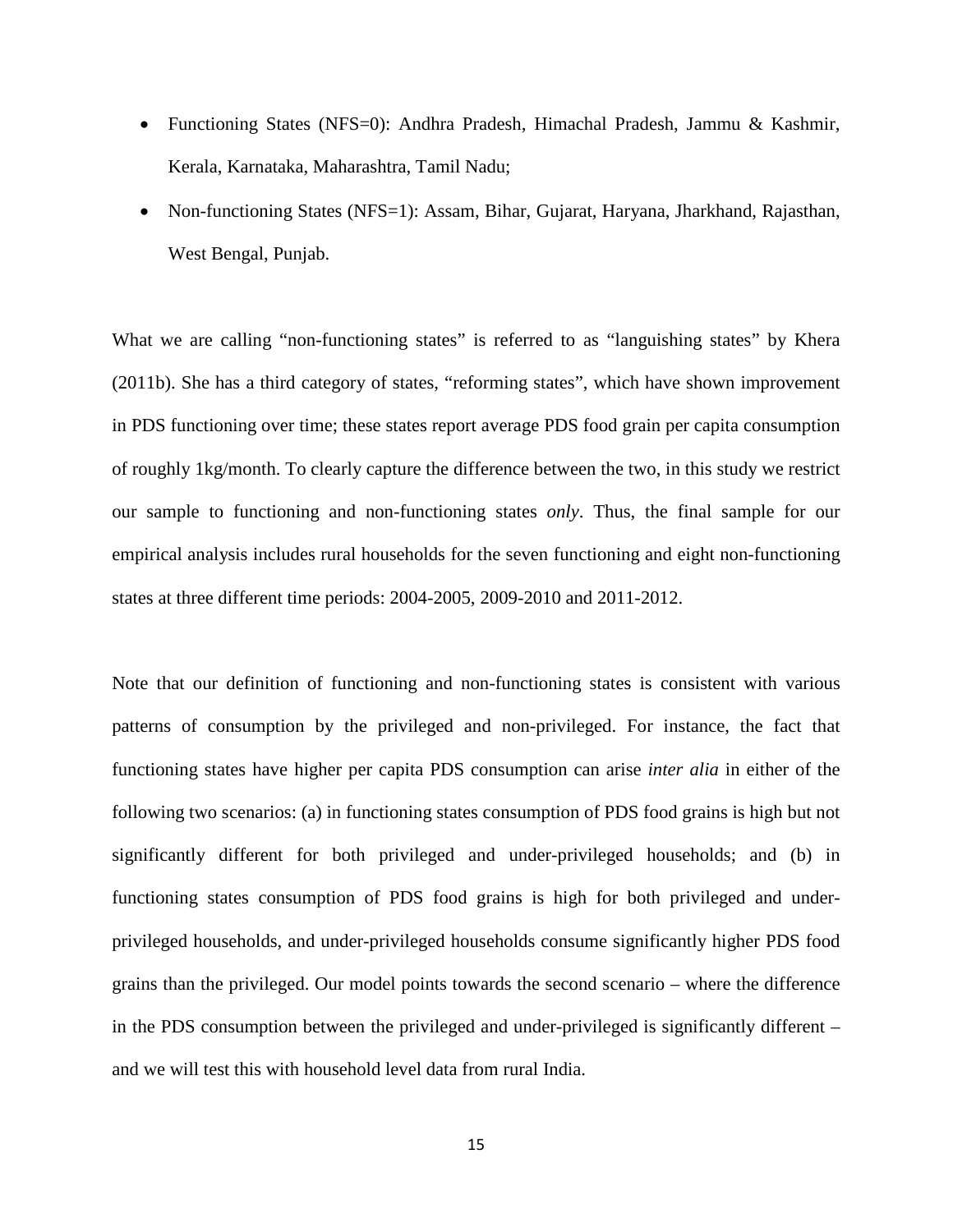#### [Table 2 about here]

Table 2 provides summary statistics for the key variables used in this study for rural areas of the two groups of states. For functioning states, average household consumption of PDS food grains (rice and wheat) has increased from 11.17 kg/month in 2004-2005 to 14.5 kg/month; for nonfunctioning states, the increase is from 2.11 kg/month in 2004-2005 to 8.80 kg/month. Thus, non-functioning states started the period with a very low level of PDS consumption, but reported a sharper increase over the period of study. Reflecting some improvements in the functioning of the PDS, the difference in PDS consumption between the two groups of states has come down substantially over time: from 9.06 kgs/month/household to 5.7 kgs/month/household. Open market price and PDS price of food grains are generally higher in the functioning states (other than for the latter in 2009-2010), with the difference narrower for PDS price. Open market price has roughly doubled over the period of study, in functioning states from 11.78 Rs/kg to 21.83 Rs/kg and in non-functioning states from 9.65 Rs/kg to 17.36 Rs/kg; but PDS price has declined slightly over this period, for functioning states from 5.39 Rs/kg to 5.17 Rs/kg and for nonfunctioning states from 5.31 Rs/kg to 5.25Rs/kg.

We see an important difference between the two groups of states with regard to the proportion of BPL-plus households, that is, households that possess either Antyodaya or BPL ration cards. The proportion of households with Antyodaya or BPL ration cards is an important indicator of the pro-active nature of state governments with regard to the PDS. While the central government allocates food grains to states on the basis of an estimate of the BPL population, it is the discretion of individual states to identify BPL-plus households and distribute ration cards. Thus,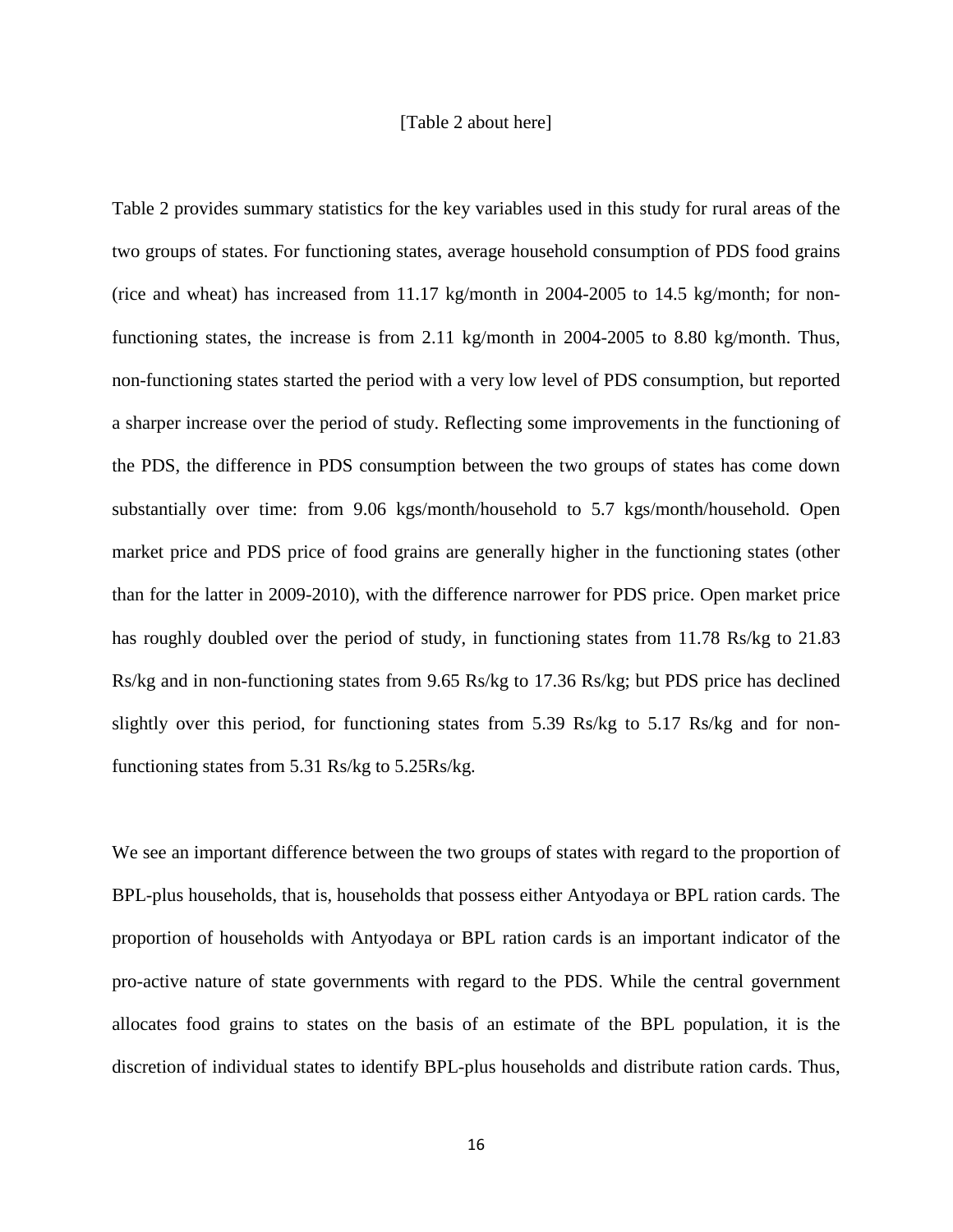pro-active states that want to increase the reach of the PDS might distribute Antyodaya or BPL ration cards to a larger section of the population (identified by the Central government as BPL) than laggard states. Table 2 shows that this is in fact the case: the proportion of BPL-plus households is significantly higher in functioning states. In 2004-2005, 49 percent of households in functioning states but only 27 percent of households in non-functioning states possessed either Antyodaya or BPL ration cards. In 2011-2012, functioning states had increased the proportion of BPL-plus households to 62 percent, and non-functioning states to 44 percent. Thus, even though the proportion of BPL-plus households increased, in both groups of states, the difference did not narrow down significantly.<sup>[8](#page-18-0)</sup>

From Table 2, we can see some additional interesting trends: operational holdings and household size are both larger for non-functioning states; the proportion of illiterate population is higher in non-functioning states; the proportion of agricultural labour households and female-headed households is higher in the functioning states.

#### **III.2. Econometric Methodology**

The discussion in Section II suggests that PDS consumption is a function of prices, income and some other relevant factors (which had been abstracted from in the context of the model). While we can estimate prices of PDS and open market food grains from NSS data, the CES conducted by the NSSO does not report any data on household income. Hence, we will use wealth (as measured by the operational holding of agricultural land) and the socio-economic categories of

<span id="page-18-0"></span><sup>&</sup>lt;sup>8</sup> The 2009-2010 CES does not have information about the possession of ration cards by households. Hence we will run regressions on two different pooled data sets. Pooled 1 will have data from 2004-2005 and 2011-2012 (with an important variable being identification of the BPL-plus households); Pooled 2 will have data from 2004-2005, 2009- 2010 and 2011-2012 (with no information to identify BPL-plus household).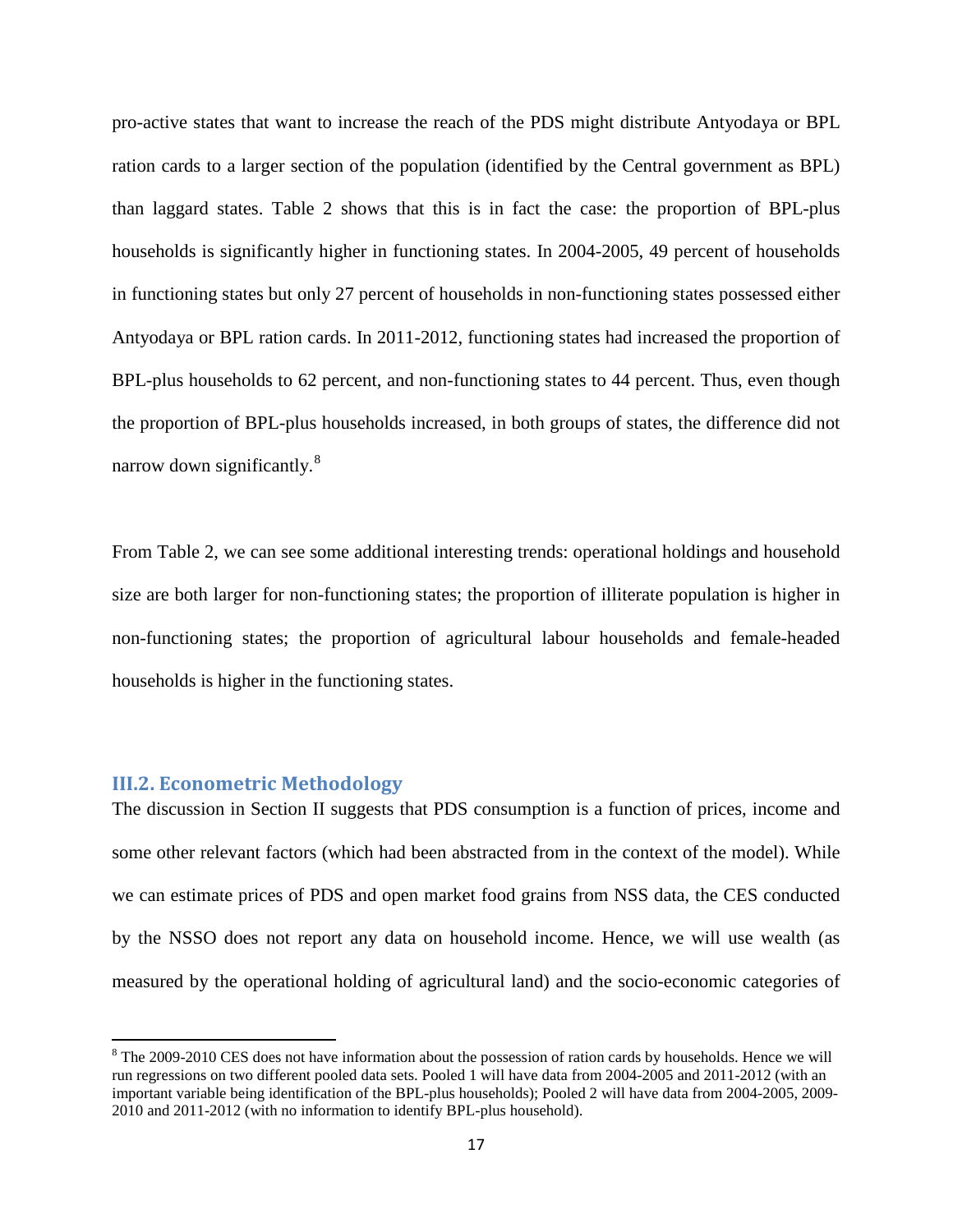caste, occupation, religion, education, and gender as proxies for income. One of the key hypotheses of this paper is the existence of socio-economic biases that operate as supply constraints in non-functioning states. We can capture the existence of such supply constraints with the interaction of each socio-economic category with a dummy variable for non-functioning states. These considerations give us the econometric model of this paper as

$$
y_{irst} = \alpha + \beta_1 p_{xr} + \beta_2 p_{yr} + \beta_3 p_{xr}^2 + \beta_4 p_{yr}^2 + \beta_5 HSIZE_{irst} + \gamma_{11} SE1_{irst} + \gamma_{12} SE1_{irst} \times
$$
  

$$
NFS_{irst} + \dots + \gamma_{k1} SEk_{irst} + \gamma_{k2} SEk_{irst} \times NFS_{irst} + \delta_1 BPL_{irst} + a_r + b_s + c_t +
$$
  

$$
u_{irst}
$$
 (1)

where *i* indexes households, *r* indexes state-regions, *s* indexes states and *t* indexes time periods, and the dependent variable is PDS consumption of food grains per month. In (1),  $p_{xr}$  and  $p_{yr}$  refer to the average PDS price and open market price of food grains in state-region *r*, *NFS* is a dummy variable that takes the value 0 if the household is located in a functioning state and 1 if the household is located in a non-functioning state, *HSIZE* refers to the size of the household (adults + children), *SE1* through *SEk* refer to *k* variables that capture socio-economic hierarchies (caste, religion, gender, education, occupation, and operational holding), BPL is a dummy variable that takes the value 1 if the household possesses either a BPL or an Antyodaya ration card (and 0 otherwise),  $a_r$  denote state-region dummies,  $b_s$  denote state dummies, and  $c_t$  denote year dummies.

We would like to point out several important features of the econometric model in (1). First, as Khera (2011c) mentions, there is lot of variation across states with regard to PDS policy; we control for this variation with state dummies. Second, PDS consumption is likely to be affected by the network of fair price shops in the locality of the households. The lowest level at which we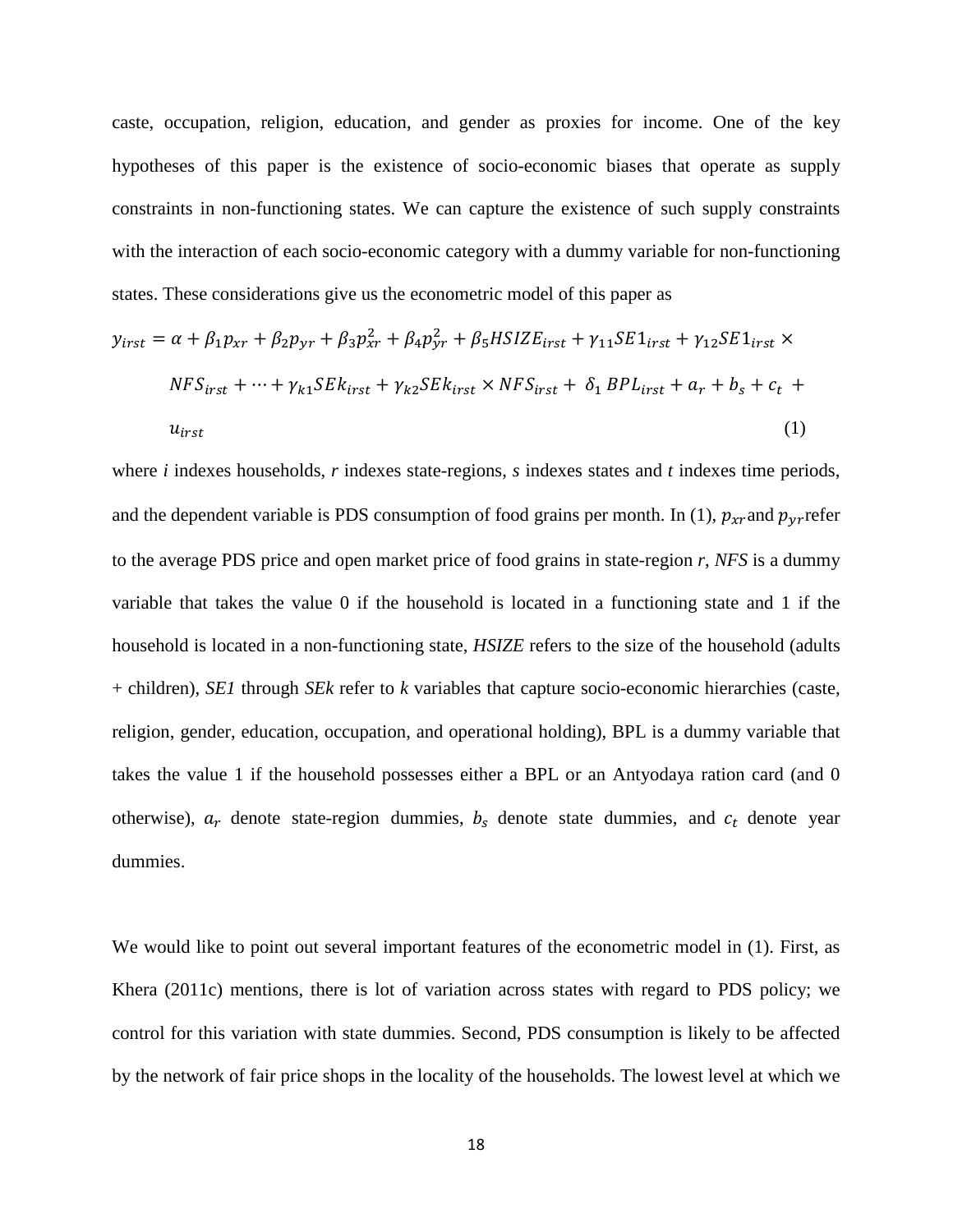can define a "locality" consistently in the NSS data is the state-region. Hence, we control for differences in the network of fair price shops with state-region dummies. Third, PDS consumption might also be affected by changes in central government policies over time; we control for this effect with period dummies. Fourth, it seems safe to assume that the regressors in the model – prices and household characteristics (like caste, religion, education, wealth, gender of household head) – are all exogenous; hence, problems of endogeneity are unlikely to be serious. Hence, we estimate the model with ordinary least squares and report standard errors clustered at the state-region level to account for possible local level correlations across households.

We would like to draw attention to one important point about interpretation of coefficients on the socio-economic variables in the econometric model in (1). The coefficient on any socioeconomic variable provides an estimate of the difference in PDS consumption between the socioeconomic category and the excluded category *in functioning states* (NFS=0). The coefficient on the interaction of the socio-economic variable and the non-functioning state dummy provides an estimate of the change in the difference in PDS consumption between the socio-economic category and the excluded category as we move from the functioning to the non-functioning states. Hence, the sum of the coefficient on any socio-economic variable and the coefficient on the interaction of that socio-economic variable and the non-functioning state dummy provides an estimate of the difference in PDS consumption between the socio-economic category and the excluded category in the non-functioning states (NFS=1).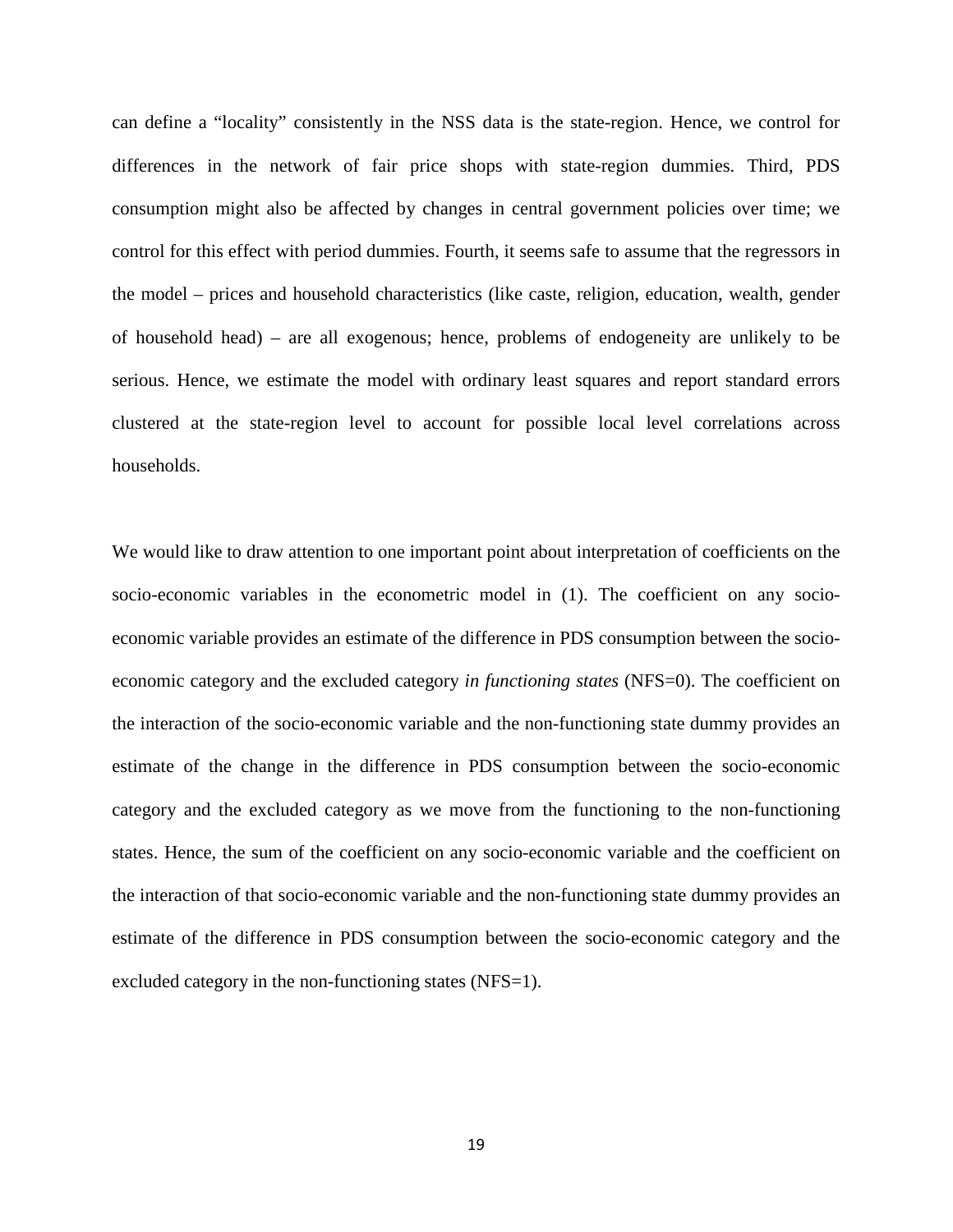To proceed to a discussion of the main results it might be useful to recall that we are interested in testing two key hypotheses: (a) that PDS consumption is supply-determined, which can be tested by seeing if the price of open market grains has a non-linear (hump-shaped) effect on consumption; and (b) PDS consumption of the privileged and the underprivileged is significantly different in functioning states but not so in non-functioning states.

#### [Table 3 about here]

But before we present the results, we would like to present some indirect evidence for one of our assumptions: key socio-economic categories can function as good proxies for income. To establish this connection, we present average nominal monthly consumption expenditure (as a marker of income) for different socio-economic categories in 2004-2005, 2009-2010 and 2011- 2012 in Table 3. Data in Table 3 show clearly that agricultural labour households are also the poorest in terms of consumption expenditure; their average MPCE was Rs. 446, Rs. 768 and Rs. 1080 respectively in 2004-2005, 2009-2010 and 2011-2012. This was the lowest MPCE among all the occupational groups. Moreover, the MPCE hierarchy remained unchanged over these years with the "other" category at the top, followed by "self-employed in non-agriculture", "selfemployed in agriculture", "other labour", and "agricultural labour". Turning to caste groups, we see a stable hierarchy as well: ST households are the poorest, followed by SC, OBC and other households. We see the same pattern for the education categories: illiterate households are the poorest, "above primary" households are the richest and "primary and below" are in the middle. In terms of religion also, there is a pretty stable relationship: Christians are the richest, followed by "other religions", and Hindus, with Muslims being the poorest. For gender, we see an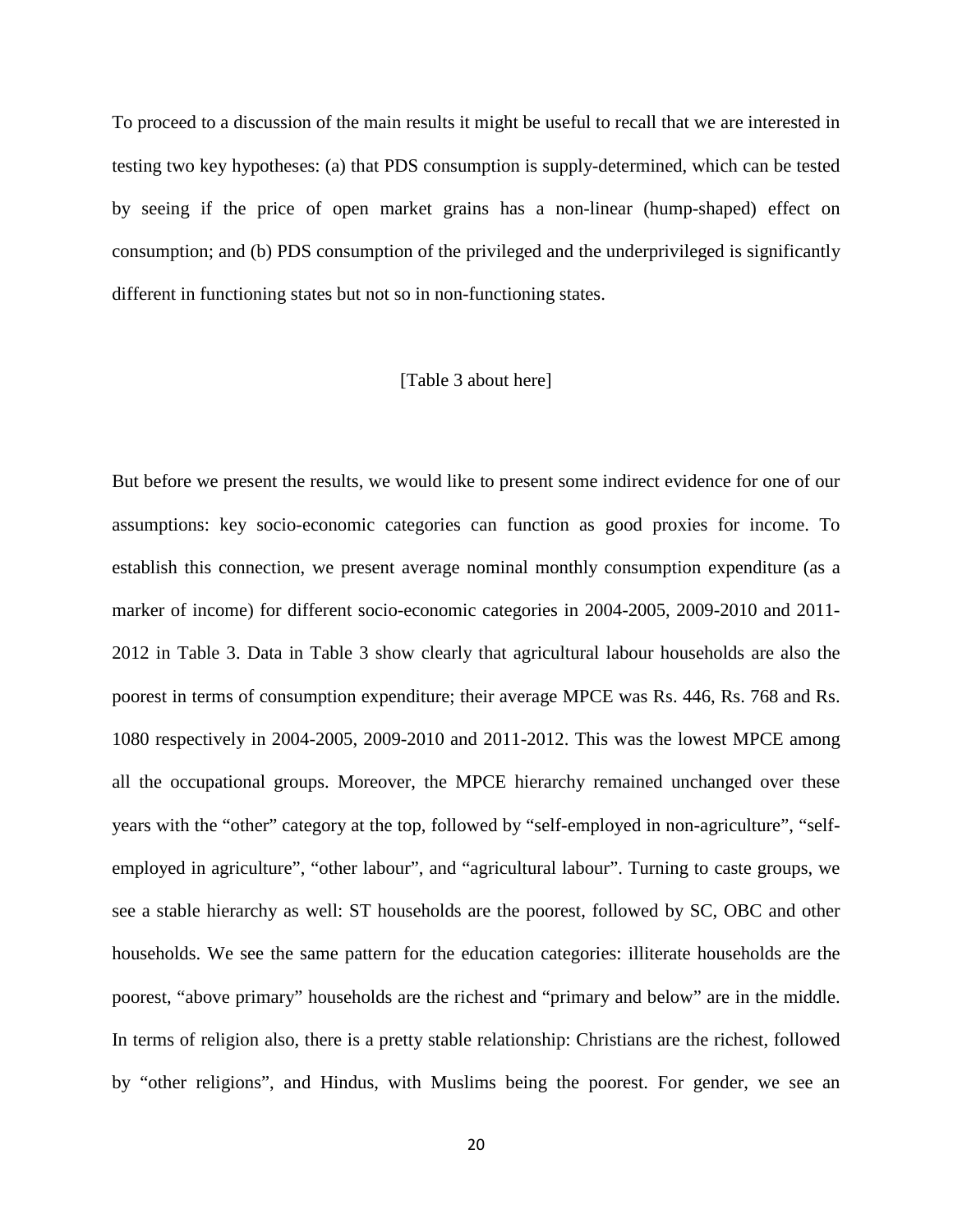unexpected but stable pattern: female-headed households are richer than male-headed households. The evidence in Table 3 is only suggestive and is meant to convey the fact that there is a relatively stable relationship between socio-economic hierarchies and income. This allows us to use these socio-economic categories as reliable proxies for income.

#### **IV. Results and Discussion**

Table 4 presents results of estimating the model in (1) with OLS for two samples. The first sample is referred to as Pooled 1 and pools all relevant households in 2004-2005 and 2011-2012; the second sample is referred to Pooled 2 and pools together all relevant households in 2004- 2005, 2009-2010 and 2011-2012. The advantage of using Pooled 1 is that it contains information on possession of ration cards (BPL or Antyodaya), but the disadvantage is that we lose observations for one round (2009-2010). Since possession of ration cards is an important determinant of PDS consumption, our preferred specification in Table 4 is (1). But, to use the information in 2009-2010, we re-estimate the model for Pooled 2 without the BPL-plus variable and report the results under specification (3) in Table 4. To compare the results between the two samples, we also estimate the model without the BPL-plus variable for Pooled 1 and report the results under specification (2) in Table 4.

#### [Table 4 about here]

#### **IV.1. Diversion of PDS Food Grains**

Our first hypothesis is that PDS consumption is not completely demand determined; it is also determined by the operation of the following supply behaviour: diversion of PDS food grains to the open market by FPS owners. To test this we analyse the coefficient on open market price and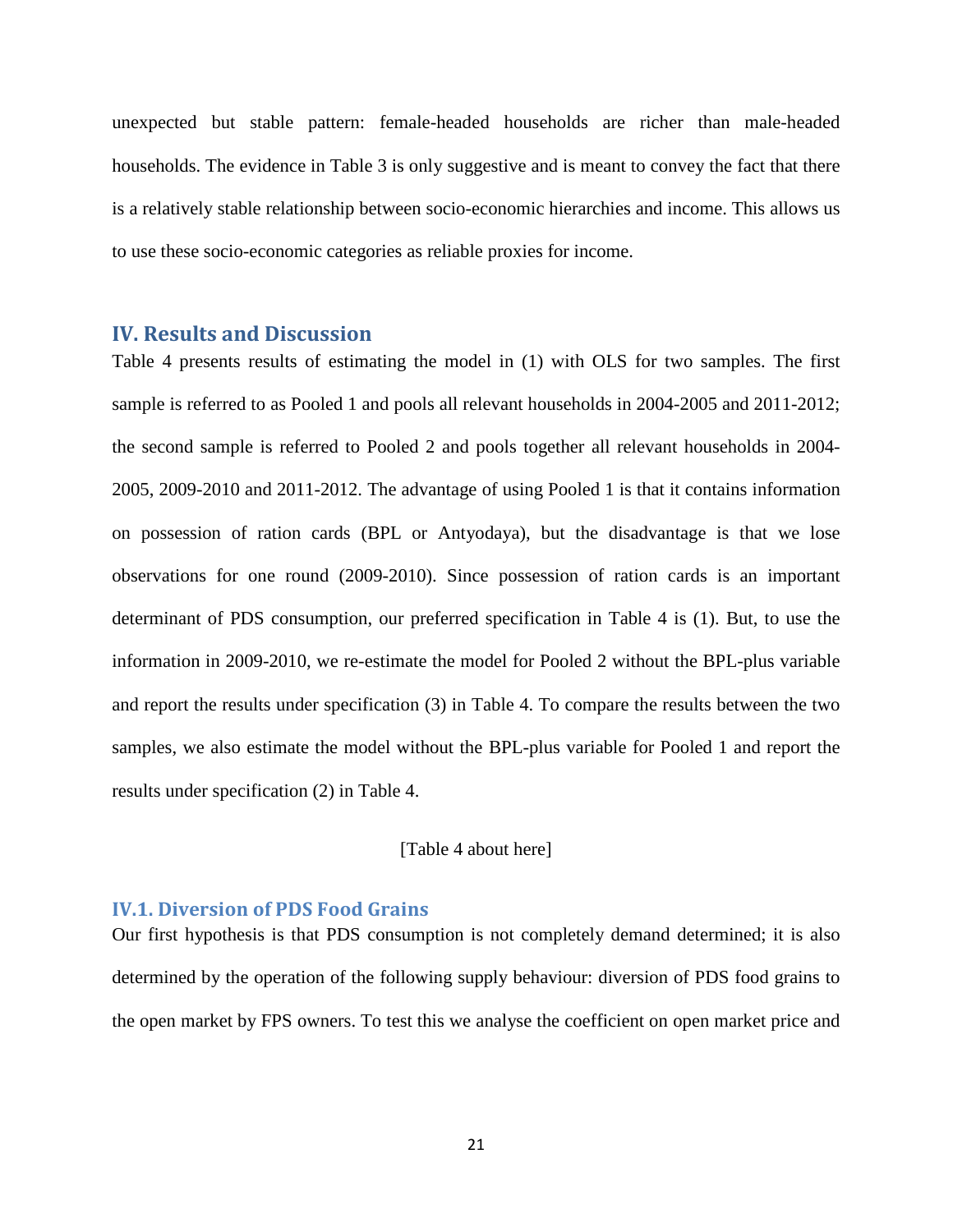its square.<sup>[9](#page-23-0)</sup> All three specifications in Table 4 show that the coefficient on open market price is positive and on its square is negative, with both being statistically significant. For specification (1), our preferred specification, an increase in the open market price of food grains by 1 Re/kg leads to an increase in PDS consumption by 3.054 kg/month/household. This is to be expected: as open market price increases, consumers substitute away from open market and towards PDS food grain. But the coefficient on the square of the open market price is -0.073, which implies that open market price has a non-linear (hump-shaped) effect on PDS consumption. In fact, the result for specification (1) in Table 4 suggests that when open market price is higher than 20.92  $Rs/kg$  (=3.054/2 $*0.073$ ), the marginal effect of open market price on PDS consumption is negative: an increase of open market price by 1 Re/kg, leads to PDS consumption falling by 73 grams. This hump-shaped behaviour suggests that PDS consumption is not completely demanddetermined.

One way to understand this hump-shaped behaviour is to think of the effect of an increase in the open market price of food grains on both the demand and supply of PDS food grains. When the open market price of food grains increase, it leads to an increase in the demand for PDS food grains. At the same time, an increase in the open market price of food grains increases the incentive of fair price owners to divert PDS food grains to the open market. At high values of the open market price, diversion becomes large and PDS consumption starts declining (hence the negative marginal effect of open market price on PDS consumption).

<span id="page-23-0"></span><sup>&</sup>lt;sup>9</sup> It is possible that expectations of future open market prices have an impact on PDS consumption through the following mechanism: FPS owners are more likely to hoard PDS food grains if they expect the open market price to increase in the future; this might reduce the supply, and hence the consumption of PDS food grains. While this is a plausible mechanism, we do not have data on expected prices. Hence, we cannot include expected price as a control. While this might give a biased coefficient on price variables (if current and expected prices are correlated), it will not affect our main results to any significant extent. This is because all non-price regressors – most of which are household level characteristics – in the empirical model can be expected to be independent of prices.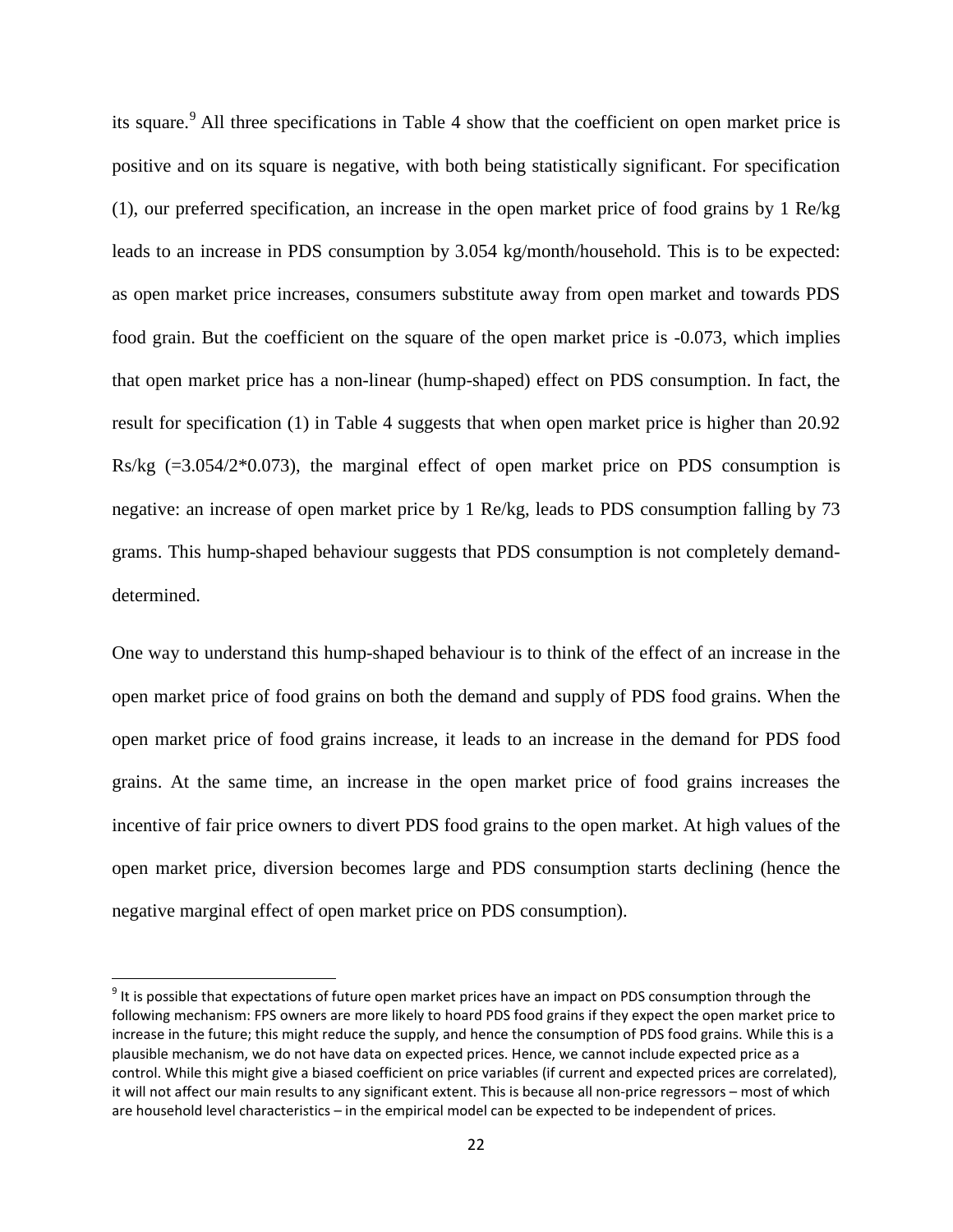This has an important implication. In the presence of binding supply constraints, the issue of access to the PDS becomes very important in determining consumption of PDS food grains by individual households. It is no longer a matter of demand alone. Some households are not able to purchase the amount they demand. In such a scenario, gradients of social power can be used to limit access of the underprivileged to PDS entitlements. On the one hand this would reduce PDS consumption; on the other, it would increase diversion.

Before we turn to investigating this issue through our second hypothesis regarding the difference in PDS consumption between privileged and under-privileged households, let us analyse four important effects: wealth, household size, ration card (BPL or Antyodaya) and non-functioning states. Since the CES does not have data on total wealth, we use the size of the operational land holding as a proxy for wealth. Recall that we have restricted our analysis to rural areas, which is still dominated by agriculture. Hence, size of the operational holding is likely to be a good proxy for wealth.<sup>[10](#page-24-0)</sup> In specifications (1) (2), and (3) in Table 4, the coefficient on operational holding of land is negative but statistically insignificant; the coefficient on the interaction of land with the dummy for non-functioning states is positive, but again insignificant. This implies that the effect of landholding is not very strong on PDS consumption in either groups of states.

In all the three specification in Table 4, household size has a positive and statistically significant effect on PDS consumption. The estimates suggest that a household with one more member will roughly consume 0.8 kg more food grains from the PDS. This positive effect is the result of two factors. One the supply side, larger household size might increase the PDS entitlement of the households; on the demand side, more household members mean more food requirement and

<span id="page-24-0"></span> $10$  Note that we have not included total expenditure as a regressor in model (1). This is because total expenditure is jointly determined with PDS purchase by households. Hence, we control for prosperity levels of households with wealth (as measured by the size of the operational holding of agricultural land).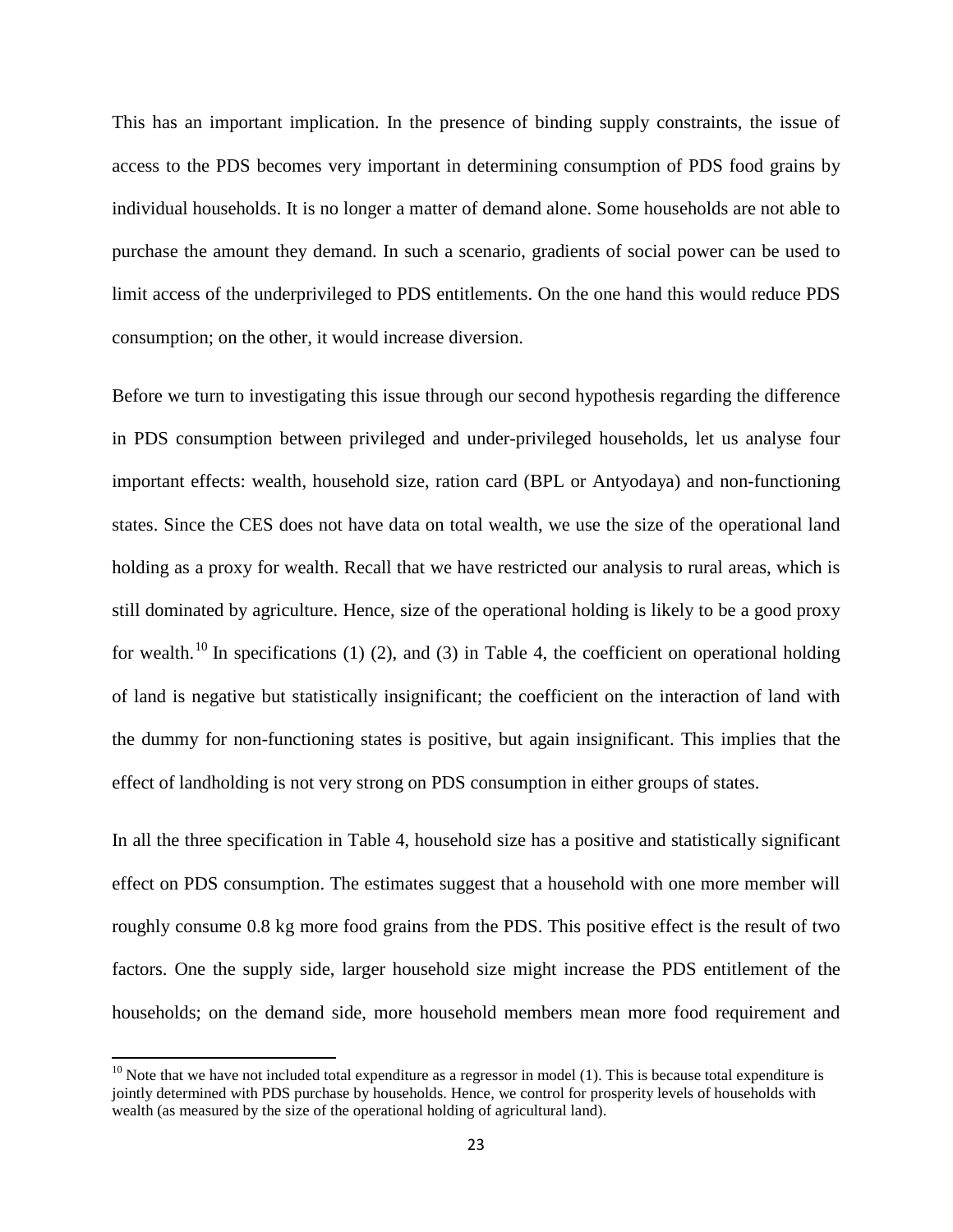also that the chance of someone from the family going to the fair price shop at the relevant time to purchase PDS food grains increases.

In specification (1) in Table 4, the coefficient on the ration card (BPL or Antyodaya) dummy is 10.069; hence, households that possess Antyodaya or BPL ration cards consume 10.069 kgs more food grains than those that do not. The interaction term (ration card X non-functioning states) is positive (3.125) and statistically insignificant. Hence, in non-functioning states households with ration cards consume about 13 kgs more PDS grains per month than households without ration cards. When we recall that functioning states have significantly higher proportion of households with ration cards than non-functioning states (see Table 2 for details), this throws light on an interesting dimension: functioning states do better at increasing access to the PDS by distributing ration cards, but do worse off in converting each ration card into PDS purchase. Hence, one way in which non-functioning states can improve is to be more pro-active in identifying BPL households and distributing ration cards.

In all the three specifications in Table 4, the coefficient on the non-functioning state dummy is large and negative (-10.13 in the first specification) and strongly statistically significant; on the other hand, the coefficient on the interaction of the non-functioning state dummy with year dummies is not significant. The negative effect of the non-functioning state dummy suggests that even after controlling for prices, household level characteristics, and state region fixed effects, PDS consumption is significantly lower *for all households* in non-functioning states (NFS=1) in comparison to functioning states (NFS=0).<sup>[11](#page-25-0)</sup> This result indicates that there is a relatively large and constant premium (in terms of PDS consumption) that attaches to households in functioning

<span id="page-25-0"></span> $11$  The fact that the coefficient on the interaction of the NFS dummy with the year dummies are not statistically significant suggest that the effect does not change over time.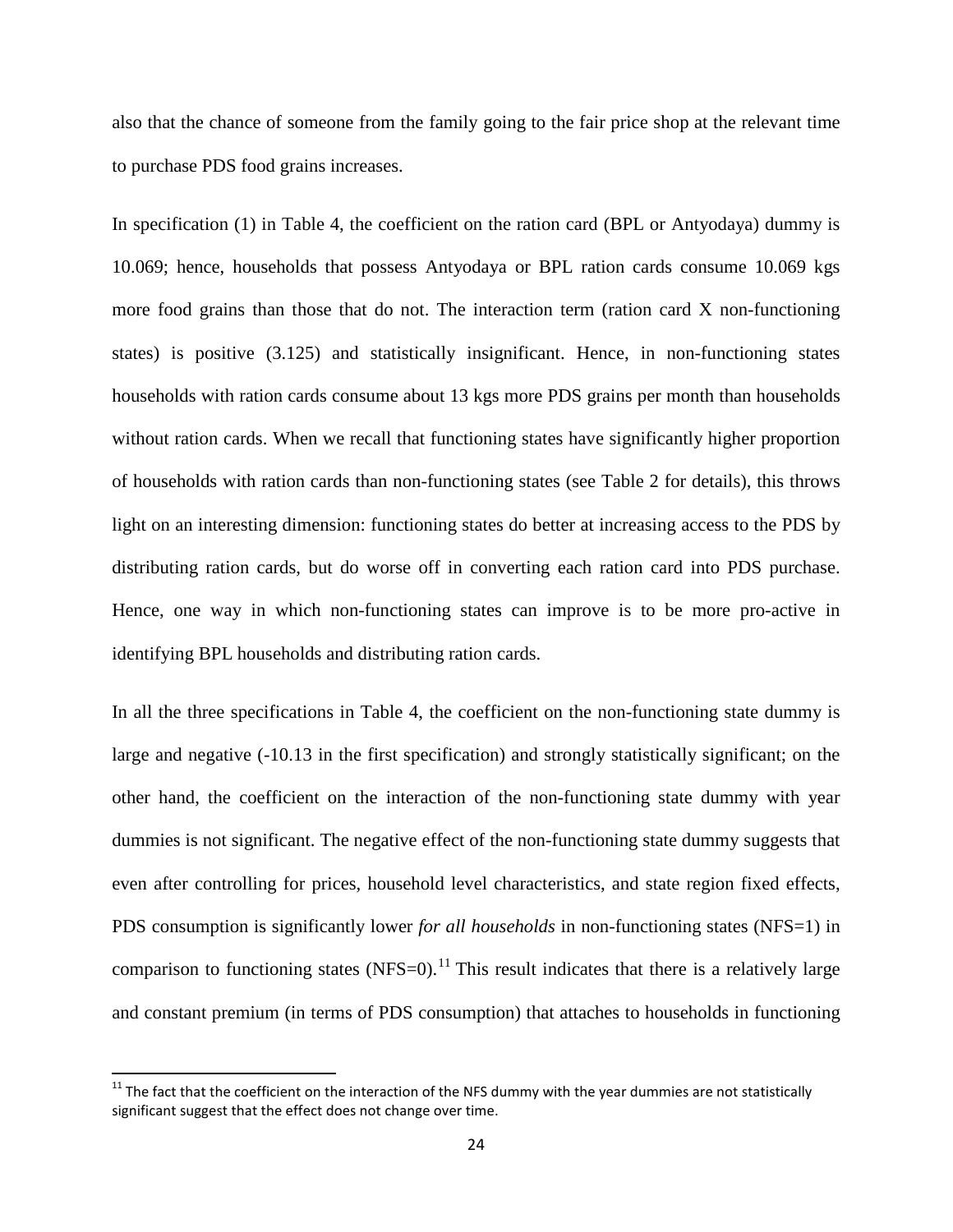states even after accounting for prices, socio-economic biases and possession of ration cards. While in this paper we have investigated the effect of socio-economic biases on PDS consumption, and therefore focused on the difference in PDS consumption between privileged and under-privileged households, other factors that operate on all households are also important. These could be investigated in the future.

#### **IV.2. Socio-Economic Hierarchies and PDS Consumption**

The key insight of the economic model developed in Section II is that PDS consumption of the privileged and under-privileged differ significantly in functioning states (NFS=0) but might be close to each other in non-functioning states (NFS=1). We can test this insight using the results reported in Table 4 for different dimensions of social hierarchy.

Let us begin with the dimension of caste. Our data set allows us to classify households into four caste/ethnicity groups: scheduled castes (SC), scheduled tribes (ST), other backward castes (OBC) and others, with the last category referring to the privileged sections. In the regression, we leave out the dummy for "others" (upper caste group) and make it the reference caste group. In specification (1) in Table 4, the coefficients on the ST and OBC dummies are positive but statistically insignificant. Thus, in functioning states, PDS consumption of ST and OBC households are not different from "other" households (the excluded caste category). But the coefficient on the SC dummy (0.992) is positive and significant. Hence, in functioning states, SC households consume more PDS food grains than upper caste (the excluded category) households.

[Table 5 about here]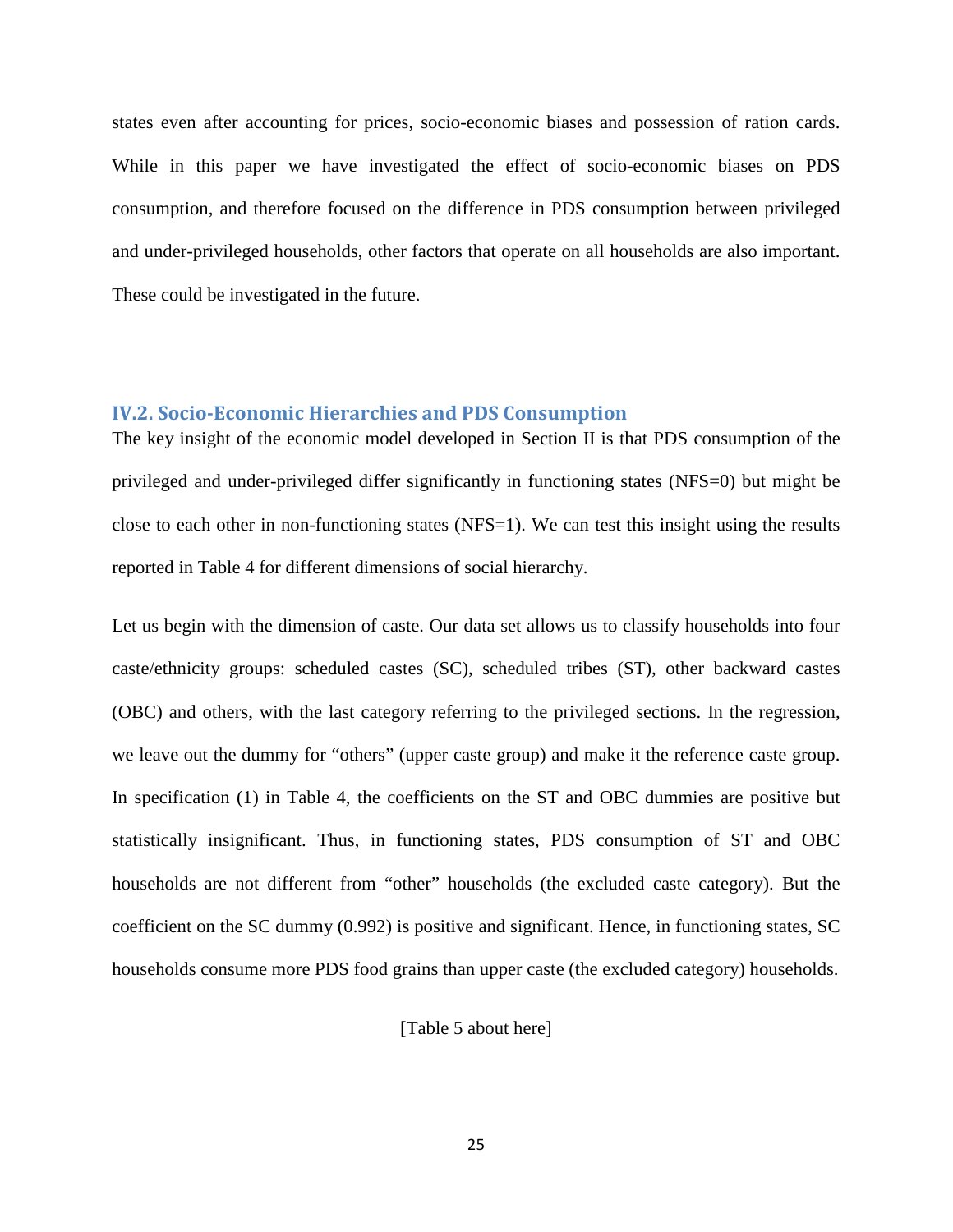How do SC, ST and OBC households fare with respect to upper caste households in nonfunctioning states? To answer this question, we can turn to Table 5, where we report estimates of the difference in PDS consumption between underprivileged and privileged categories households across key socio-economic hierarchies. The first two rows refer to caste hierarchies, providing estimates of the difference in PDS consumption in non-functioning states between SC and upper caste households, and between ST and upper caste households, respectively. We also report the F-stat and p-value for the test that this difference is zero.

The result in Table 5 shows that the difference in PDS consumption between SC/OBC and upper caste households is negative but not statistically significantly different from zero at standard levels of significance; but the difference in PDS consumption between ST and upper caste households is negative and statistically significant. Thus, the results in Table 4 and 5 together show that functioning states manage to generate higher PDS consumption for one category of under-privileged households: SC households have higher PDS consumption relative to upper caste households. In non-functioning states, the story is more complex. While PDS consumption between SC/OBC and upper caste households is not significantly different, ST households have lower consumption than upper caste households.

Turning to the dimension of religion, we see that the results for all specifications in Table 4 are statistically insignificant. The reference religion category is Hindu (the privileged group).<sup>[12](#page-27-0)</sup> Hence, we can conclude that neither do functioning states perform better along the hierarchy of religion, nor are non-functioning states relatively worse than functioning states in providing

<span id="page-27-0"></span><sup>&</sup>lt;sup>12</sup> We treat Hindus as the privileged religious group, keeping in mind the fact that they are privileged with respect to Muslims, the latter being the other large religious group in India. In terms of MPCE, Hindus are not the richest religious group. Christians and "other religious groups" have higher MPCE than Hindus, and Muslims have lower MPCE than Hindus. But both Christians and "other religious groups" are numerically small in India.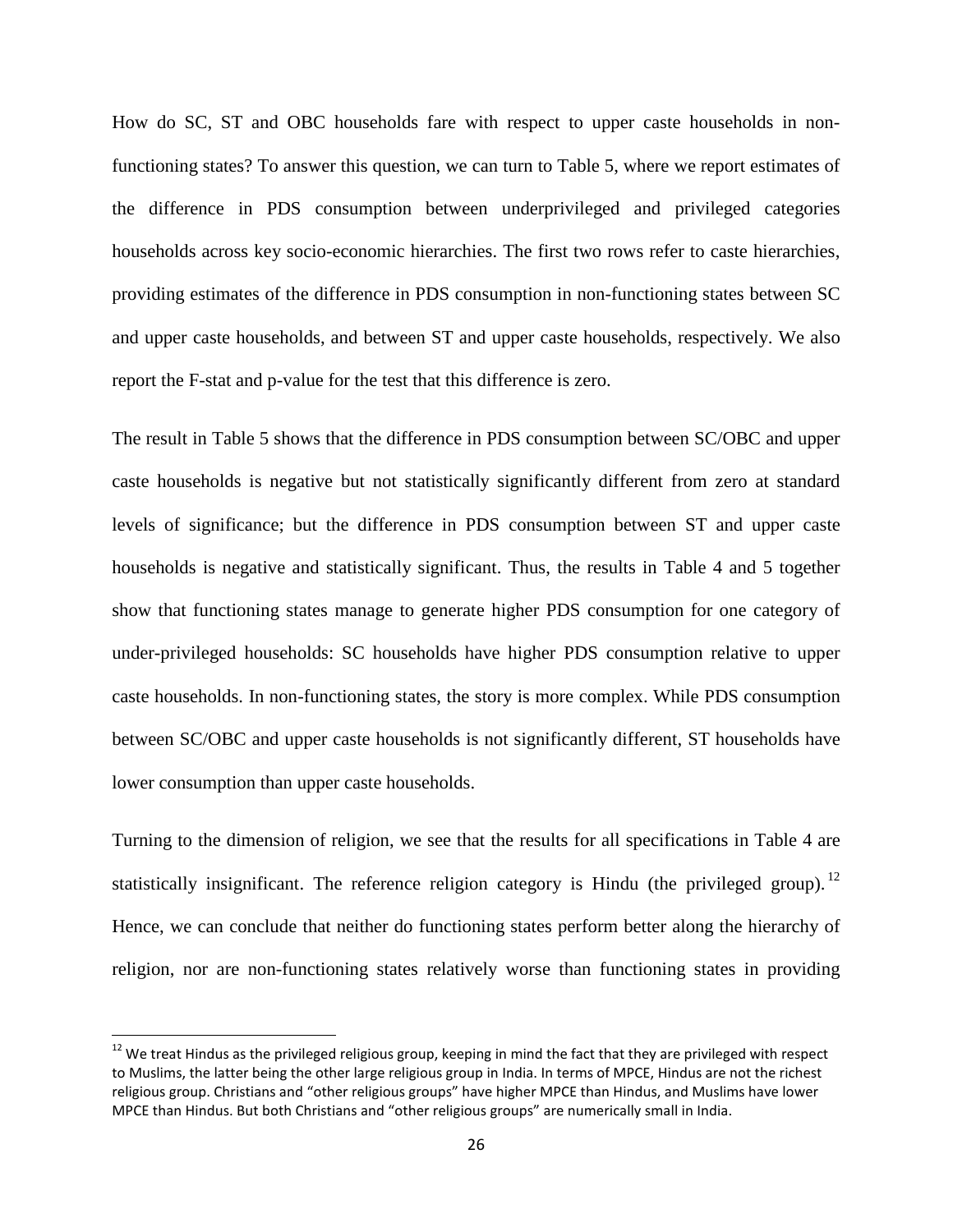access to religious minorities. For instance, the difference in PDS consumption between Muslims and Hindus (the excluded religion category) is not significantly different in functioning states (the coefficient on the Muslim dummy is 0.171 but insignificant); neither is the difference in this dimension between functioning and non-functioning states important (the coefficient on the interaction term with the Muslim dummy is -0.59 but insignificant).

When we turn to the dimension of formal education, we use illiterates (the least privileged) as the reference group. For specification (1) in Table 4, the coefficient on "primary and below" is insignificant. Thus, the difference in PDS consumption between "primary and below" households and illiterate households (the excluded category of educational category) is not significant in functioning states. But the coefficient on the "above primary" category is negative (-0.943) and significant, suggesting that in functioning states, households with above primary schooling consume 0.943 kg less PDS food grains than illiterate households. To see how this difference looks in non-functioning states, we can turn to Table 5. In non-functioning states the difference in PDS consumption between illiterate and "above primary" households is not statistically different from zero (the difference is 0.306 and the p-value is 0.41). In sum, Tables 4 and 5 show that functioning states are able to ensure higher PDS consumption for the underprivileged (illiterate households) relative to privileged households (those with aboveprimary schooling); but we do not observe a significant difference in PDS consumption between under-privileged and privileged households in non-functioning states.

The next dimension of socio-economic hierarchy in our analysis is occupation. We have data on five categories of occupation – self-employed in non-agriculture, agriculture labour, other labour, self-employed in agriculture and other – and use agriculture labour (the least privileged) as the reference category. In specification (1) in Table 4, we see that the coefficient on "self-employed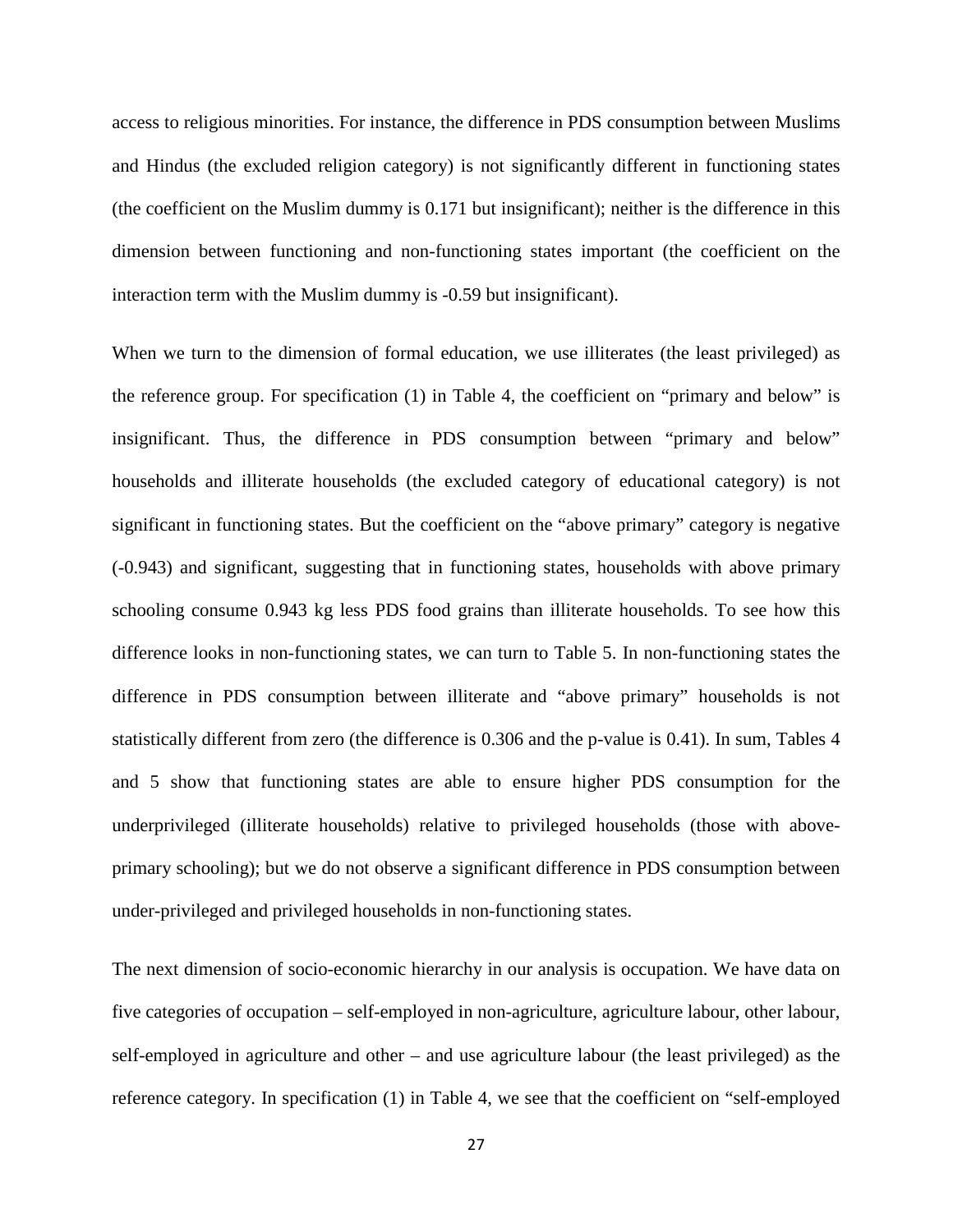in non-agri" dummy to be -1.444 and strongly significant. This means that in functioning states, households that are self-employed in the non-agricultural sector consumer 1.444 kg less PDS food grains than agricultural labour households (the excluded occupation category). We see similar results for "self-employed in agriculture" and "other" (professionals): both these groups consume significantly less PDS food grains than agricultural labour households in functioning states.

To see how these differences in PDS consumption operate in non-functioning states, we use the results in Table 5. The striking result in Table 5 is that the difference in PDS consumption between agricultural labour households and each of the other occupation categories are not significantly different from zero in non-functioning states. For the categories of "self-employed in non-agriculture", "self-employed in agriculture", and "other" (professionals), the null hypothesis of the equality in average PDS consumption between agricultural labour households and these groups of households cannot be rejected at standard levels of statistical significance. If occupation is roughly congruent with class position, then Tables 4 and 5 show a striking result. Functioning states manage to ensure more PDS food grains to those occupying the lowest position in the class hierarchy (agricultural labour households) relative to those above (selfemployed in agriculture, self-employed in agriculture, and professional households); in nonfunctioning states we do not observe this difference.

The last dimension of socio-economic hierarchy that we analyse is gender. We capture the effect of gender by a dummy variable that takes the value 1 for female-headed households and 0 otherwise. In all specifications in Table 4, we see that the sign on the female-headed household dummy is negative and significant. This means that in functioning states, female-headed households consume less PDS food grains than male-headed households. For instance, according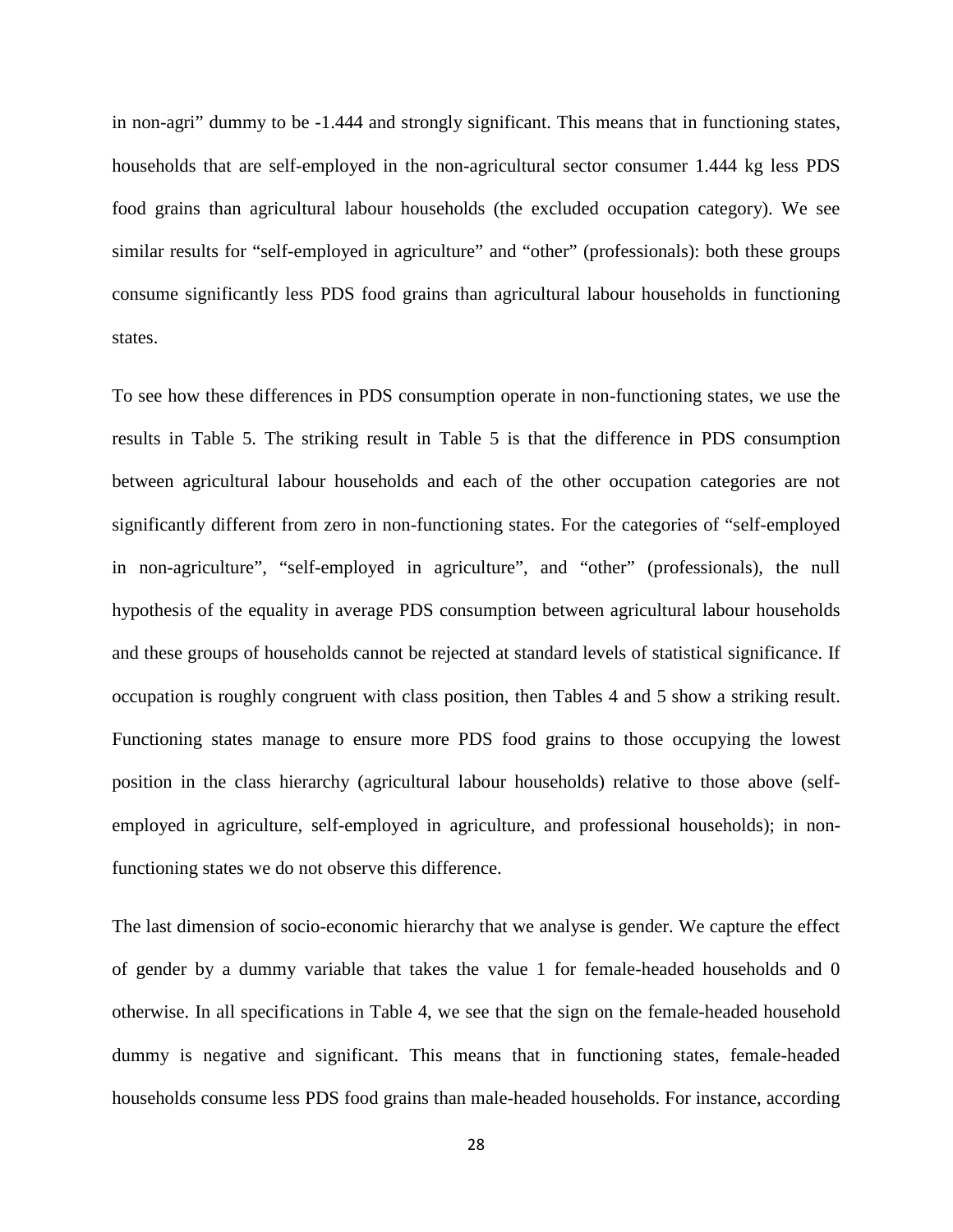to specification (1) in Table 4, female-headed households consume 1.497 kg less PDS food grains than male-headed households in functioning states. The apparent anomaly in this result vanishes once we recall that female-headed households are richer than male-headed households (as we see in Table 3). The economic model in section II predicts that poorer households will consume more PDS food grains in functioning states, and that is what we find with regard to female-headed households. On the other hand, the result in Table 5 shows that the female-headed consume 1.227 kg per month more PDS food grains than male-headed households in nonfunctioning states. This result is surprising and unexpected. Given that female-headed households are richer in terms of MPCE – as seen from Table 3 – one would have expected to see at most equal PDS consumption between these and male-headed households. The fact that female-headed households consume 1.227 kg per month more PDS food grains than maleheaded households, according to results in Table 5, might be because the category of "femaleheaded" household is not good for capturing gender biases. It may be more appropriate to explore alternative categories for better capturing gender bias in future research.

To summarise the results in this sub-section we would like to highlight two points: (a) for key socio-economic dimensions of privilege, functioning states manage to provide higher PDS consumption to the underprivileged; and (2) in non-functioning states, the observed consumption of PDS food grains is not significantly different between underprivileged and privileged households.

To interpret these result, recall that socio-economic dimensions of privilege are strongly correlated with income (according to the indirect evidence in Table 3); thus, those occupying lower positions in the socio-economic hierarchy are also poorer. The model in section II suggests that the demand for PDS food grains will be higher for these underprivileged groups. The fact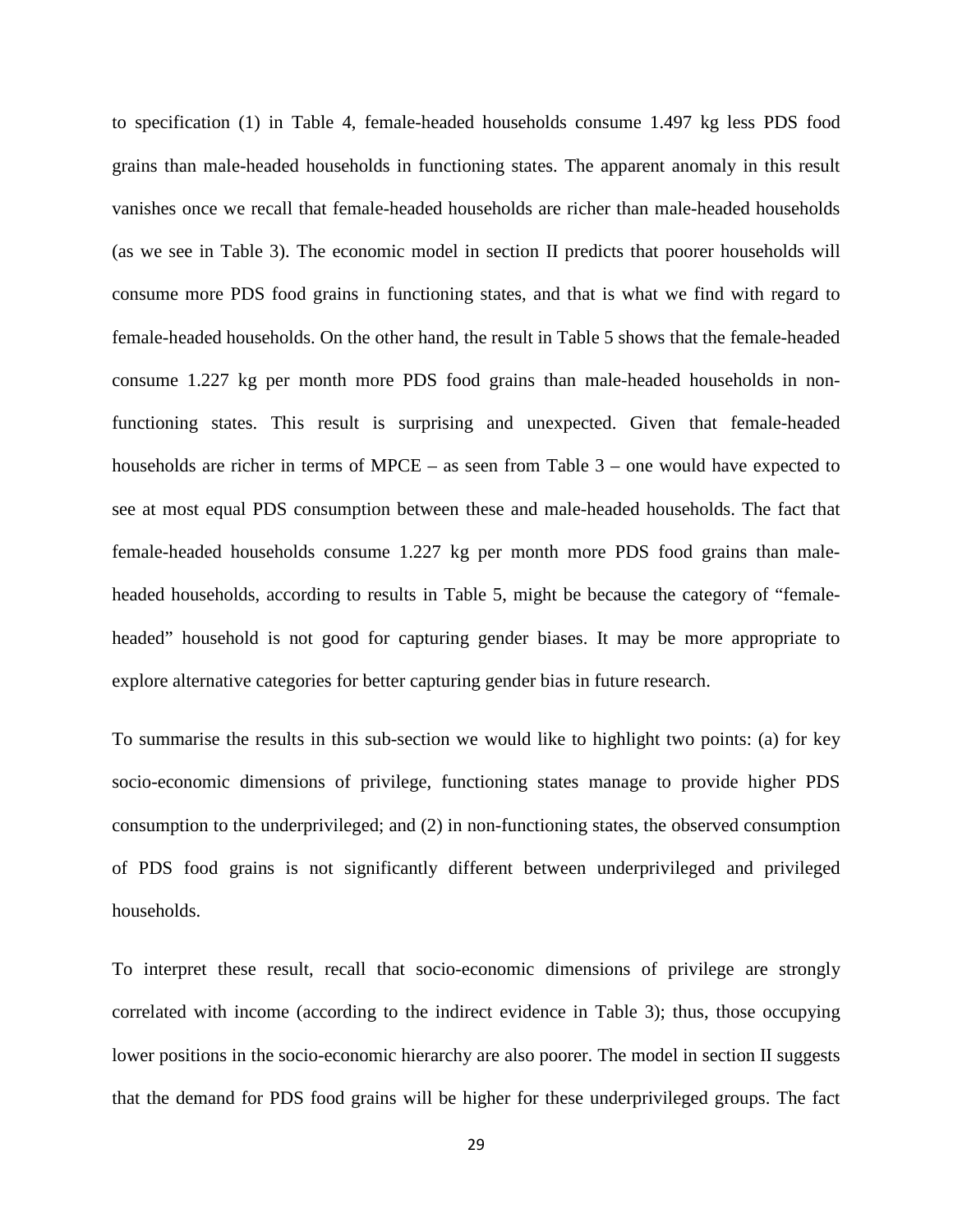that functioning states have managed to nullify biases in the access of PDS operating through the dimensions of socio-economic privilege means that underprivileged households manage to get a relatively high share of PDS food grains they demand. This shows up as significant difference in the observed PDS consumption between the under privileged and privileged households in functioning states. But in non-functioning states, the biases are strong and prevent underprivileged households from getting even a small share of what they demand. Hence, they end up with consuming small amounts of PDS food grains, which is not significantly different from what the privileged households consume by choice.

It is worth noting that our results paint a different picture for religion. While Hindus (the excluded religion category in Table 4) are not the richest group, Muslims have the lowest MPCE (see Table 3). Thus, one would have expected to see some significantly higher consumption of PDS food grains by Muslims in functioning states. The fact that we do not see this result in Table 4 perhaps points to the fact that even while addressing many socio-economic biases, wellfunctioning states have not been able to address the bias that flows from the religion of households.

Another interesting dimension of the results presented in Table 4 emerges from a comparison of specification 1 and 2. Recall that the only difference between the two specifications is the inclusion of the dummy for the possession of ration cards (BPL or Antyodaya) in specification 1 and its exclusion in specification 2. A comparison of the coefficients on the different caste, education, and occupation categories show that the magnitude (and statistical significance) is lower in specification 1. For instance, in specification 2, the coefficient on ST is 3.199 and statistically significant; but the corresponding coefficient in specification 1 is 0.929 and statistically insignificant. We see a similar pattern for the coefficients on SC, OBC, above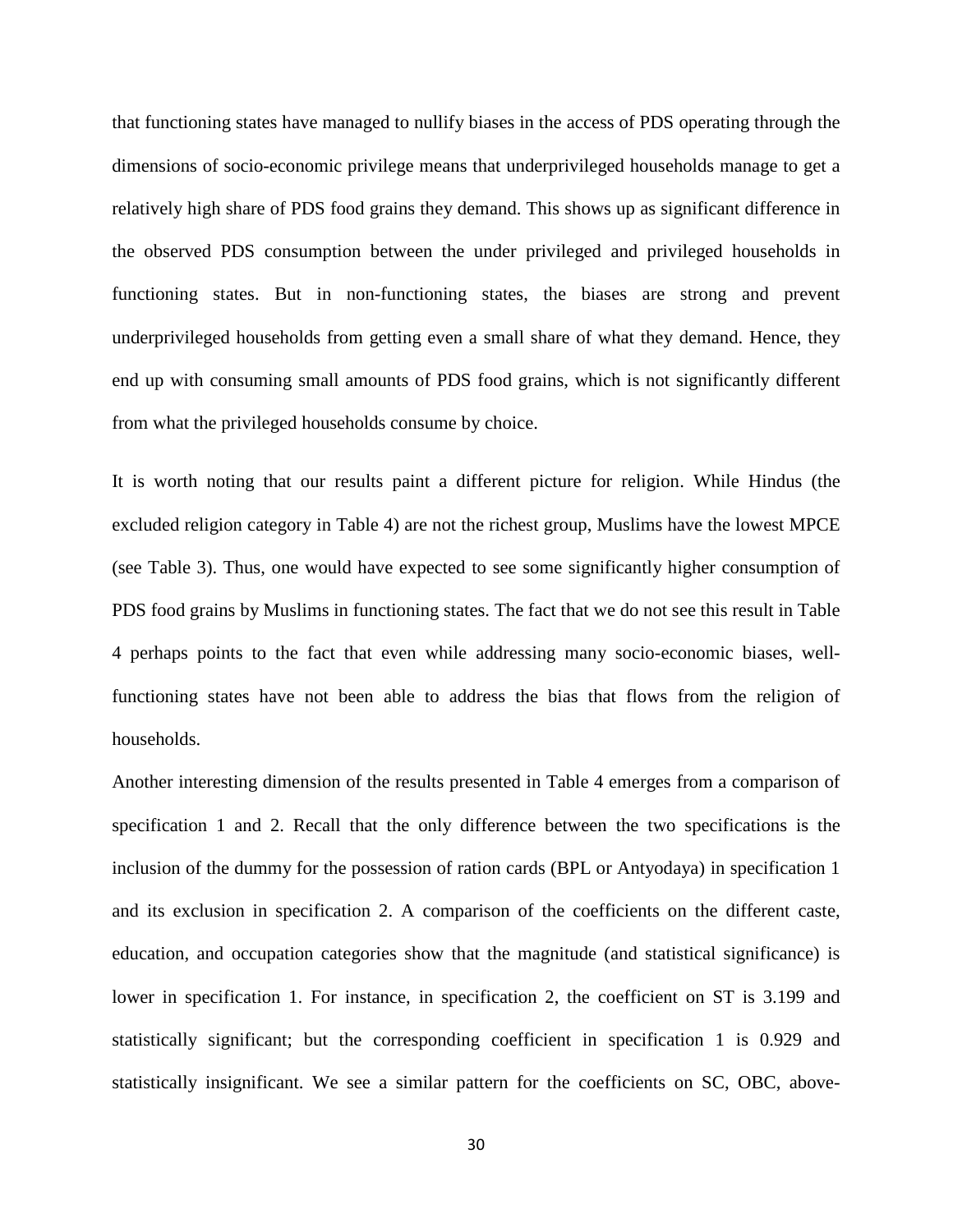primary, and all the occupation categories. This means that in functioning states, a significant reason for larger PDS consumption by under-privileged households comes from the possession of ration cards (BPL or Antyodaya). This is another piece of evidence in support of the claim that one of the important ways in which non-functioning states could improve their PDS delivery and reach is by pro-actively identifying and distributing ration cards to BPL households.

#### **IV.3. PDS Consumption and Diversion**

As we had indicated above there is a negative relationship between PDS consumption and diversion of PDS food grains made available by the central government to individual states. This is easy to see: if households in a state manage to consume more food grains from the PDS, less is available to be diverted to the open market. Hence, in a mechanical fashion, high consumption from PDS leads to lower diversion (once we take account of state-level offtake) and vice versa. To see that this is indeed the case, in Figure 1 we show a scatter plot of PDS consumption and diversion – recall that diversion is defined as one minus the ratio of NSS consumption and statelevel offtake – across Indian states in 2011-2012. Data for the scatter plot is from Table 1, and we include a regression line to capture the statistical relationship between the two variables. The regression line in Figure 1 has a negative slope of 2.89 that is statistically significant. This means that across Indian states in 2011-2012, an increase in PDS consumption by 1 kg/household is associated with 2.89 percentage point lower diversion.

#### [Figure 1 about here]

#### **V. Conclusion**

The public distribution system in India has attracted lot of academic and policy attention in recent years. Critics have highlighted the leakage and corruption that plague the system and some have called for the replacement of the existing in-kind subsidy system by an in-cash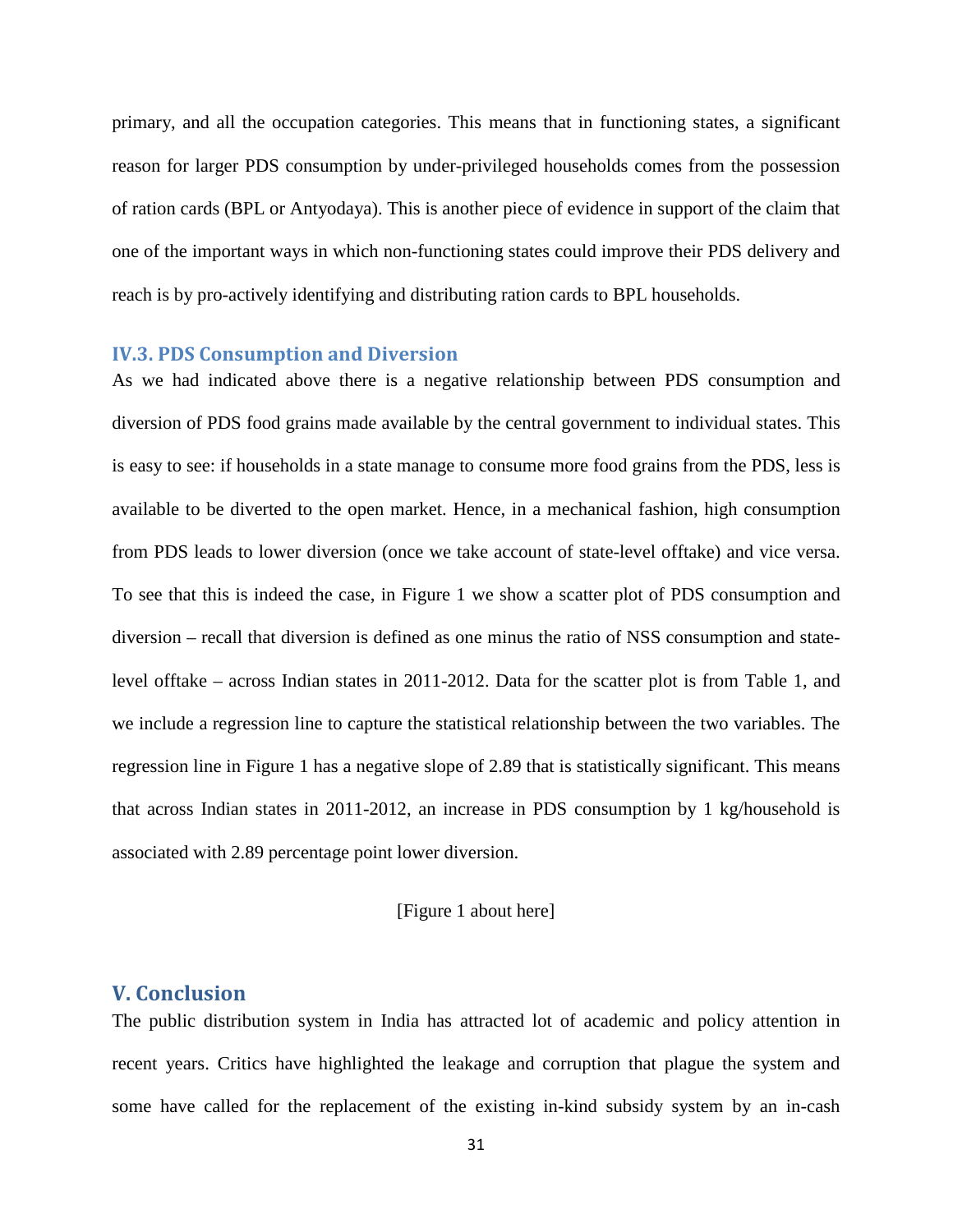system. While leakage and corruption that beset the PDS is undeniable, two important facts need to be noted about this. First, leakage (or diversion) of food grains from the PDS has secularly declined over time. Second, there is large variation in leakage across Indian states, with some states like Tamil Nadu, Himachal Pradesh and Andhra Pradesh consistently performing well with regard to the PDS. Both these facts suggest that the existing in-kind PDS is not beyond redemption. In this paper, we focus on the variation of PDS performance – measured by PDS consumption of food grain per household – in rural areas across states to ask the following question: what makes some states more successful than others in delivering PDS food grains to rural households?

We construct a simple one-period two-commodity consumer choice model to think about this issue. In our model, households choose between PDS food grains and open market food grains to meet a minimum requirement under a given budget constraint. We show that consumption of PDS food grains will differ significantly between rich (or privileged) and poor (underprivileged) households in states where supply constraints on the poor are not stringent. On the other hand, in states where supply constraints are stringent and binding, consumption of PDS food grains will not differ significantly between rich and poor households.

Using household-level consumption data from the three most recent "thick" rounds of the consumption expenditure survey of the NSSO, we test our hypothesis in two steps by estimating a regression model with a pooled data set. In the first step, we establish that PDS consumption is not completely demand determined; it is impacted by supply constraints arising from the diversion of PDS food grains to the open market by FPS owners. In the second step we show that in states where the PDS is relatively well functioning, households lower down in the caste hierarchy, in the occupational hierarchy, and in the educational hierarchy consume more PDS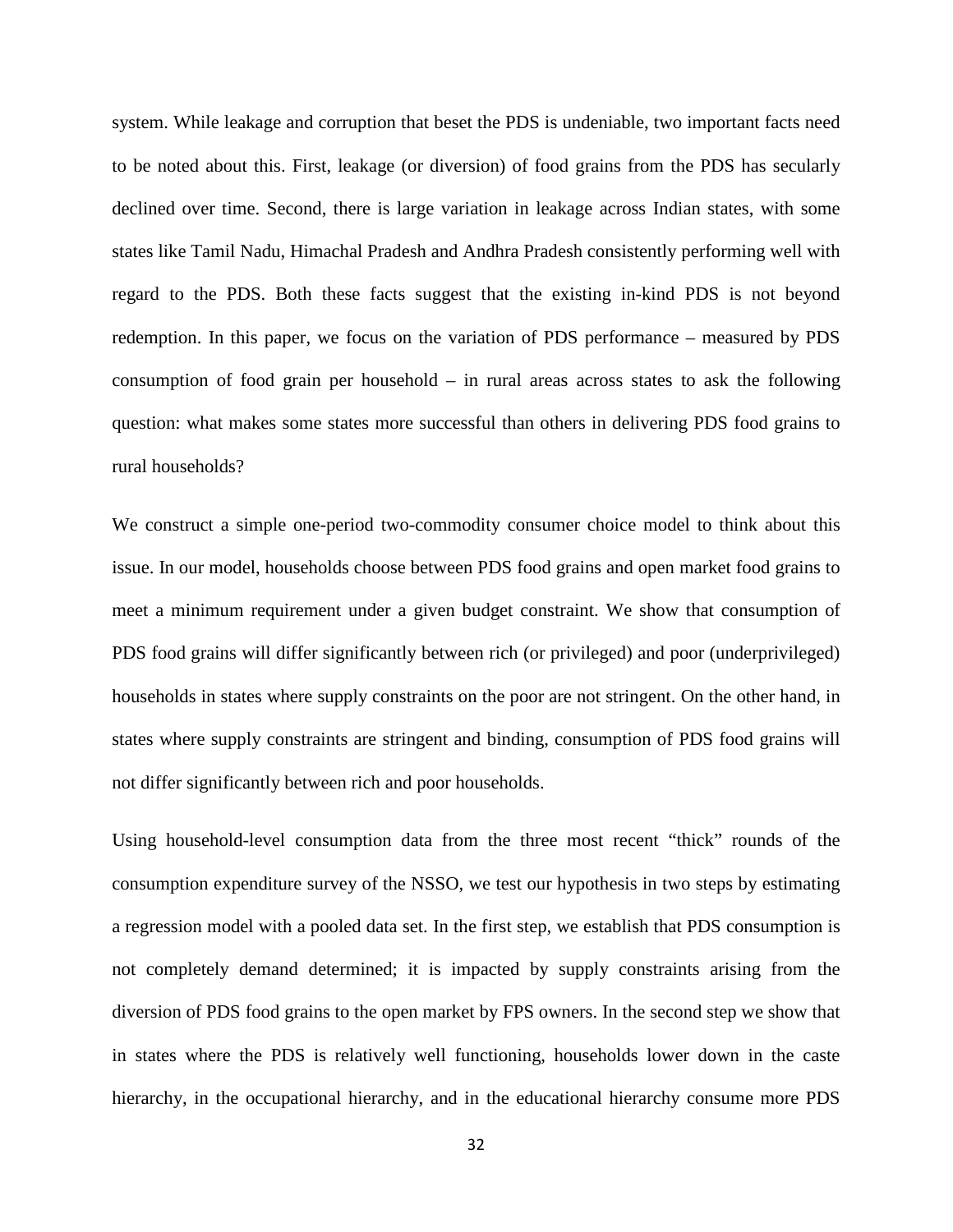food grains than those higher up in the hierarchy. We find no such egalitarian effect in states where the PDS has not been functioning well. This provides evidence in support of our hypothesis: taming socio-economic biases will help in improving the reach and delivery of the PDS. One important set of factors that makes states better at delivering PDS food grains to its citizens is probably a combination of pro-active public policy and grassroots mobilisation that counters the influence of socio-economic hierarchies in generating supply constraints for underprivileged households.<sup>[13](#page-34-0)</sup> Our results suggest that pro-active state policy in identifying and distributing ration cards to BPL (and Antyodaya) households could be one straightforward way to improve the reach, delivery and performance of the PDS.

We would like to end by pointing out that the analysis in this paper addresses concerns raised in Kotwal et al. (2011) and Khera (2011a). Commenting on the argument that the existing in-kind PDS can be reformed, Kotwal et al. (2011) point out that such a case cannot be made on the basis of two relatively successful states only, Tamil Nadu and Chhattisgarh. In this paper, we have moved beyond individual states and compared the performance of seven well-functioning with eight non-functioning states. Hence, the analysis in this paper addresses the concern raised in Kotwal et al. (2011) that "[two] relative successes do not convincingly swing the case in favour of PDS, when the system has failed consistently in most states.''

Coming at the issue from an opposite end, Khera (2011a) argues that aggregate all-India level analysis is not meaningful because of differences in the PDS across states. While it is certainly true that there are many differences among states with regard to the PDS, this does not detract from aggregate analysis. In fact, by classifying states into three broad categories – functioning,

<span id="page-34-0"></span> $13$  Some of the concrete measures that have probably contributed to mitigating the effects of socio-economic biases are (a) the replacement of privately run fair price shops with those run by cooperatives (Tamil Nadu and Chhattisgarh), (b) the establishment of fair price shops operated by women (Tamil Nadu and Chhattisgarh).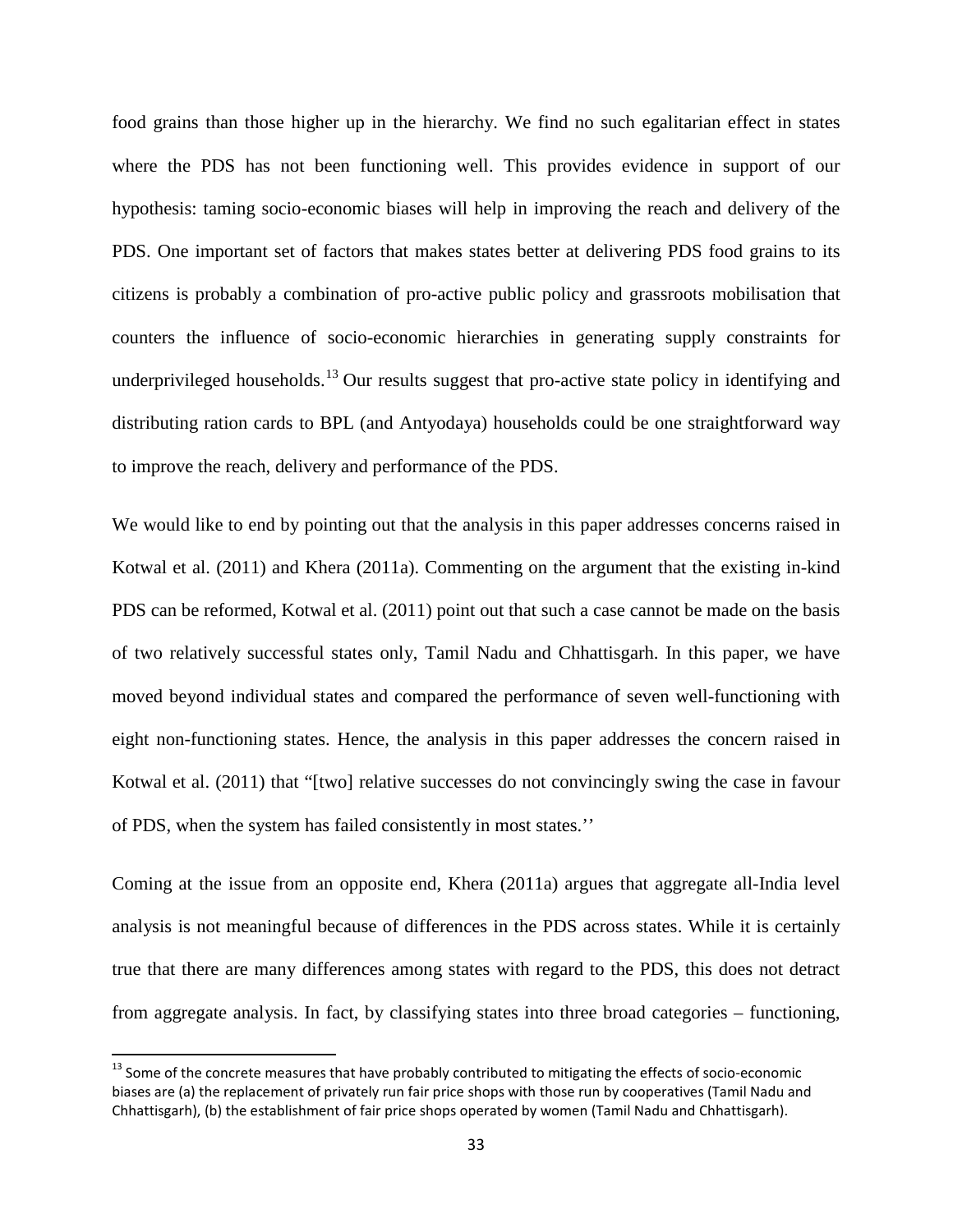reforming and languishing – Khera (2011b) highlights the commonality among the many states that fall into each of these categories. In this paper, we extend the analysis in Khera (2011b) and investigate the reasons that make the PDS function well in some states. In our analysis, we recognise the importance of state-level variation and take account of their effects in our empirical model with state-level dummies.

One possible drawback of the analysis in this paper is that it uses a pooled data set for estimating the empirical model. Hence, we are unable to control for household-level unobserved heterogeneity. In future research, it might be useful to explore the option of either constructing pseudo-panel data sets at the district or state-region level, or using fieldwork to construct a panel data set at the household level. Both these approaches would address the problem of unobserved heterogeneity.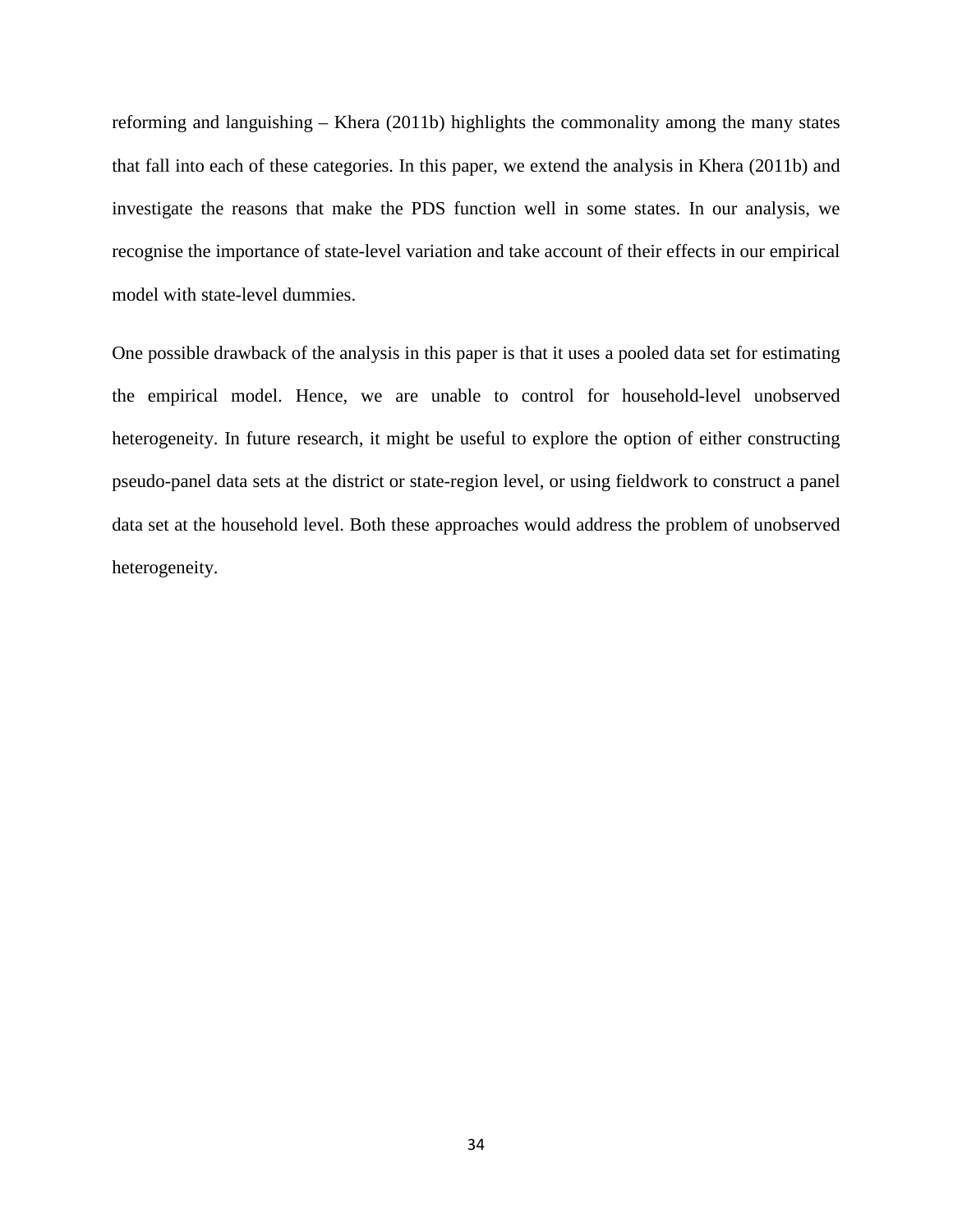#### **References**

- Balakrishnan, P., & Ramaswami, B. (1997). Quality of Public Distribution System: Why it Matters. *Economic and Political Weekly*, 32(4), 162-165.
- GOI, (2013). The National Food Security Bill, 2013. Government of India. (Retrieved from [http://indiacode.nic.in/acts-in-pdf/202013.pdf\)](http://indiacode.nic.in/acts-in-pdf/202013.pdf)
- Basu, D., & Basole, A. (2014). Fueling Calorie Intake Decline: Household Level Evidence from Rural India. *Working Paper 348, Political Economy Research Institute*, University of Massachusetts Amherst. (Retrieved from [http://www.peri.umass.edu/fileadmin/](http://www.peri.umass.edu/fileadmin/pdf/working_papers/working_papers_301-350/WP348.pdf) [pdf/working\\_papers/working\\_papers\\_301-350/WP348.pdf\)](http://www.peri.umass.edu/fileadmin/pdf/working_papers/working_papers_301-350/WP348.pdf)
- Himanshu, & Sen, A. (2011). Why Not a Universal Food Security Legislation?. *Economic and Political Weekly*, 46(12), 38-47.
- ---. (2013a). In-Kind Food Transfers I: Impact on Poverty. *Economic and Political Weekly*,48(45 & 46), 46-54.
- ---. (2013b). In-Kind Food Transfers II: Impact on Nutrition and Implications for Food Security and Its Costs. *Economic and Political Weekly*, 48(47), 60-73.
- Khera, R. (2011a). India's Public Distribution System: Utilisation and Impact. *Journal of Development Studies*, 47(7), 1038-1060.
- ---. (2011b). Trends in Diversion of Grain from the Public Distribution System. *Economic and Political Weekly*, 46(21), 106-14.
- ---. (2011c). Revival of the Public Distribution System: Evidence and Explanations. *Economic and Political Weekly*, 46(44 & 45), 36-50.
- Kotwal, A., Murugkar, M., & Ramaswami, B. (2011). PDS Forever?. *Economic and Political Weekly*, 46(21), 72-76.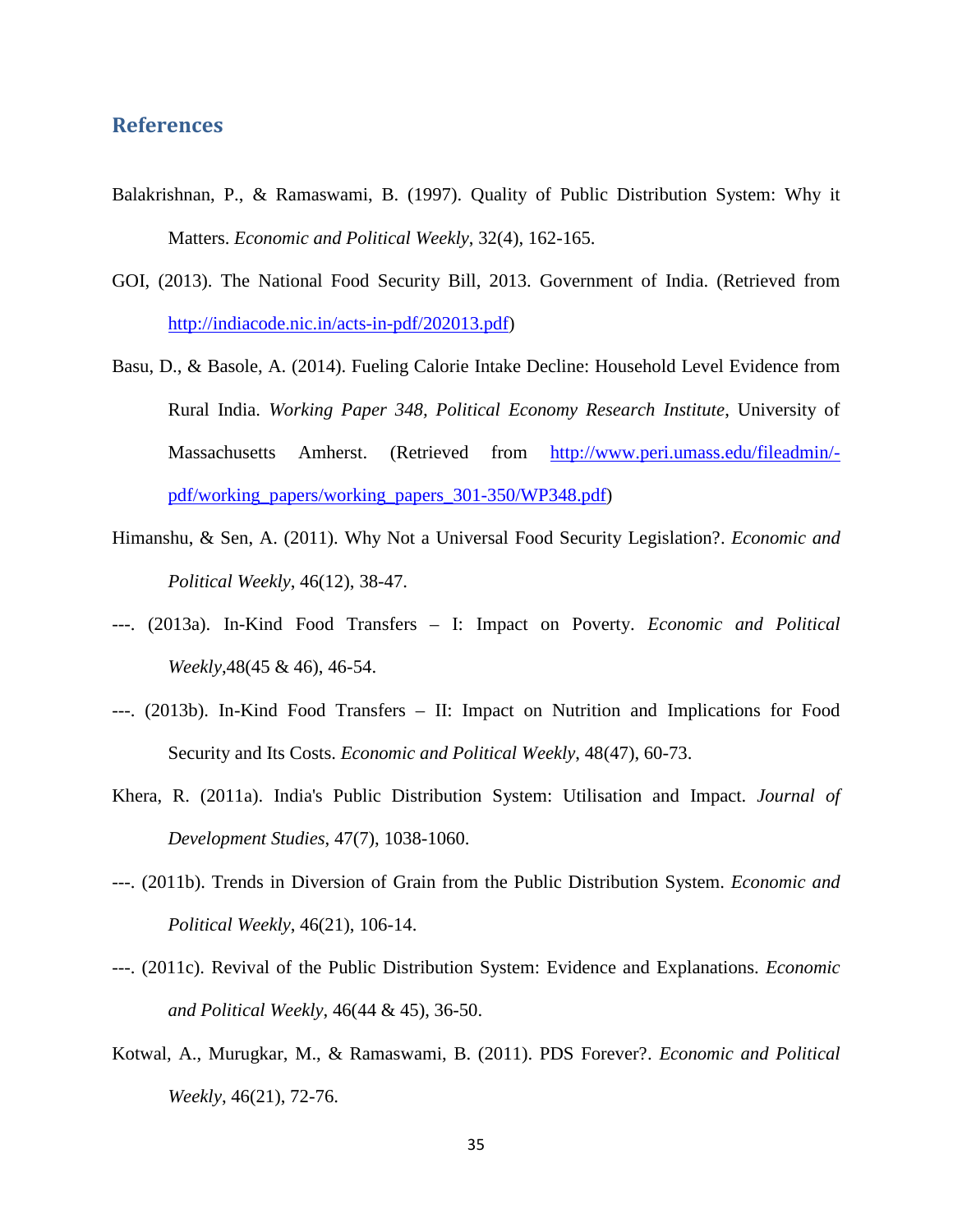- Swaminathan, M. (2000). Consumer Goods Subsidies in India: Proposals for Reform. *Journal of Peasant Studies*, 27(3), 92-114.
- ---. (2001). Errors of Targeting: Public Distribution of Food in a Maharashtra Village, 1995- 2000. *Economic and Political Weekly*, 36(26), 2447-2454.
- ---. (2008). Programmes to Protect the Hungry: Lessons from India. DESA Working Paper No. 70. (ST/ESA/2008/DWP/70). United Nations Department of Economic and Social Affairs. (Retrieved from [http://www.un.org/esa/desa/papers/2008/wp70\\_2008.pdf\)](http://www.un.org/esa/desa/papers/2008/wp70_2008.pdf)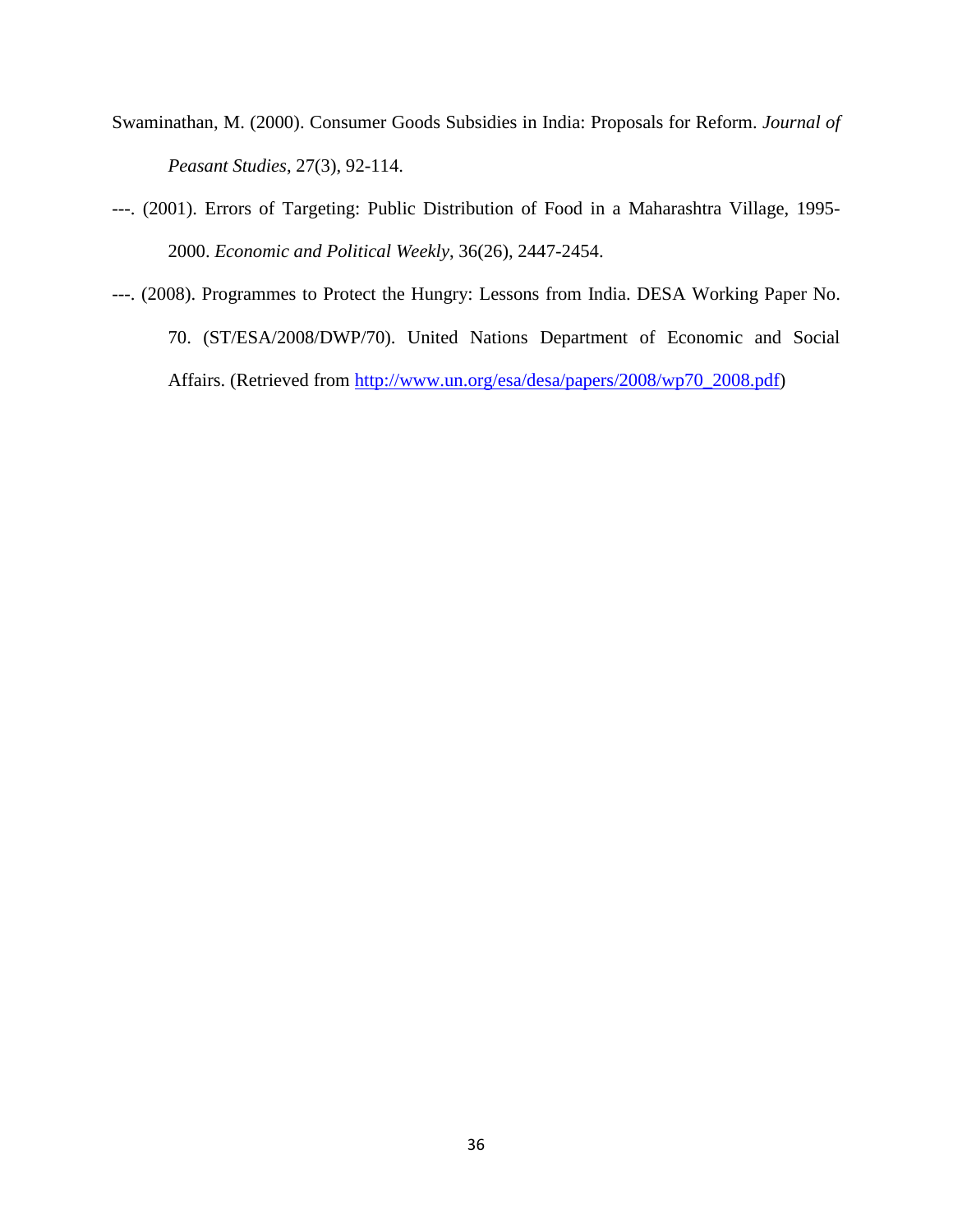|                         |               | 2004-2005   |       |               | 2009-2010   |       | 2011-2012     |             |       |                  |  |
|-------------------------|---------------|-------------|-------|---------------|-------------|-------|---------------|-------------|-------|------------------|--|
|                         | <b>Grains</b> | <b>Rice</b> | Wheat | <b>Grains</b> | <b>Rice</b> | Wheat | <b>Grains</b> | <b>Rice</b> | Wheat | <b>Diversion</b> |  |
| Andaman & Nicobar Is    | 17.75         | 17.58       | 0.18  | 17.97         | 16.33       | 1.65  | 20.57         | 17.84       | 2.73  | $-26.28$         |  |
| Andhra Pradesh          | 9.39          | 9.37        | 0.02  | 12.02         | 11.96       | 0.07  | 11.23         | 11.11       | 0.12  | 12.22            |  |
| Arunachal Pradesh       | 17.20         | 16.95       | 0.25  | 17.25         | 16.99       | 0.26  | 17.75         | 17.47       | 0.28  | $-556.31$        |  |
| Assam                   | 2.29          | 2.28        | 0.00  | 6.98          | 6.92        | 0.06  | 13.42         | 13.25       | 0.17  | 43.80            |  |
| <b>Bihar</b>            | 0.52          | 0.20        | 0.32  | 3.62          | 1.98        | 1.64  | 11.76         | 6.73        | 5.03  | $-1.91$          |  |
| Chandigarh              | 0.10          | 0.10        | 0.00  | 2.18          | 0.79        | 1.39  | 3.38          | 0.59        | 2.79  | 78.70            |  |
| Chhattisgarh            | 7.42          | 7.00        | 0.42  | 21.94         | 20.33       | 1.61  | 19.27         | 17.31       | 1.96  | $-10.16$         |  |
| Dadra & Nagar Haveli    | 10.36         | 8.72        | 1.63  | 6.09          | 5.53        | 0.57  | 9.39          | 8.94        | 0.45  | 42.23            |  |
| Daman & Diu             | 1.51          | 0.91        | 0.60  | 6.09          | 5.02        | 1.07  | 1.08          | 0.94        | 0.14  | 99.72            |  |
| Delhi                   | 1.13          | 0.28        | 0.85  | 1.45          | 0.09        | 1.36  | 2.62          | 0.41        | 2.21  | 83.54            |  |
| Goa                     | 2.87          | 2.52        | 0.34  | 7.56          | 7.13        | 0.42  | 9.43          | 8.20        | 1.23  | 33.86            |  |
| Gujarat                 | 3.04          | 0.93        | 2.10  | 3.99          | 1.31        | 2.67  | 2.90          | 0.90        | 1.99  | 68.71            |  |
| Haryana                 | 1.41          | 0.00        | 1.41  | 5.27          | 0.00        | 5.27  | 4.93          | 0.12        | 4.81  | 53.92            |  |
| <b>Himachal Pradesh</b> | 14.21         | 8.82        | 5.39  | 20.31         | 7.85        | 12.45 | 23.48         | 9.22        | 14.26 | 19.91            |  |
| Jammu & Kashmir         | 20.31         | 18.37       | 1.95  | 30.03         | 23.97       | 6.06  | 30.54         | 22.67       | 7.87  | $-1.36$          |  |
| Jharkhand               | 1.30          | 0.73        | 0.57  | 6.69          | 4.40        | 2.29  | 8.78          | 8.60        | 0.18  | 34.57            |  |
| Karnataka               | 10.97         | 9.34        | 1.64  | 10.55         | 9.02        | 1.53  | 10.94         | 9.33        | 1.61  | 24.89            |  |
| Kerala                  | 7.72          | 6.99        | 0.73  | 9.41          | 8.03        | 1.37  | 12.02         | 10.40       | 1.61  | 22.59            |  |
| Lakshadweep             | 45.52         | 45.45       | 0.07  | 36.97         | 36.35       | 0.62  | 38.82         | 38.52       | 0.30  | $-18.15$         |  |
| Madhya Pradesh          | 6.08          | 1.63        | 4.44  | 9.09          | 1.60        | 7.49  | 9.10          | 2.00        | 7.10  | 37.51            |  |
| Maharashtra             | 5.53          | 2.24        | 3.30  | 8.44          | 3.79        | 4.65  | 8.82          | 4.03        | 4.79  | 29.99            |  |
| Manipur                 | 0.20          | 0.20        | 0.00  | 1.88          | 1.87        | 0.01  | 1.12          | 1.10        | 0.02  | 95.63            |  |
| Meghalaya               | 5.70          | 5.70        | 0.00  | 14.25         | 14.25       | 0.01  | 13.85         | 13.80       | 0.05  | 53.13            |  |
| Mizoram                 | 24.14         | 24.08       | 0.06  | 25.48         | 25.23       | 0.25  | 29.00         | 28.67       | 0.33  | $-3.20$          |  |
| Nagaland                | 0.01          | 0.00        | 0.00  | 0.00          | 0.00        | 0.00  | 3.85          | 3.85        | 0.01  | 90.65            |  |
| Odisha                  | 4.03          | 4.01        | 0.02  | 14.01         | 13.48       | 0.53  | 15.22         | 14.37       | 0.85  | 15.19            |  |
| Puducherry              | 8.54          | 8.41        | 0.14  | 12.15         | 10.67       | 1.48  | 13.04         | 10.23       | 2.81  | $-1.36$          |  |
| Punjab                  | 0.15          | 0.01        | 0.14  | 4.46          | 0.00        | 4.46  | 4.48          | 0.02        | 4.46  | 60.73            |  |
| Rajasthan               | 3.99          | 0.00        | 3.99  | 4.42          | 0.00        | 4.42  | 6.28          | 0.07        | 6.21  | 47.92            |  |
| Sikkim                  | 15.05         | 15.02       | 0.02  | 14.60         | 14.53       | 0.07  | 15.84         | 15.82       | 0.02  | 42.25            |  |
| Tamil Nadu              | 13.82         | 13.46       | 0.36  | 16.85         | 15.44       | 1.41  | 16.36         | 14.75       | 1.61  | 6.28             |  |
| <b>Tripura</b>          | 10.93         | 10.85       | 0.08  | 18.25         | 17.73       | 0.52  | 21.82         | 21.51       | 0.31  | 24.11            |  |
| <b>Uttar Pradesh</b>    | 1.69          | 0.70        | 0.99  | 6.63          | 3.56        | 3.07  | 7.51          | 4.07        | 3.44  | 51.62            |  |
| Uttarakhand             | 7.79          | 4.36        | 3.43  | 7.68          | 4.28        | 3.40  | 15.24         | 7.87        | 7.37  | 96.32            |  |
| West Bengal             | 1.71          | 1.11        | 0.60  | 3.91          | 2.17        | 1.74  | 5.83          | 3.41        | 2.41  | 58.37            |  |
| <b>INDIA</b>            | 5.21          | 3.87        | 1.33  | 8.71          | 6.10        | 2.61  | 10.01         | 6.91        | 3.10  | 29.43            |  |

**Table 1: Consumption and Diversion from PDS (kg per household per month)**

Note: grains = rice + wheat; diversion = 100\*(1 - NSS consumption/Offtake); data is from rounds 61, 66 and 68 of the CES; authors' calculations using NSS supplied sampling weights.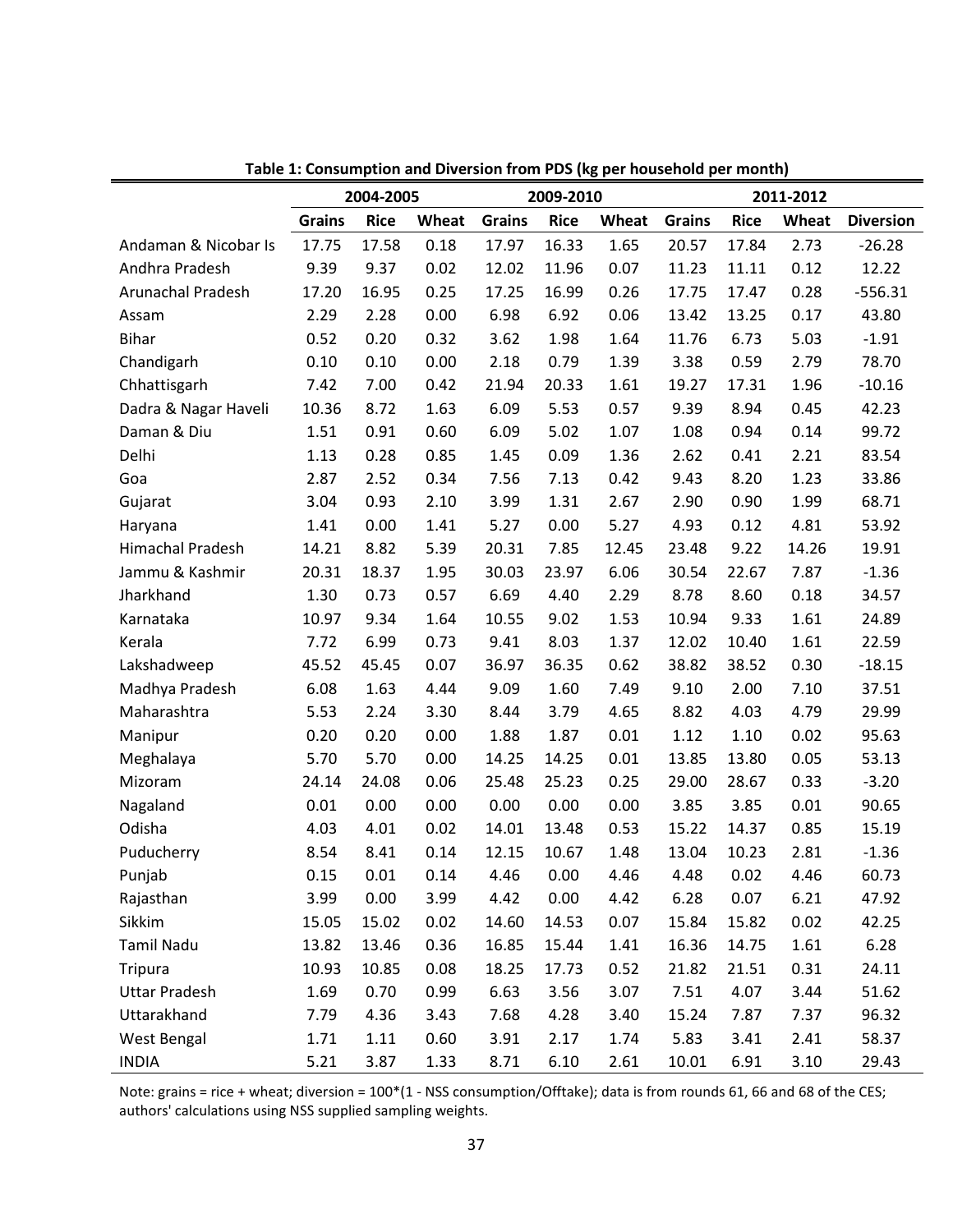|                                              | 2004-05 |           |             |           | 2009-10     |           |         | 2011-12   |             |           |           |           |
|----------------------------------------------|---------|-----------|-------------|-----------|-------------|-----------|---------|-----------|-------------|-----------|-----------|-----------|
|                                              | $NFS=1$ |           | $NFS=0$     |           | $NFS = 1$   |           | $NFS=0$ |           | $NFS=1$     |           | $NFS = 0$ |           |
|                                              | Mean    | <b>SD</b> | <b>Mean</b> | <b>SD</b> | <b>Mean</b> | <b>SD</b> | Mean    | <b>SD</b> | <b>Mean</b> | <b>SD</b> | Mean      | <b>SD</b> |
| PDS consumption of grains (kg/hhld/month)    | 2.11    | 7.94      | 11.17       | 12.62     | 5.06        | 10.47     | 14.23   | 12.14     | 8.80        | 12.70     | 14.50     | 11.93     |
| Market price of grains (Rs/kg)               | 9.65    | 1.17      | 11.78       | 1.32      | 15.87       | 1.61      | 21.08   | 2.73      | 17.36       | 2.42      | 21.83     | 3.08      |
| PDS price of grains (Rs/kg)                  | 5.31    | 1.45      | 5.39        | 1.27      | 5.59        | 1.26      | 4.15    | 2.35      | 5.25        | 1.48      | 5.17      | 2.82      |
| Land operated (acres)                        | 1.73    | 2.66      | 1.59        | 2.63      | 1.57        | 2.66      | 1.39    | 2.39      | 1.45        | 2.54      | 1.38      | 2.36      |
| Household Size (number)                      | 5.10    | 2.33      | 4.35        | 2.00      | 4.94        | 2.17      | 4.20    | 1.91      | 4.85        | 2.07      | 4.06      | 1.91      |
| <b>Proportion of Households:</b>             |         |           |             |           |             |           |         |           |             |           |           |           |
| <b>Scheduled Tribe</b>                       | 0.11    | 0.31      | 0.07        | 0.26      | 0.12        | 0.32      | 0.06    | 0.24      | 0.11        | 0.31      | 0.07      | 0.26      |
| <b>Scheduled Caste</b>                       | 0.23    | 0.42      | 0.19        | 0.39      | 0.24        | 0.43      | 0.19    | 0.39      | 0.22        | 0.41      | 0.19      | 0.39      |
| <b>Other Backward Classes</b>                | 0.35    | 0.48      | 0.47        | 0.50      | 0.34        | 0.48      | 0.52    | 0.50      | 0.37        | 0.48      | 0.52      | 0.50      |
| <b>Other Castes</b>                          | 0.32    | 0.47      | 0.26        | 0.44      | 0.30        | 0.46      | 0.23    | 0.42      | 0.30        | 0.46      | 0.22      | 0.41      |
| Hindus                                       | 0.78    | 0.41      | 0.87        | 0.34      | 0.78        | 0.41      | 0.86    | 0.35      | 0.78        | 0.41      | 0.87      | 0.34      |
| <b>Muslims</b>                               | 0.16    | 0.36      | 0.07        | 0.26      | 0.16        | 0.37      | 0.08    | 0.27      | 0.16        | 0.37      | 0.08      | 0.27      |
| Christian                                    | 0.01    | 0.10      | 0.04        | 0.20      | 0.01        | 0.10      | 0.05    | 0.21      | 0.01        | 0.10      | 0.04      | 0.19      |
| <b>Other Religions</b>                       | 0.05    | 0.23      | 0.02        | 0.13      | 0.05        | 0.22      | 0.02    | 0.13      | 0.05        | 0.21      | 0.01      | 0.12      |
| Illiterate                                   | 0.45    | 0.50      | 0.44        | 0.50      | 0.41        | 0.49      | 0.37    | 0.48      | 0.40        | 0.49      | 0.37      | 0.48      |
| Primary and below                            | 0.27    | 0.44      | 0.26        | 0.44      | 0.28        | 0.45      | 0.29    | 0.45      | 0.28        | 0.45      | 0.27      | 0.44      |
| <b>Above Primary</b>                         | 0.28    | 0.45      | 0.30        | 0.46      | 0.30        | 0.46      | 0.34    | 0.47      | 0.32        | 0.47      | 0.36      | 0.48      |
| Self Employed in Non Agriculture, proportion | 0.18    | 0.38      | 0.14        | 0.35      | 0.19        | 0.39      | 0.13    | 0.34      | 0.19        | 0.39      | 0.15      | 0.35      |
| Agricultural Labour                          | 0.24    | 0.43      | 0.36        | 0.48      | 0.25        | 0.44      | 0.34    | 0.48      | 0.20        | 0.40      | 0.28      | 0.45      |
| Other Labour                                 | 0.10    | 0.31      | 0.12        | 0.33      | 0.14        | 0.35      | 0.16    | 0.37      | 0.13        | 0.34      | 0.11      | 0.32      |
| Self Employed in Agriculture                 | 0.37    | 0.48      | 0.27        | 0.45      | 0.32        | 0.47      | 0.25    | 0.43      | 0.35        | 0.48      | 0.28      | 0.45      |
| Other                                        | 0.10    | 0.31      | 0.11        | 0.31      | 0.10        | 0.30      | 0.11    | 0.32      | 0.13        | 0.34      | 0.18      | 0.38      |
| Female Headed Household                      | 0.10    | 0.29      | 0.14        | 0.35      | 0.09        | 0.28      | 0.14    | 0.35      | 0.09        | 0.29      | 0.17      | 0.37      |
| Possess Ration Card (BPL or Antyodaya)       | 0.27    | 0.44      | 0.49        | 0.50      |             |           |         |           | 0.44        | 0.50      | 0.62      | 0.48      |

**Table 2: Summary Statistics (Rural India)**

Note: NFS=1: non-functioning states; NFS=0: functioning states; data is for rural areas from rounds 61, 66 and 68 of the CES; authors' calculations.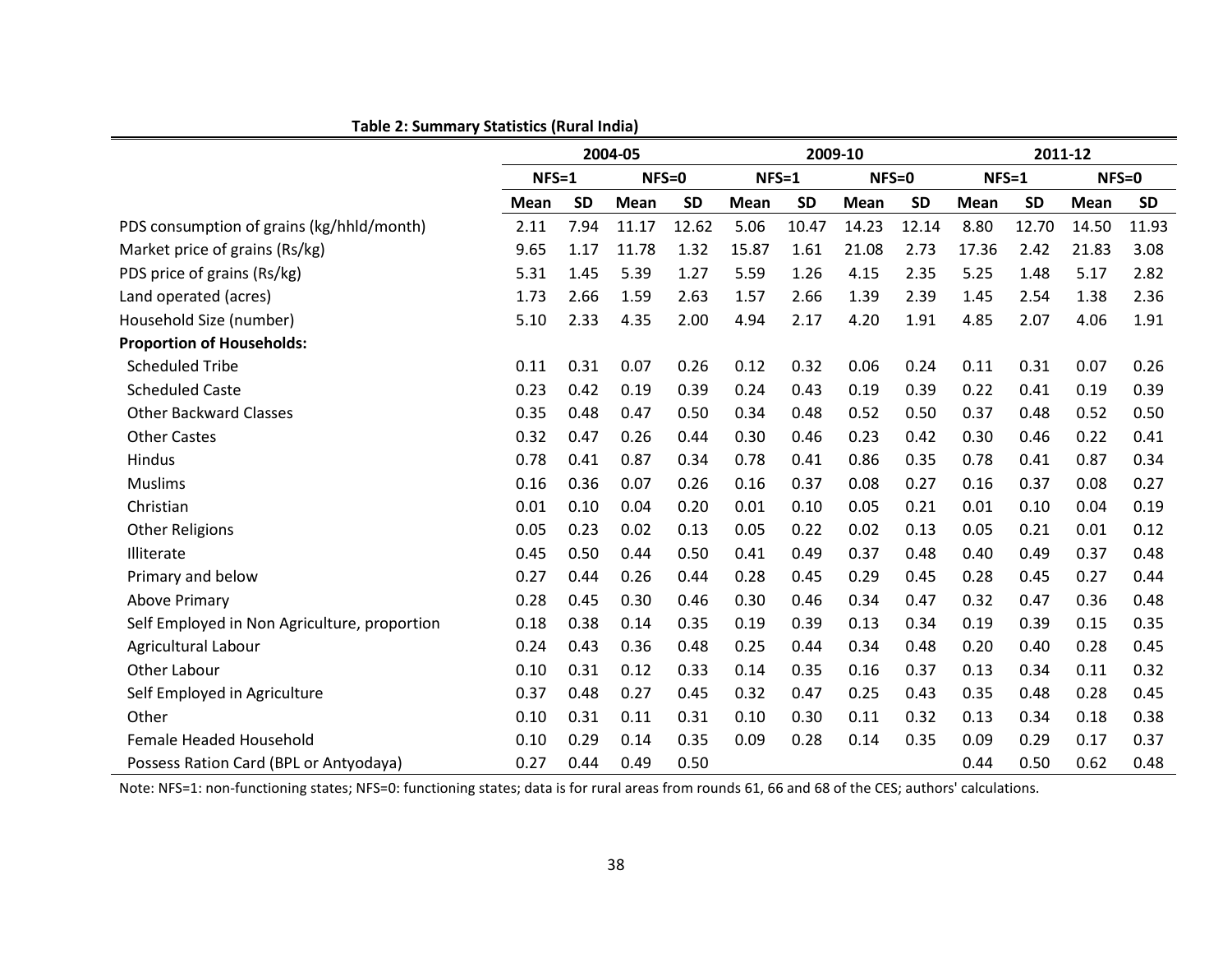|                              | ,,        |           |           |
|------------------------------|-----------|-----------|-----------|
|                              | 2004-2005 | 2009-2010 | 2011-2012 |
|                              |           |           |           |
| <b>Occupation Categories</b> |           |           |           |
| Self Employed in Non Agri    | 655.7     | 1049.0    | 1481.3    |
| AgriLabour                   | 445.7     | 768.4     | 1079.8    |
| Other labour                 | 561.1     | 925.6     | 1166.9    |
| Self Employed in Agri        | 615.8     | 1037.9    | 1382.6    |
| Others                       | 886.4     | 1432.3    | 1898.2    |
| <b>Caste Categories</b>      |           |           |           |
| <b>ST</b>                    | 451.8     | 789.4     | 1034.0    |
| SC                           | 506.3     | 846.4     | 1201.1    |
| OBC                          | 597.5     | 992.1     | 1393.9    |
| Others                       | 734.6     | 1208.0    | 1672.7    |
| <b>Religion Categories</b>   |           |           |           |
| Hindu                        | 584.4     | 968.2     | 1350.6    |
| Muslim                       | 591.1     | 920.8     | 1288.6    |
| Christian                    | 890.9     | 1642.7    | 2121.5    |
| Others                       | 782.9     | 1379.2    | 2011.2    |
| <b>Education Categories</b>  |           |           |           |
| Illiterate                   | 495.0     | 840.0     | 1145.6    |
| Primary and Below            | 583.2     | 952.5     | 1290.0    |
| <b>Above Primary</b>         | 774.0     | 1213.4    | 1715.6    |
| <b>Gender Categories</b>     |           |           |           |
| Male Headed Household        | 591.6     | 974.4     | 1361.5    |
| Female Headed Household      | 646.9     | 1120.9    | 1487.5    |

**Table 3: Average Monthly Per Capita Expenditure by Different Socio-Economic Categories in Rural India (Rs.)**

Note: data is for rural areas from rounds 61, 66 and 68; authors' calculations.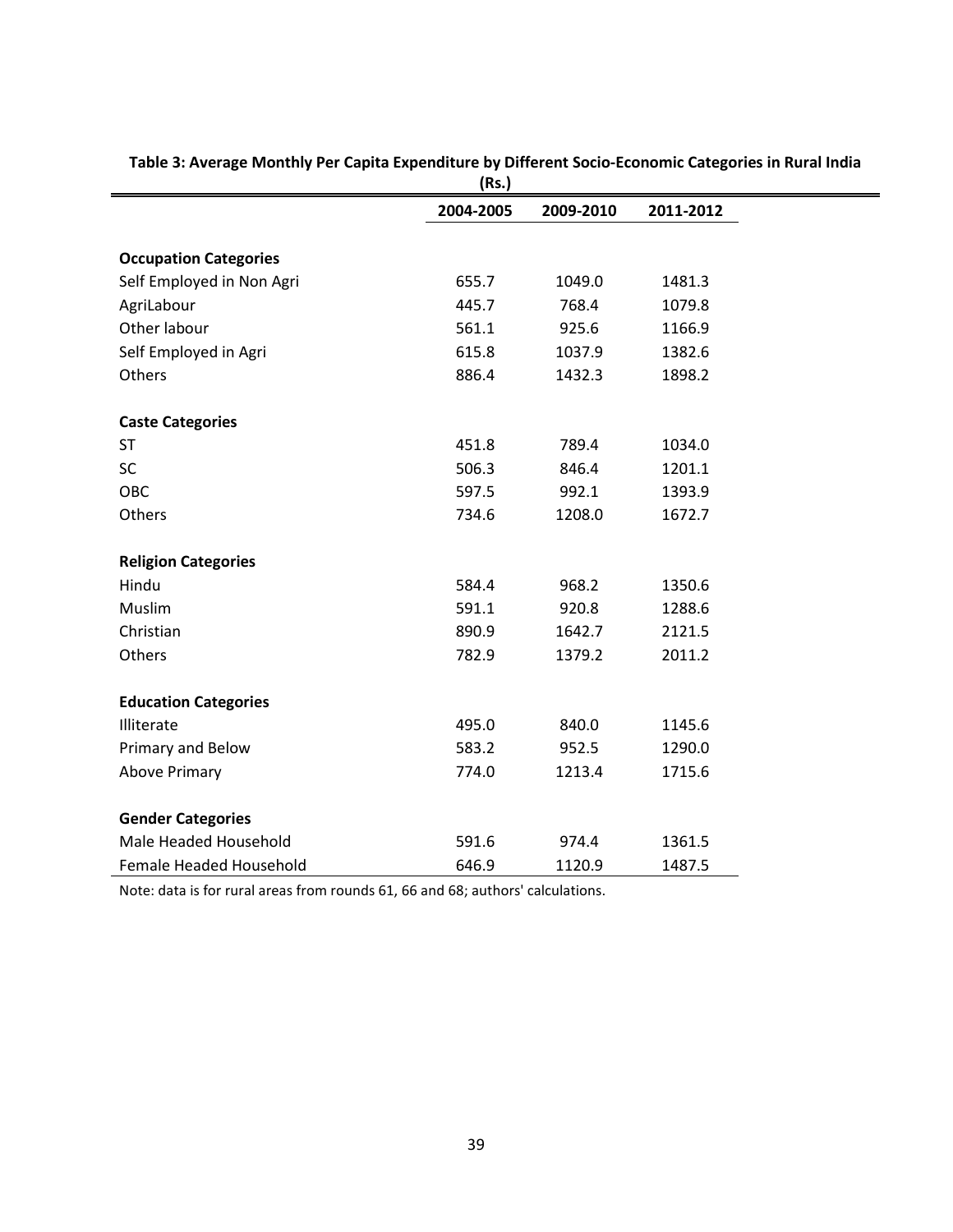|                                                    |              | Pooled 1   |              |  |  |
|----------------------------------------------------|--------------|------------|--------------|--|--|
| Dep Var: Grain (rice + wheat) consumption from PDS | (1)          | (2)        | (3)          |  |  |
| Open market price                                  | $3.054*$     | 2.383      | 1.966*       |  |  |
|                                                    | (1.633)      | (1.589)    | (1.070)      |  |  |
| <b>PDS Price</b>                                   | 0.411        | 0.373      | 0.095        |  |  |
|                                                    | (0.293)      | (0.245)    | (0.174)      |  |  |
| Open market price squared                          | $-0.073**$   | $-0.057*$  | $-0.047*$    |  |  |
|                                                    | (0.033)      | (0.032)    | (0.023)      |  |  |
| Ration Card (BPL or Antyodaya)                     | 10.069 ***   |            |              |  |  |
|                                                    | (1.411)      |            |              |  |  |
| Ration Card (BPL or Antyodaya) X NFS               | $3.125*$     |            |              |  |  |
|                                                    | (1.734)      |            |              |  |  |
| <b>NFS</b>                                         | $-10.130***$ | $-9.115**$ | $-10.103***$ |  |  |
|                                                    | (3.429)      | (3.532)    | (1.854)      |  |  |
| <b>ST</b>                                          | 0.929        | 3.199***   | $3.063***$   |  |  |
|                                                    | (0.957)      | (0.785)    | (0.810)      |  |  |
| <b>ST X NFS</b>                                    | $-2.266***$  | $-1.623$   | $-1.206$     |  |  |
|                                                    | (0.739)      | (0.968)    | (1.076)      |  |  |
| SC                                                 | $0.992*$     | $2.222***$ | $2.130***$   |  |  |
|                                                    | (0.492)      | (0.501)    | (0.501)      |  |  |
| <b>SC X NFS</b>                                    | $-1.177**$   | $-0.454$   | $-0.216$     |  |  |
|                                                    | (0.495)      | (0.690)    | (0.635)      |  |  |
| OBC                                                | 0.206        | $0.857*$   | $1.022**$    |  |  |
|                                                    | (0.460)      | (0.469)    | (0.433)      |  |  |
| OBC X NFS                                          | $-0.539$     | $-0.879*$  | $-0.970**$   |  |  |
|                                                    | (0.327)      | (0.451)    | (0.445)      |  |  |
| Muslim                                             | 0.171        | $-0.198$   | $-0.526$     |  |  |
|                                                    | (0.415)      | (0.497)    | (0.637)      |  |  |
| Muslim X NFS                                       | $-0.590$     | 0.218      | 0.922        |  |  |
|                                                    | (0.488)      | (0.649)    | (0.755)      |  |  |
| Christian                                          | $-0.836$     | $-0.807$   | $-0.932$     |  |  |
|                                                    | (0.655)      | (0.860)    | (0.640)      |  |  |
| Christian X Funct State                            | 2.820        | 1.198      | 0.512        |  |  |
|                                                    | (2.000)      | (1.930)    | (1.346)      |  |  |
| Primary and below                                  | $-0.043$     | $-0.268$   | $-0.313$     |  |  |
|                                                    | (0.281)      | (0.282)    | (0.288)      |  |  |
| Primary and below X NFS                            | 0.235        | 0.031      | $-0.005$     |  |  |
|                                                    | (0.310)      | (0.342)    | (0.262)      |  |  |

#### **Table 4: Regression Results**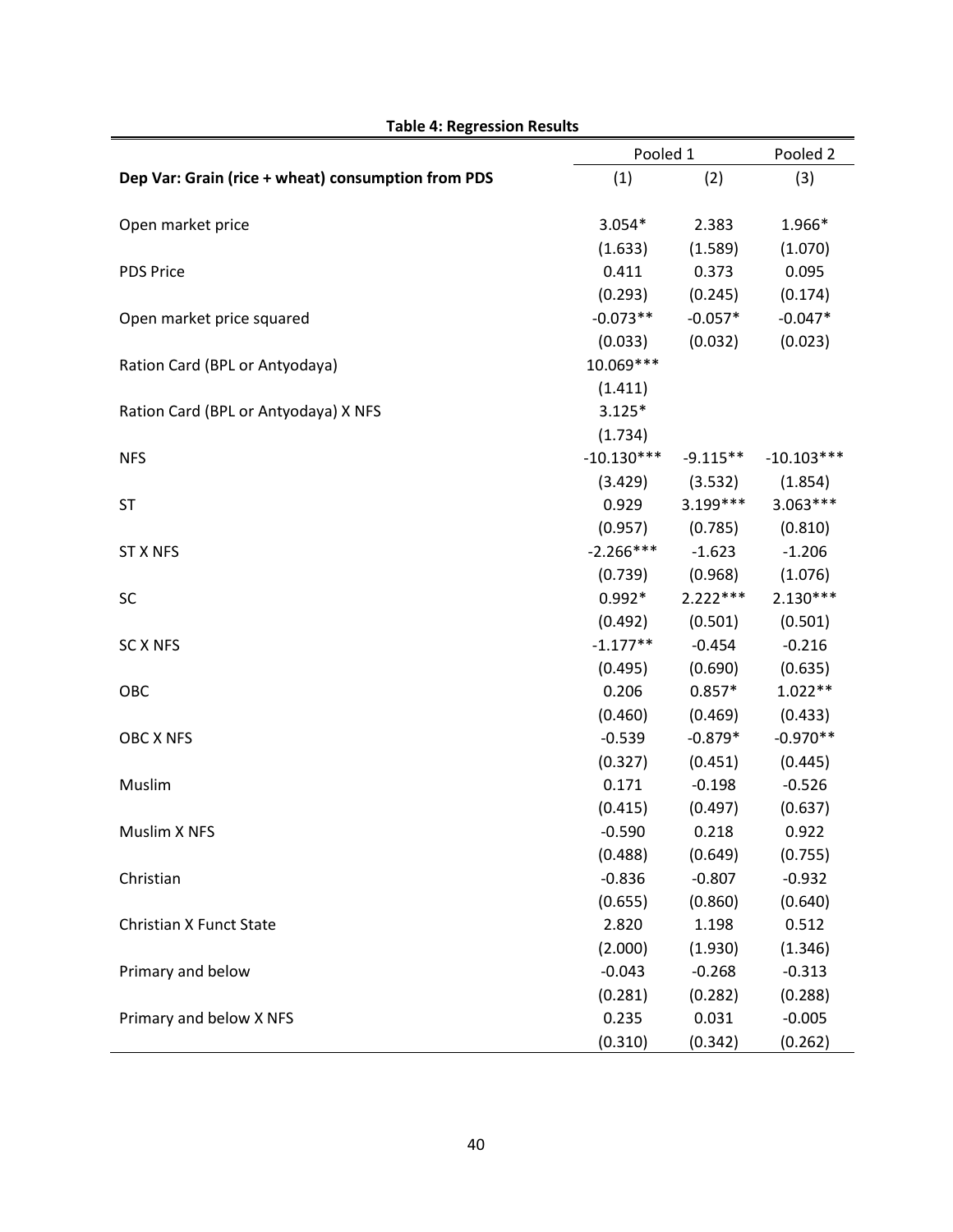|                                                    | Pooled 1    | Pooled 2    |             |
|----------------------------------------------------|-------------|-------------|-------------|
| Dep Var: Grain (rice + wheat) consumption from PDS | (1)         | (2)         | (3)         |
| Above primary                                      | $-0.943**$  | $-2.131***$ | $-2.280***$ |
|                                                    | (0.449)     | (0.409)     | (0.394)     |
| Above primary X NFS                                | $1.250***$  | $1.174***$  | $1.394***$  |
|                                                    | (0.329)     | (0.381)     | (0.357)     |
| Self Employed in Non Agri                          | $-1.444**$  | $-2.445***$ | $-2.323***$ |
|                                                    | (0.558)     | (0.602)     | (0.597)     |
| Self Employed in Non Agri X NFS                    | $1.070*$    | 0.245       | 0.110       |
|                                                    | (0.548)     | (0.608)     | (0.670)     |
| Other Labour                                       | $-1.180*$   | $-1.738***$ | $-1.748***$ |
|                                                    | (0.631)     | (0.576)     | (0.558)     |
| <b>Other Labour X NFS</b>                          | $1.087*$    | 0.847       | $1.071*$    |
|                                                    | (0.560)     | (0.677)     | (0.582)     |
| Self Emp in Agriculture                            | $-2.069***$ | $-3.112***$ | $-2.947***$ |
|                                                    | (0.538)     | (0.661)     | (0.677)     |
| Self Emp in Agriculture X NFS                      | $1.511***$  | $-0.212$    | $-0.434$    |
|                                                    | (0.542)     | (0.683)     | (0.707)     |
| <b>Other Occupation</b>                            | $-3.172***$ | $-5.037***$ | $-5.091***$ |
|                                                    | (0.489)     | (0.432)     | (0.437)     |
| <b>Other Occupation X NFS</b>                      | $2.601***$  | $1.531**$   | $1.791**$   |
|                                                    | (0.623)     | (0.668)     | (0.721)     |
| Female Headed Household                            | $-1.497***$ | $-1.107***$ | $-0.966**$  |
|                                                    | (0.309)     | (0.378)     | (0.446)     |
| Female Headed Household X NFS                      | $2.724***$  | $3.018***$  | 3.076***    |
|                                                    | (0.351)     | (0.338)     | (0.387)     |
| Land operated                                      | $-0.010$    | $-0.161$    | $-0.180$    |
|                                                    | (0.101)     | (0.122)     | (0.121)     |
| Land operated X NFS                                | 0.035       | 0.036       | 0.097       |
|                                                    | (0.104)     | (0.139)     | (0.141)     |
| Household size                                     | $0.751***$  | $0.764***$  | $0.812***$  |
|                                                    | (0.129)     | (0.140)     | (0.149)     |
| Year=2011 X NFS                                    | 0.688       | 0.687       | 1.178       |
|                                                    | (1.282)     | (1.326)     | (1.375)     |
| Year=2009 X NFS                                    |             |             | $-1.606$    |
|                                                    |             |             | (1.088)     |
| R-squared                                          | 0.466       | 0.278       | 0.282       |
| N                                                  | 73263       | 83598       | 119114      |

Note: pooled 1 = 2004 and 2011; pooled 2 = 2004, 2009 and 2011. NFS = dummy variable (functioning state=0; 1 otherwise). Standard errors, clustered by state region, appear in parentheses below parameter estimates. Sampling weights have been used for all estimation. All specifications include state, state-region and year dummies. Statistical significance: \*\*\*= 1 percent;  $***=$  5 percent;  $*=$  10 percent.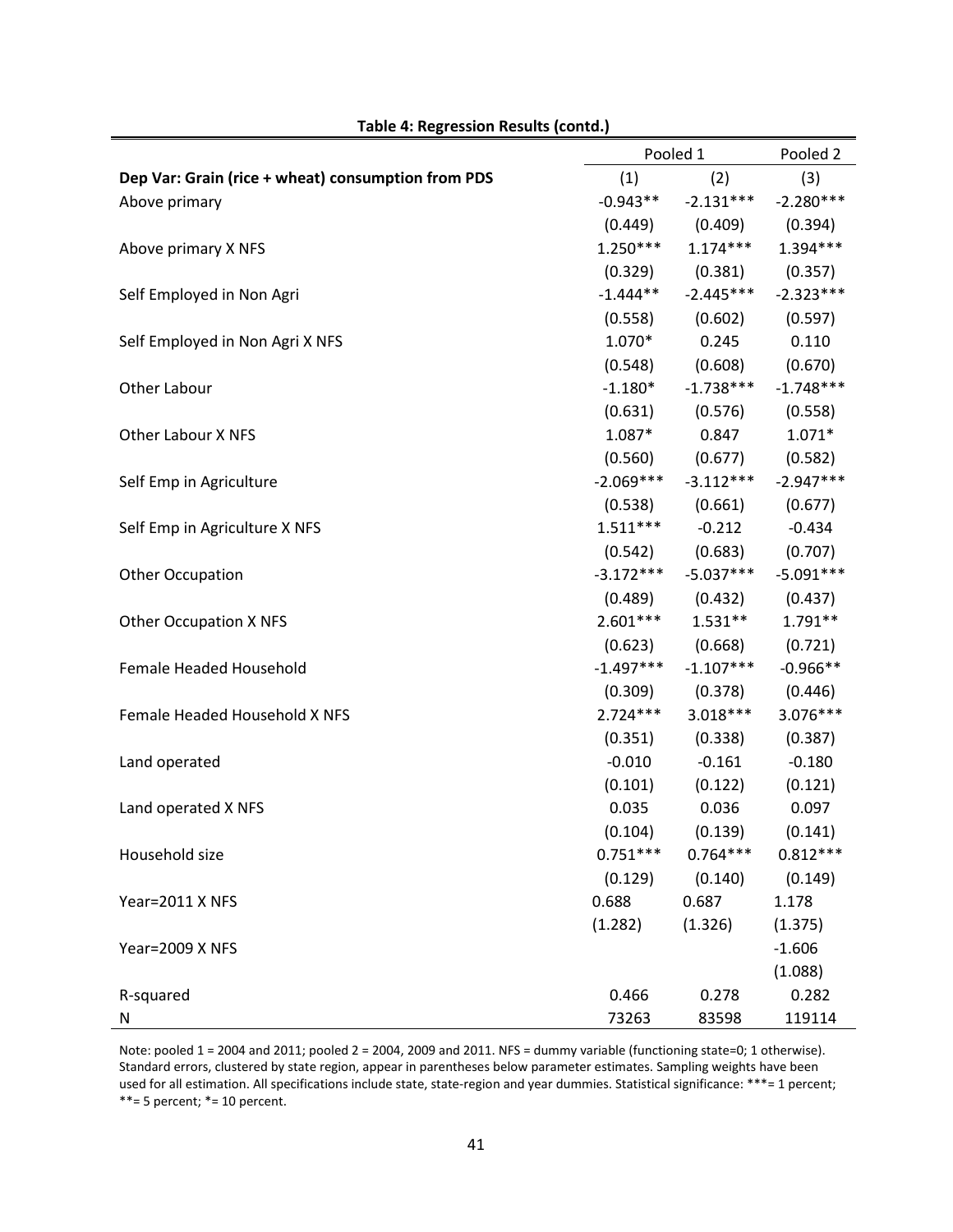|                                                         | <b>Difference</b> | <b>F-Stat</b> | p-value |
|---------------------------------------------------------|-------------------|---------------|---------|
| Scheduled Tribe and Upper Caste                         | $-1.337$          | 4.760         | 0.035   |
| Scheduled Caste and Upper Caste                         | $-0.186$          | 0.226         | 0.637   |
| <b>OBC and Upper Caste</b>                              | $-0.333$          | 0.993         | 0.325   |
| Illiterate and Above Primary                            | 0.306             | 0.692         | 0.410   |
| Agricultural Labor and Self Employed in Non Agriculture | $-0.374$          | 0.797         | 0.377   |
| Agricultural Labor and Other Labor                      | $-0.093$          | 0.027         | 0.870   |
| Agricultural Labor and Self Employed in Agriculture     | $-0.558$          | 1.094         | 0.301   |
| <b>Agricultural Labor and Professionals</b>             | $-0.571$          | 1.307         | 0.259   |
| Female-Headed and Male-Headed                           | 1.227             | 13.256        | 0.001   |

#### **Table 5: Difference in PDS Consumption in Non-Functioning States**

Note: calculated from parameter estimates and standard errors for specification 1 in Table 4.